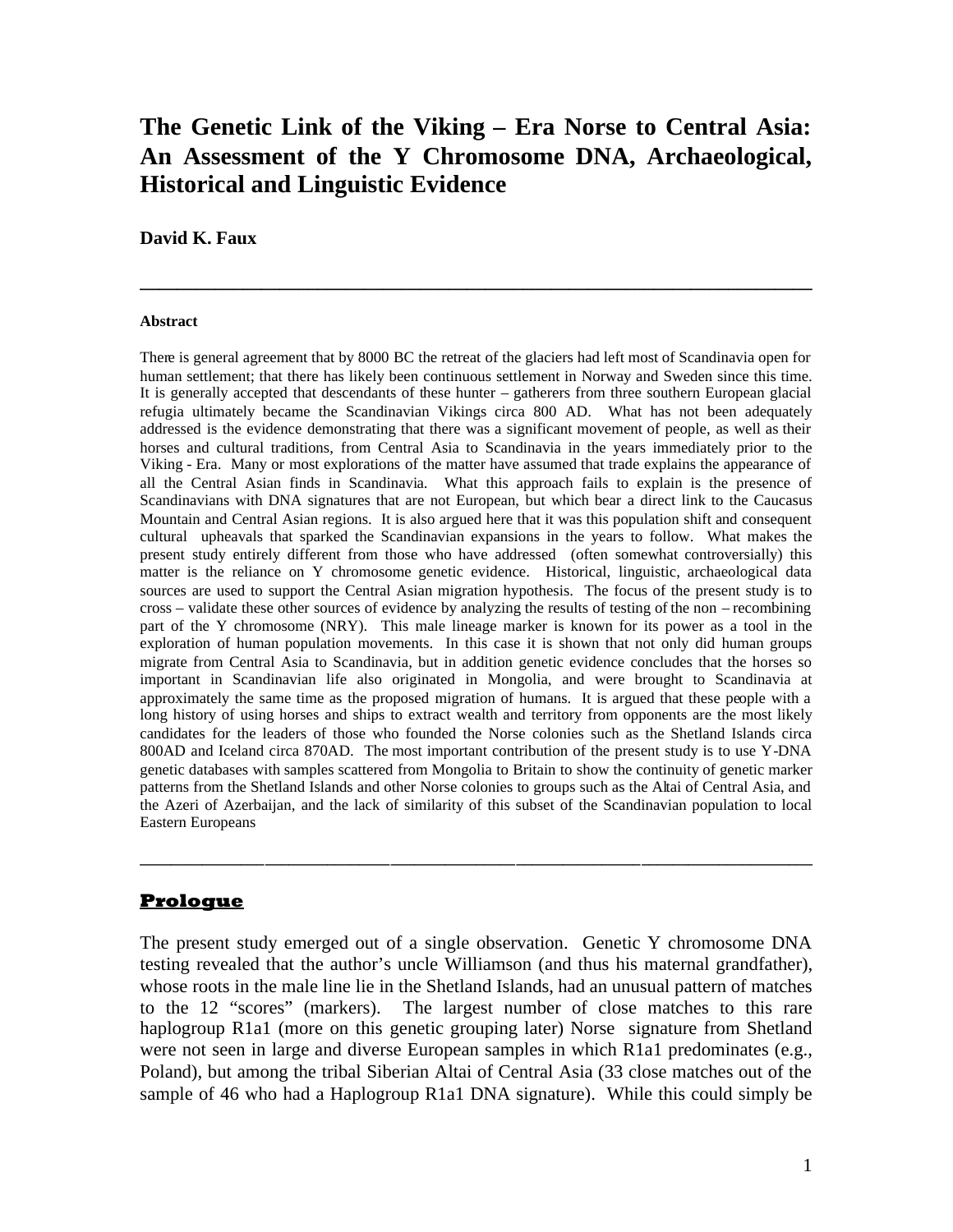an anomaly, the data emerging out of the Shetland Islands Y-DNA Surname Project ([www.davidkfaux.org/shetlandislandsY-DNA.html\)](http://www.davidkfaux.org/shetlandislandsY-DNA.html) began to paint a picture of an Asian presence within the Norse population. All other R1a1 participants with aboriginal surnames (e.g., Robertson, Mathewson) also had the same match profile as the above Williamson. Over time, and as the sample size increased, other rare haplogroups, seen but rarely anywhere in Europe emerged. These included Q (seen almost exclusively in Asia and North America), and K (found in Asia and the Middle East) came to light. These three particular DNA signature patterns were also seen in recently published samples of Norway, Iceland, and the Faroe Islands (the latter two being founded, as was Shetland, as Norse colonies).

If the interpretation of the genetic evidence is valid, it is other sources of data that will hopefully point to a time of the migration, and possibly even the names of historical tribes and individuals that took part in this proposed folk movement.

The thesis to be tested in the present study is as follows: *Through a detailed examination of the genetic evidence in the form of the paternally inherited non recombining (NRY) part of the Y chromosome, it will be possible to show that there is a continuity between some of the DNA signatures of Scandinavia, and those of the Caucasus Mountain region and Central Asia, reflecting a migration of people to Sweden and Norway prior to the Viking - Era; and further that there is sufficient archaeological, historical and linguist data to support the DNA findings*.

### **General Introduction**

Steeped in myth and mystique, Northmen from the Scanadinavian countries blasted on to the world's stage in the late  $8<sup>th</sup>$  Century, shaking to the core the whole of the then known "civilized" world. Known later as the Vikings, these men of mystery, wolves from the north, terrorized people wherever they went, pillaging sacred Christian monastic sites, and taking male and female slaves to sell in the markets of Dublin or Baghdad. A component group known as the "berserkers" became human whirlwinds, literally showing no fear and committing acts of unimaginable blood rituals. These men of adventure also colonized the lands they occupied (e.g., Dublin, the East Coast of England, Northern Scotland and the Isles, and Normandy). They also established settlements in largely or wholly unoccupied territory in Orkney, Shetland, the Faroe Islands, and Iceland. Once they accepted Christianity and a more settled way of life by the beginning of the first millennium, as an identifiable group, they faded into relative obscurity. They did, however, leave their genetic stamp in all the areas they "visited".

As a rule, most recent books (of which there are many) may give a short rendition of some stories ("historical fiction") found in the Icelandic sagas (to be discussed in detail later), provide some detail as to life just before the Viking era, and tend to begin the story of the Vikings in 793 with the infamous attack on the monastery at Lindesfarne, Northumbria, England. Typical of the works that explores the early pre – Viking history of Scandinavia is "Cultural Atlas of the Viking World" (Graham – Campbell et al., 1994), which begins with the Ice Ages and uses historical and archaeological evidence to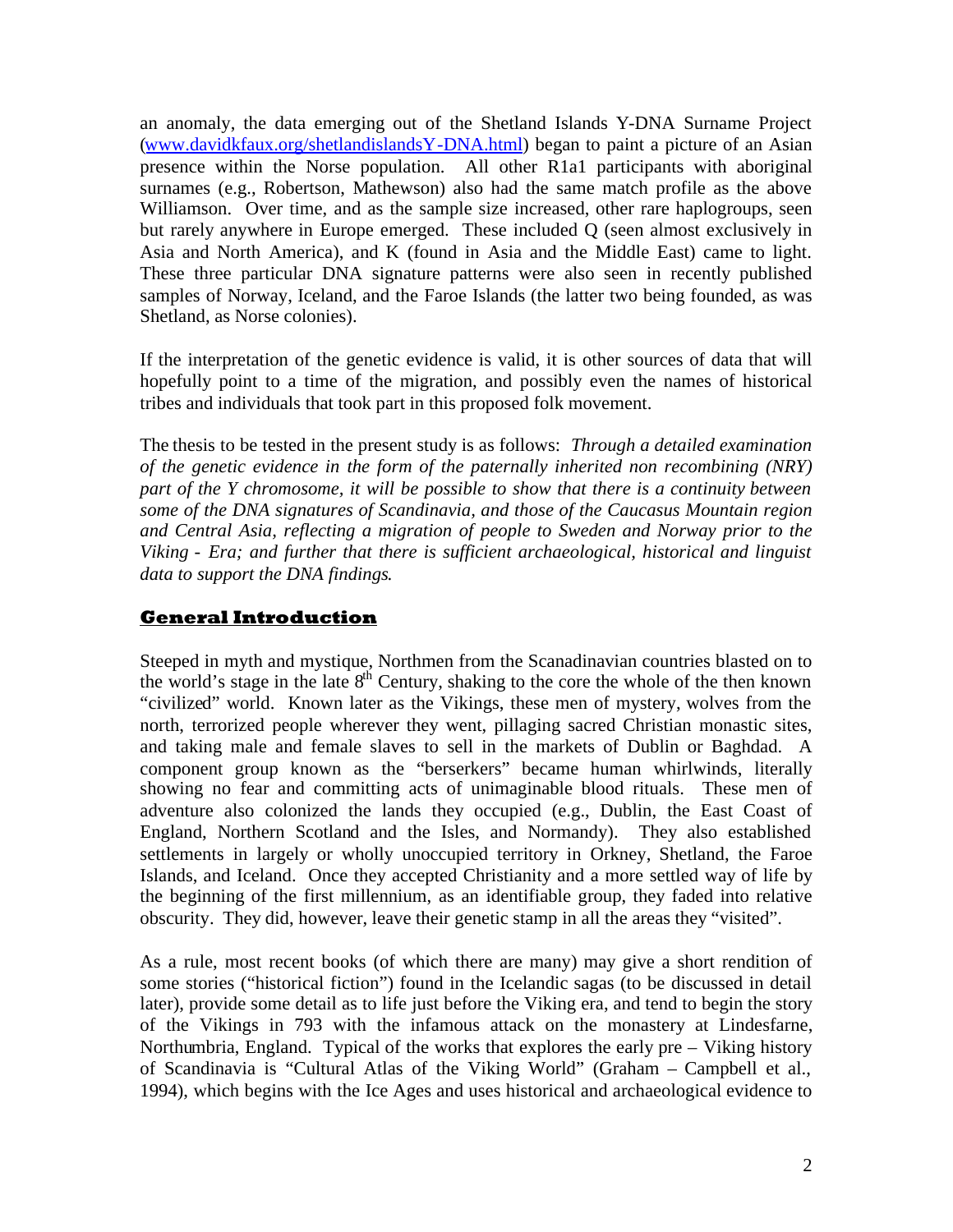provide a background to the eventual emergence of the Vikings. Most agree that modern Scandinavians are descendants of Stone Age hunter – gatherers. None describe a significant migration in historical times that might have turned the established social order upside down and established a new ruling dynasty as a consequence of this wave of immigration. If the hypothesis is confirmed a re-writing of pre Viking – era Scandinavian history is required. So how could historians and others have missed something that may have been so important? Two primary reasons stand out. First is the inescapable fact that there is a historical "dark age" in all of Scandinavia as the Roman Empire began to collapse in the  $4<sup>th</sup>$  Century. No longer were studies of the names and locations of tribes in the Germanic north such as that of Pliny the Elder (circa 77 AD), Tacitus (circa 98 AD) and Ptolemy (circa 150 AD) being penned. Familiarity with the peoples of the known world is a function of distance from the Limes (Roman Empire borders). It was not until the  $13<sup>th</sup>$  Century that Icelandic scribes took upon themselves the task of recording the history of their people. The perception of this work has always been that so much mythology was interwoven with potential fact that many have dismissed any stories about the years prior to Charlemagne as unreliable and mostly fiction. As will be shown, this is a perception that does not hold up with a careful detailed analysis of the content of these works. To be fair, it is only with the latest genetic findings that a reexamination of the Icelandic Eddas and similar texts is warranted since the claims (e.g., about the ruling Aseir people and "mythical" Asgaard as the home of the Scandinavian princely ancestors) either gain support or they do not.

Each source of evidence will now be examined, culminating in an integration of each with the genetic findings.

### **Archaeology and Cultural Background of Pre – Viking Norway**

General Background: Unfortunately we do not have clear evidence of the origins of the early Norse. It is generally assumed that they crossed to what is today Norway and Sweden about 8000 BC when the region of Denmark, Southern Sweden, and England were one land mass. "The Penguin Historical Atlas of the Vikings" (Haywood, 1995) and the above "Cultural Atlas of the Viking World" agree that there is no convincing evidence of subsequent migrations into Scandinavia, thus it seems likely, according to these sources, that these first hunter – gatherers were the ancestors of the Vikings who emerged circa 800 AD. It is the purpose of the present work to challenge this assumption.

A much more balanced and detailed study of the matter is presented in "Vikings: the North Atlantic Saga" (Price, 2000) where the author notes the significant changes in culture, "which may reflect new population groups" (p. 35) occurring with the Funnel Beaker, Battle Axe, and Pitted Ware cultures which existed between about 4000 BC to 2200 BC.

Norway would have been very sparsely populated indeed in the Middle Stone Age to about 4000 BC. The latter figure marks the transition between the Mesolithic and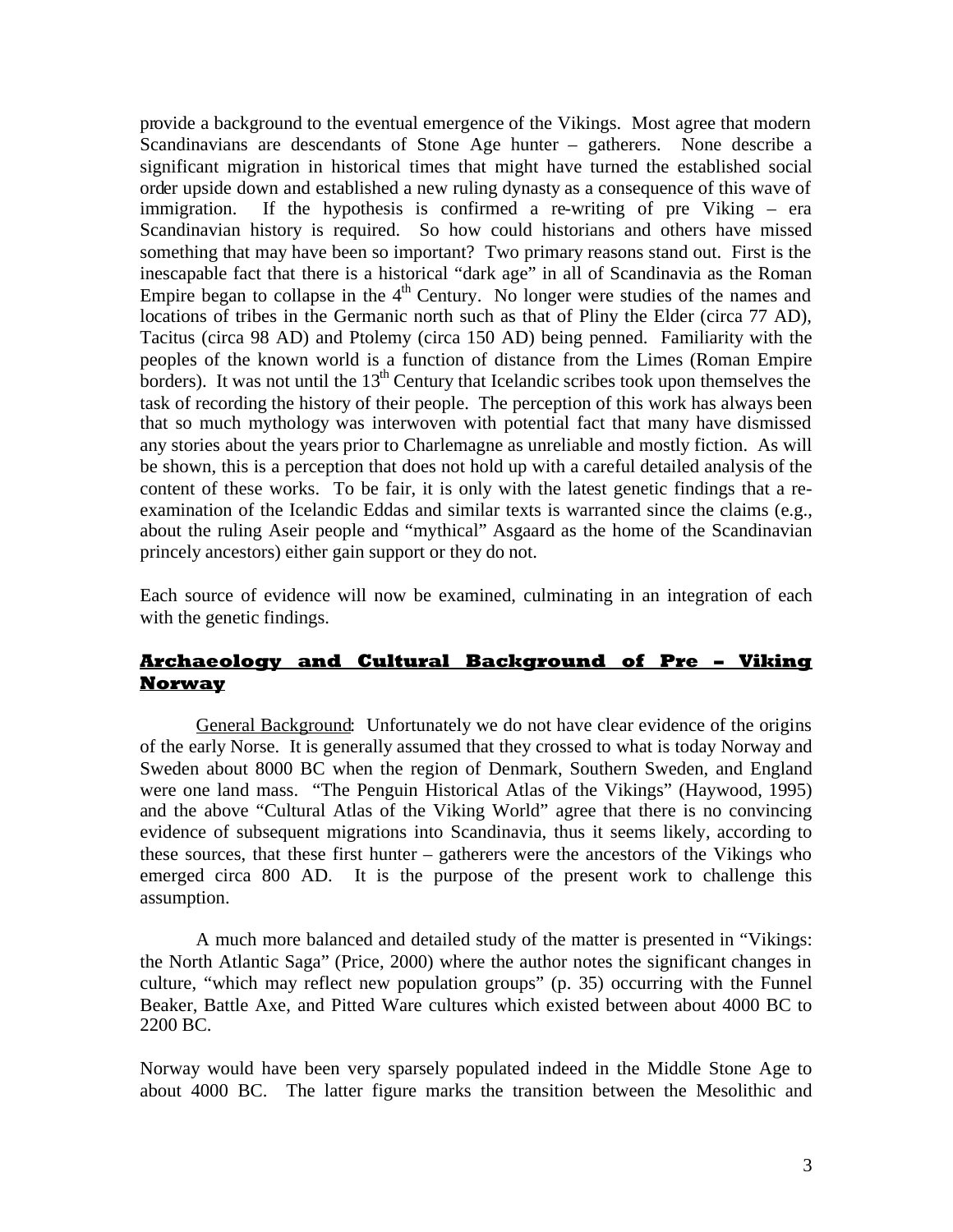Neolithic (New Stone Age), and at this time cattle raising and farming began in the southern reaches of Scandinavia (including south eastern Norway). A hunter – gatherer way of life would still have been predominant in the northern reaches of the region, where trade in walrus tusks and hides was an important part of the local economy. By about 2000 BC, the stone tool kits began to give way to items made of bronze that, via trade routes, made exotic trade goods available to the northern most reaches of Norway. While there are rich archaeological remains in Denmark, any statements about Norway are largely by inference. It is likely that at this time a rich and powerful elite emerged in Scandinavia with access to the bronze goods.

About the  $1<sup>st</sup>$  millennium BC there was a transition to the Iron Age, the ingredients of which were freely available in the bog iron of Scandinavia. This Age is divided into a number of phases, with the last being the era when the Roman Empire held sway over much of Continental Europe  $(1<sup>st</sup>$  to beginning of the  $5<sup>th</sup>$  Century AD). These latter dates shall assume a particular importance shortly in connection with the thesis of this study. It was also a time of mass migrations in response to the tumultuous changes occurring throughout Europe and Asia.

The information here and below is found in works noted above unless otherwise indicated.

The Roman Age  $(1<sup>st</sup>$  to  $4<sup>th</sup>$  Centuries AD): Unfortunately relatively little is known of Norway during this period, compared to the more southerly regions. What has been established is that the Norse were situated in the southern and mid sections of what is today Norway, and that the Danes occupied the most southern part of Sweden as well as the rest of what is today Denmark with the exception of the Jutland Peninsula.

The Swedes were divided into two groups. To the north on both sides of Lake Malar were the Svears (who would give their name to the modern country) with their royal seat at Old Uppsala, and to the south were the East Gotar residing east of Lake Vaner in the provinces of Vastergotland and, (significantly as we shall see) Ostergotland, and West Gotar from Western Sweden and Eastern Norway. Around 44 BC various groups of Scandinavians began to move south to the Continent and expand in numbers, including the Goths (who became the historical Ostrogoths and Visigoths) and Vandals (perhaps from Vendel just beyond the northern reaches of the Svear lands), of which more will be said later.

Migration Period (375 to 550 AD): After the fall of the Roman Empire circa 420 AD, there was a mass migration of peoples across Europe, largely from east to west (e.g., the Visigoths migrating to the Iberian Peninsula), however it is typically believed that this, "great migration affected Scandinavia only slightly." (Graham – Campbell et al., p. 28)

The archaeological record (documented by Tejral, 1997) shows new artistic features that manifest themselves at this time (first part of the  $5<sup>th</sup>$  Century) and have been attributed to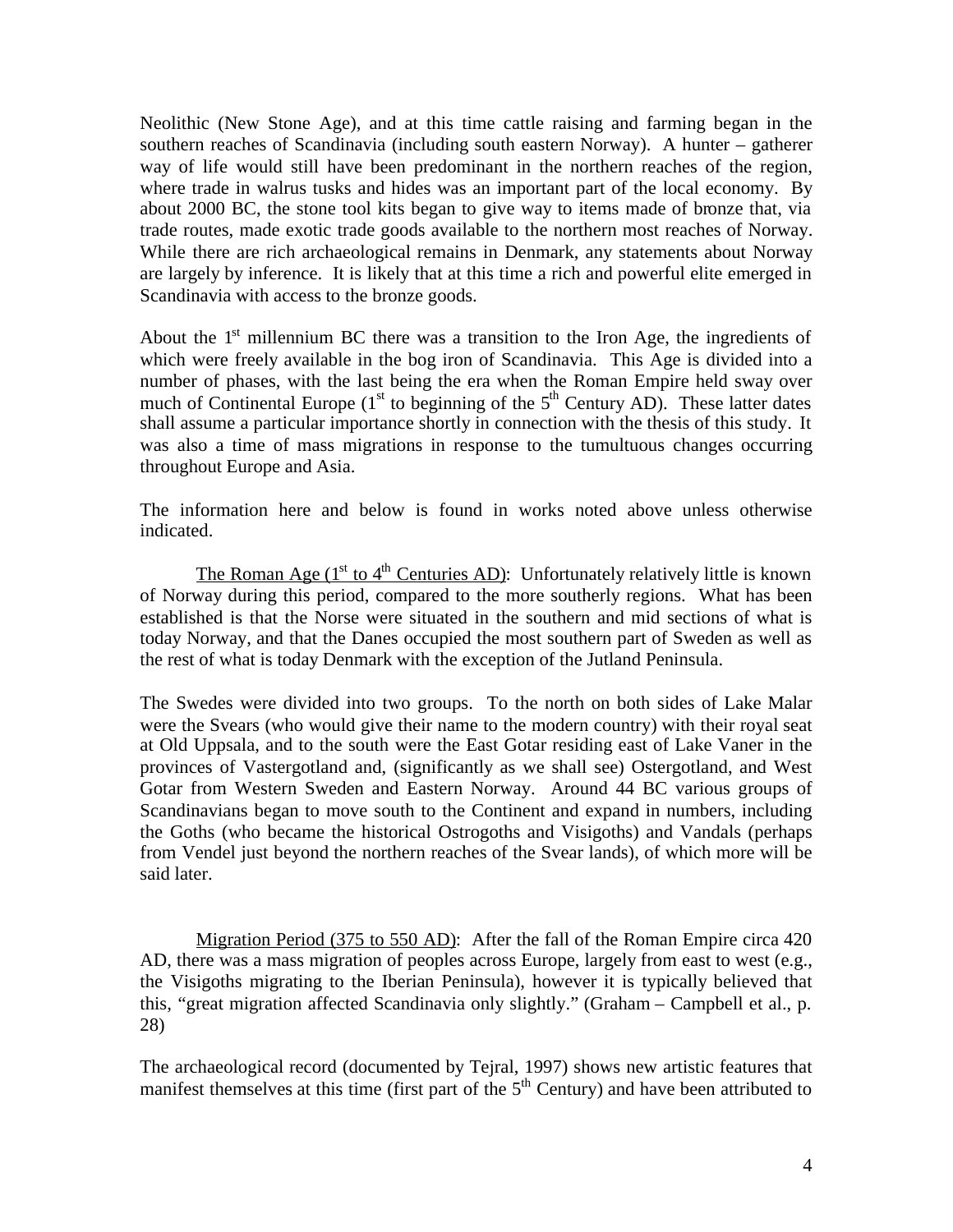Scythian (Siberian tribal peoples from south central Asia for whom the horse was paramount) influences. Animal motifs with imaginary beasts and elephants with elaborate decorative work appear in Scandinavia – which "points unquestionably to definite Eastern connections." (Talbot Rice, 1957). Specifically these artifacts, according to Tejral, are part of the "Soesdala Style" (horse paraphernalia including stamped ornamentation, and animal heads shown in profile).

Also making an appearance in the archaeological record of the  $5<sup>th</sup>$  Century are characteristic bracelets, and since they are of "Scandinavian origin and not a usual trading object the flow must have followed Huns or Eastgermanic horsemen from Scandinavia back to Southeastern Europe" (Brandt, 2004). There are apparently identical objects found in the Czekish Zhuran – mound at Brno and at Bornholm and Oeland in Sweden (Terjal). At Bornholm, for example horses are found in the graves (a Central Asian tradition). Basically the archaeological evidence strongly suggests that from the  $5<sup>th</sup>$ Century there was a strong cultural continuity between the areas in Scandanavia and points south and includes artifacts from as far east as Afghanistan. The sheer magnitude of the changes argue for a movement of people as opposed to a cultural diffusion – the change was simply too rapid and without any evidence of a transition – it was apparently a replacement. There will be those who will see all this as little more than evidence of increased trade, but it is the sheer scale and rapidity of the change that argues for a migration of individuals who brought "foreign" cultural traditions with them.

Evidence from Norway provides more evidence to support the "Central Asian migration theory". For example in Eveboe at Nordfjord in Western Norway is seen a burial mound that duplicates what is seen in the East. Here is found a  $5<sup>th</sup>$  Century grave with Syrian glass, a geometric toy seen only in Iran and Afghanistan and inhumations of three chiefs "connected in a way which involved the Huns or Eastergermanic horsemen in the Danubian area" (Brandt, 2004).

Other material goods with a Scythian stamp appear with greater frequency as the Viking - Era approaches. For example, "Small – scale objects such as the bronze plaques [from the burial mounds] at Borre in Norway, show this very clearly both as regards to the animals that appear on them – stags, griffins and imaginary creatures – and in the style. Even the muscle markings which are included are clearly derived from the Sythian dot and comma convention". This influence continues right to the Viking period and beyond. Talbot Rice continues, "The same influence is also evident in large – scale work, notably the animal figureheads on the Viking ships, such as those from Oseberg and Gokstadt, placed there to ward off the evil eye. The Gokstadt horse fits into the Scythian frame particularly well" (pp. 178-192).

An exacting assessment of the archaeological evidence (Fitzhugh and Ward, 2000), states that this shift in styles was a function of the mass movement of peoples across Europe after the fall of the Roman Empire. Here the flowering of full animal ornamentation began early in this period in southern Scandinavia "through influences from Scythic, Oriental, Celtic, and Roman art" (p. 62). Scythian peoples include the Scythians,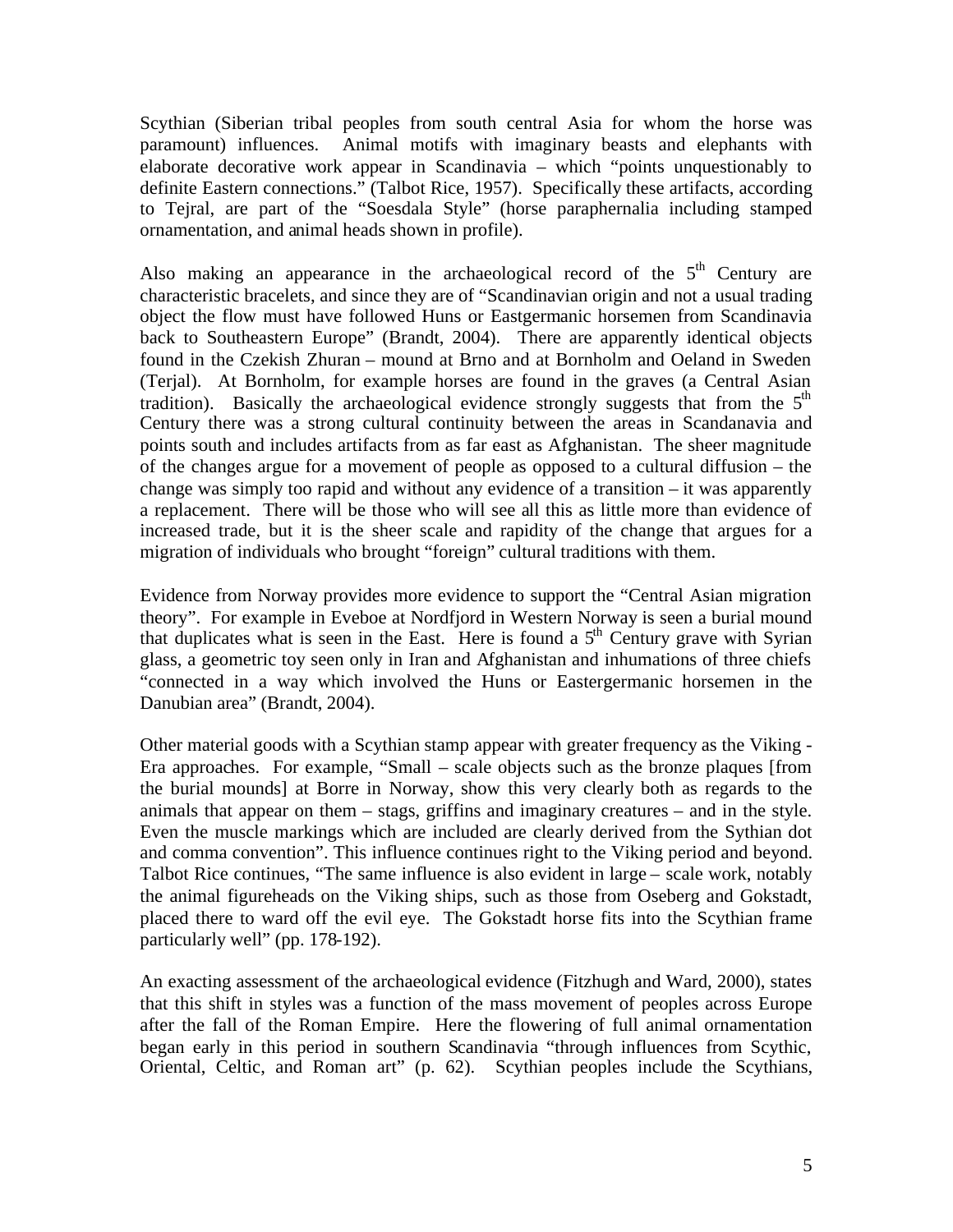Sarmatians (including the Alans or Ases), and Huns (all originating in Central Asia) who are noted in the Chinese, Greek, Byzantine, Roman and other documentary sources.

Farmsteads in Norway from this Period have been excavated showing that isolated farmsteads were common, with a rectangular stone longhouse, and structures suited to the growing of crops and the raising of animals part of the farmstead. It is, however, at this time when artifacts begin to show up at sites such as Lake Malar in Sweden where exotic gold coins from the Eastern Roman Empire, as well as a Buddah figurine attributed to northern India have been found. Clearly, again, there was either an exchange of goods (the commonly held theory) or a movement of people from southeast to northwest needed to explain these finds.

There appears to be a fairly abrupt change in religious beliefs and practices when after about 500 AD sacrifices in the form of humans, and as well gold foil figurines and coin pendants were buried near the homes of the major chiefs.

Immediately Prior to the Viking – Era was a time when very elaborate burials in southern Sweden hint at the presence of a Royal lineage, and likely the centralized power of regional chieftains. It appears that there were two burial practices relating to high status individuals, and practiced in close proximity. The Vendel Cemetery of the Sveres on the east bank of the River Fyris, which flows southward to Lake Malar, contains bodies placed in boats and surrounded by their personal possessions, and ringed with stones. These are a mere 27 kilometers upstream from the Gamla Uppsala burials noted below, and are considered by many or most archaeologists to be the retainers of the latter. It also seems reasonable to propose that they represent an entirely different tribal and cultural unit – but both "aristocratic" in status. These could be the descendants of King Gyfir, the Svere king discussed by Snorri Sturluson in *The Prose Eddas* and *Heimskringla* noted below.

Near the point where the River Fyris empties into Lake Malar is found a cemetery with cremation burials containing a wealth of grave goods and covered with large earthen mounds. What becomes particularly interesting in light of the hypothesis set forth here is that at this location at Gamla Uppsala with burial mounds 20 feet high (without boat burials) have been associated with the above *Heimskringla*. Within the mounds have been found highly decorated armor and horse trappings consistent with Scythian influence. An organic analysis of the soil in the vicinity is consistent with the arrival of a substantial number of horses in the  $5<sup>th</sup>$  Century, and it is at this time that they make an appearance in the graves of chiefs and warriors. Also, what could be recovered from these cremation burials suggested a grave goods assemblage that included items suggesting a Southeastern European and Persian origin; and in particular the cremation of a woman in one of the mounds included an antique mirror with an eye at the backside which was interpreted as being Sarmatian since these items are very common in the burials of Sarmatian – Hun women in the Black Sea region (Ph.D. dissertation of Anke Bodo, 1993, as reported by Brandt, 2004).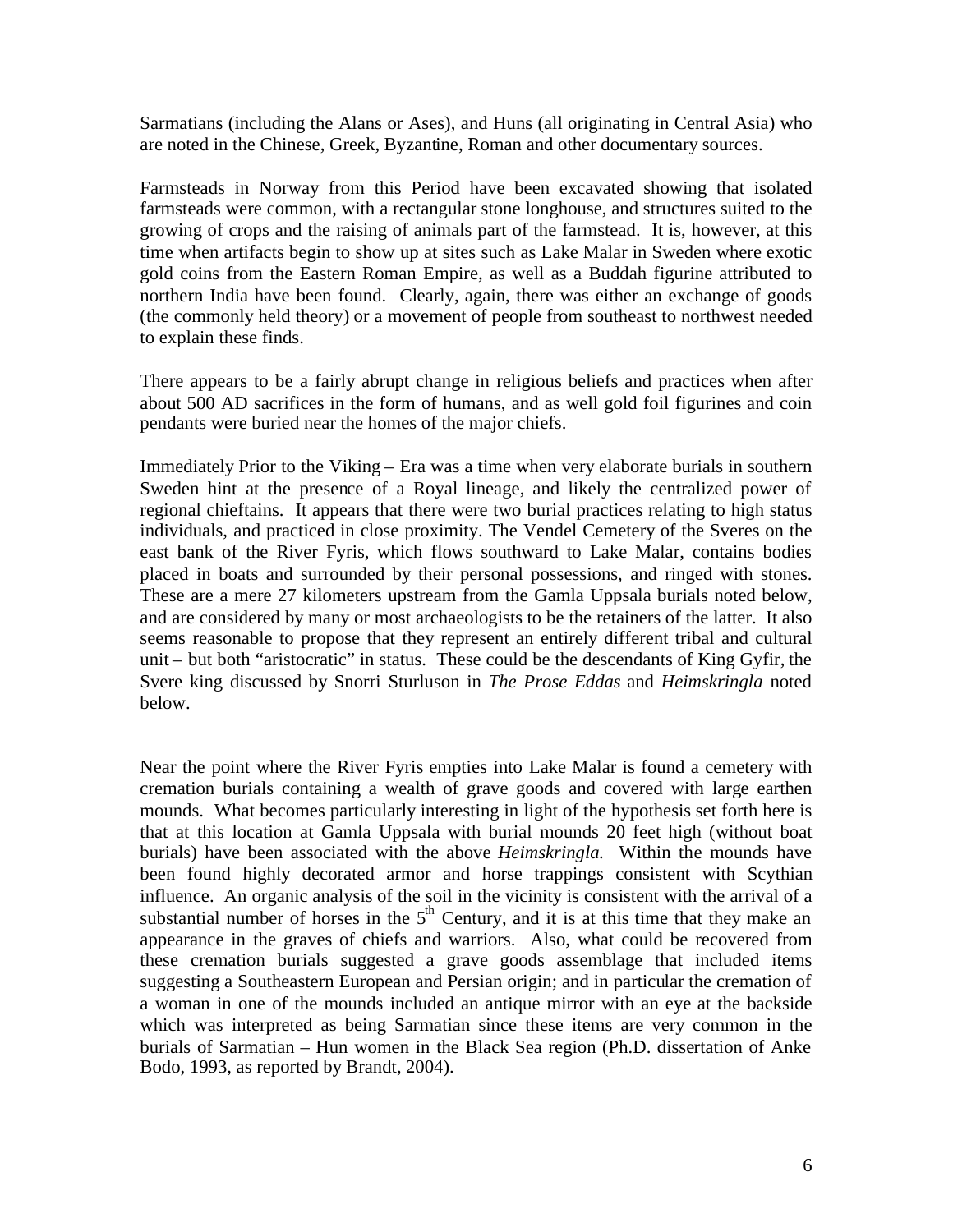Specifically in this location there are three mounds considered to be the burial sites of the 6<sup>th</sup> Century Kings Egil, Aun, and Adils who are all members of the Yngling Dynasty (see later). In Fitzhugh and Ward they state, "In central Sweden the first generations of the Svear from the sixth century are buried in Old Uppsala." (p. 73). Again this takes on a poigniancy when considering the dating of the proposed migration of Odin's people to Scandinavia.

The Vendel Period  $(7<sup>th</sup>$  and  $8<sup>th</sup>$  Centuries): The Migration Period and the Vendel Period seem to move seamlessly from one to the other in Scandinavia. It is at this time, approximately 600 AD, at Borre just south of Oslo, that the largest grave field in all Scandinavia is found. Here there are nine large barrows (up to thirty feet high) or mounds (the oldest dating to about 600 to 650 AD, and the most recent being about 900 AD – all probably the same family associated with the hall located nearby) associated with a row of lesser ones. Those excavated contain ship burials with horse trappings in abundance. This is believed to be the burial site of the Norse Vestfold Dynasty noted in the Yngling Sagas. In close proximity is the well – known Oseberg ship burial dating from 820. Under the mound was found an impressive sailing ship to house the remains of a Viking – Era queen, along with sumptuous grave goods including elaborately carved sleds, two horses and an ornate cart. Oseberg means "Ases mounds" – suggesting a royal connection and tying in with the Yngling Sagas once again.

It will now be necessary to turn our attention to the south east, beginning at a time before the Scandinavians had likely encountered any of these nomadic Asian horsemen. As noted previously, significantly none of the standard texts on the Vikings and their forebearers (e.g., "Historical Atlas of the Viking World") consider any movement of people into Scandinavia during the above three mentioned periods – let alone men from Asia.

In conclusion, the archaeological record indicates a significant change in religious practices occurring in Scandinavia in the  $5<sup>th</sup>$  Century AD. The dramatic alterations in artifact assemblages and burial practices strongly point to a change "coming from the south around 450 or a little earlier" (Brandt, p.30) a people who would have a significant impact on all aspects of life in Scandinavia – and yet it goes unnoticed in the standard texts.

This period in time marked the beginning of a change in the centers of power to Gamla Uppsala and Southeastern Bornholm. The thesis of the present study is that these changes were initiated by the arrival of Uldin / Odin and his mixed Ostrogoth / Herul and Hun / Alanic forces who established new dynasties and brought with them the unmistakable Y chromosome DNA signatures of Central Asia.

Evidence from historical and linguistic sources will now be considered.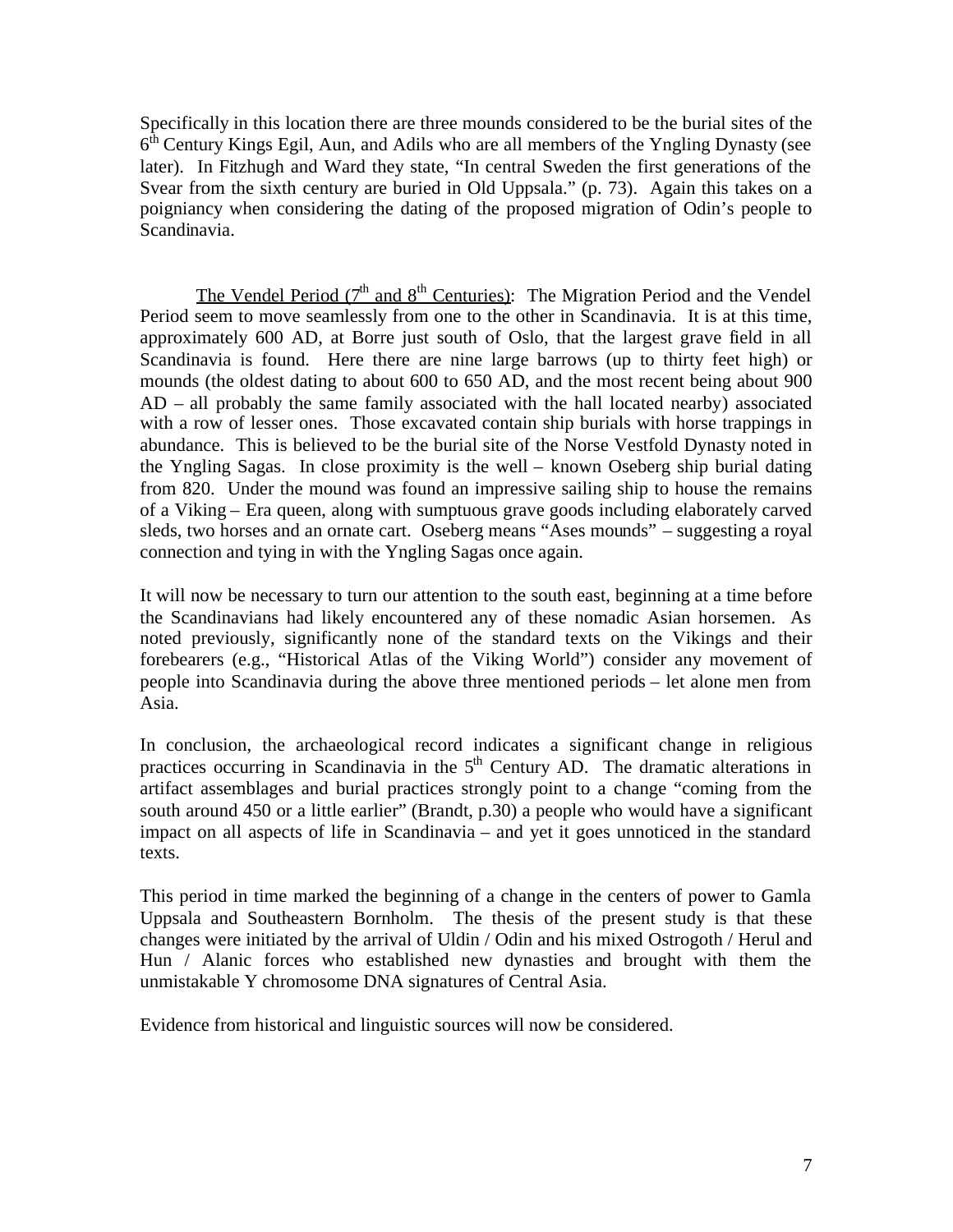## **Historical Evidence**

### The Norse (Icelandic) Sagas in Relation to History

It is unfortunate the there is no accurate and reliable text which would provide a comprehensive history of pre – Viking Norway and the other Scandinavian countries. The available documentary sources have been viewed with much skepticism by historians, since the Icelandic Sagas contain stories of gods, giants, dwarfs, and other elements of Norse mythology. However, it is known that the author of these texts, Snorri Sturluson was a poet and a historian. He had access to oral traditions and manuscripts, including genealogies (now lost) when he wrote circa 1200. His knowledge of geography is excellent, and he mentions many specific places by name. Considering that he was writing for an audience (Kings of Norway) who were likely to expect stories of great deeds of their ancestors, there is likely some exaggeration and distortion. None – the – less, if the material is sifted cautiously there is much to be gleaned about the history of Iceland and the Norse people.

Perhaps an analogy could be drawn between Homer's, "The Illiad" and well as Vergil's "Aeneid" which were thought by most scholars of the classics to be works of fiction, and thus a foolish waste to time to go on wild goose chases trying to locate the places mentioned in these works. Fortunately for the world, Heinrich Schliemann was convinced that Homer was not waxing poetic at every turn but was telling stories about real places whose locations were familiar to him. He succeeded in archaeologically investigating this mythical city whose existence was very real and in the location described by Homer. This finding at the same time confirmed the validity of the story told by Vergil of the escape of the few Trojans to Italy. With the spade of the archaeologist the core of the "myth" morphed into reality. Thus it behoves all to take the sagas told by Snorri as a probable blend of fact and fiction – but it is the fact component that is compelling.

Snorri's two prose works the *Eddas* and the *Heimskringla* will now be explored to obtain clues as to the origin of the Norse people. Specific information about sources is provided in the Reference section under "Norse Sagas".

*The Prose Eddas*: The present author has consulted two translations of this work, that by Anderson (on-line version, 2004), and Brodeur (1916). In the Prologue to his work, Snorri sets the backdrop to the sagas to follow. He speaks of the Norse god Odin as the progenitor of a long line of rulers of the Scandinavian and Germanic countries, and gives him an ancestral home – Asia. Snorri speaks of Odin making "ready to journey out of Turkland, and was accompanied by a great number of people, young folk and old, men and women; and they had with them much goods of great price." Furthermore, "They made no end of their journeying till they were come north into the land that is now called Saxland [Germany]; there Odin tarried for a long space, and took the land into his own hand, far and wide" (p. 8). Here Odin set up three of his sons as "land – wardens", one in East Saxland, another in Westphalia, and a third in Frankland, and "from all these are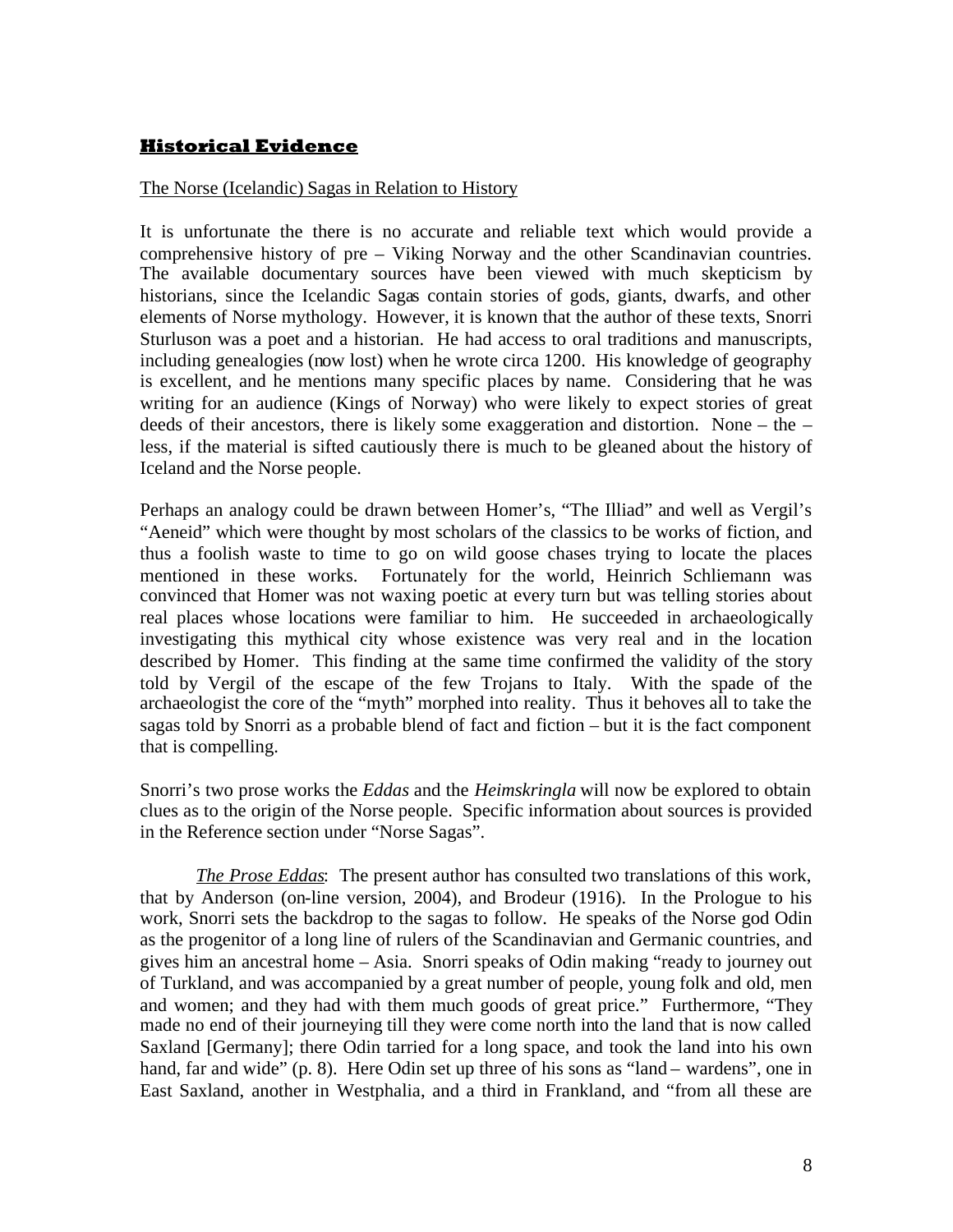sprung many and great houses" (p. 8). Odin then headed northward, installing another of his sons as ruler of Jutland, and proceeded on to Sweden whose king was Gylfi. "When the king learned of the coming of these men of Asia, who were called Asir, he went to meet them, and made offer to them that Odin should have such power in his realm as he himself wielded." Continuing, Snorri reported that, "The fields and the choice lands in that place seemed fair to Odin, and he chose for himself the site of a city which is now called Sigtun. There he established chieftains in the fashion which had prevailed in Turkland; he set up also twelve head – men to be doomsmen over the people and to judge the laws of the land; and he ordained also all laws as, there had been before, in Turkland, and according to the customs of the Turks. After that he went into the north, until he was stopped by the sea, which men thought lay around all the lands of the earth; and there he set his son over this kingdom, which is now called Norway. This king was Saemingr; the kings of Norway trace their lineage from him, and so do also the jarls and the other mighty men, as is said in the Haleygjatal. Odin had with him one of his sons called Yngvi, who was king in Sweden after him; and those houses come from him that are named Ynglings. The Asir took wives of the land for themselves, and some also for their sons." (p. 13)

Apparently then this migration from the land of the Turkish peoples was largely a male phenomenon, and thus there should be seen in the genetic patterns of the Norse and Swedes some percentage of Asian Y chromosomes (male lineage), but little or no trace of Asiatic female migration (mitochondrial DNA, female lineage).

*Heimskringla*: The author consulted two translations here also; that of Laing (1844), and Monsen and Smith (1990). Snorri wrote this saga as a chronicle of the Kings of Norway. In the Preface to this work Snorri provides an overview of his sources – which include stories told to him by "intelligent people", plus details of the family branches of the Norse rulers obtained from diverse sources including "ancient family registers", where kings and kin have written their genealogies, as well as songs sung about such matters. A hint at his search for historical facts is reflected in his comment that, "although we cannot know the truth there may be in these, yet we have the certainty that old wise men held them to be true." Snorri then proceeds to list his sources.

The most important of the sagas written by Snorri here is "The Ynglinga Saga, or the Story of the Yngling Family from Odin to Halfdan the Black."

Snorri begins by providing a lesson in geography–

1. *The Situation of the Countries*, including how the Black Sea divides the three parts of the earth into the eastern part known as Asia, the western segment called Europa, and to the north Swithiod (e.g., Scandinavia) whose northernmost reaches are uninhabitable due to the frost and cold, whereas the south there are many races of man and many languages including Tartareans, Kalmuks, and Mongolians. The three parts of the earth are divided by the River Vanaquisil (Don) that enters the Black Sea. Those residing along this river are known as the people of Vanaland. Snorri speaks of the Straits of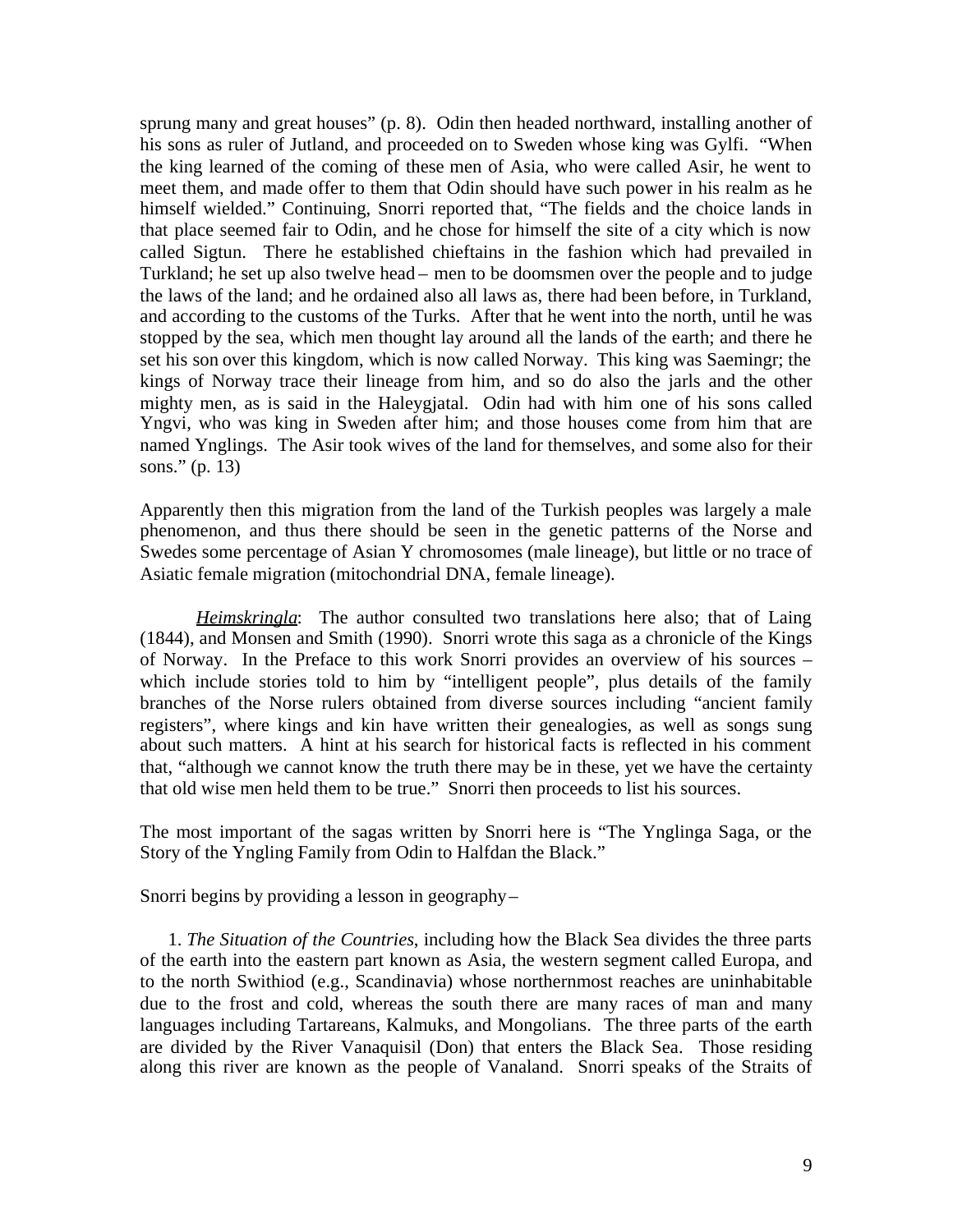Gibralter and various parts of Africa – demonstrating a clear understanding of the geography of the known world.

- *2. Of the People of Asia*, Snorri here speaks of the land east of the Don being known as Asaland, or Asaheim, and the chief city in that land was called Asgaard, the home of Odin. While this might be a mythical place, the evidence discussed later would lead one to believe that the city referred to by Snorri is Chasgar, located in the region of the Caucasian ridge, "called by Strasbo Aspargum the Asburg, or castle of the asas". A warrior with an unparalled track record of wins, he came to be looked upon as a god and worshiped. One of his greatest battles was against the people of Vanaland (i.e., those west of the Don) however this battle see – sawed back and forth until a truce was made and hostages exchanged. There is an interesting anecdote that will be noted since it has a direct tie in with a leader of the peoples of east of the Don. As part of the truce between the peoples of Vanaland (between the Don and the Danube) and Odin's people hostages were exchanged, including one Mimir, "the wisest of men" who, during a misunderstanding while in Vanland, was beheaded by his hosts and the severed head sent to Odin. Apparently Odin then kept the head, and used it to work charms.
- 5. *Odin Divides his Kingdom*, "There goes a great mountain barrier from north-east to south-west, which divides the Greater Swithiod [ancient Samartia and Scythia Magna] from other kingdoms. South of this mountain ridge [Ural Mountains] it is not far to Turkland [probably Turkistan in around the Aral Sea in Asia Minor], where Odin had great possessions. In those times Roman chiefs went wide around the world, subduing to themselves all people; and on this account many chiefs fled from their domains. But Odin having foreknowledge, and magic – sight, knew that his posterity would come to settle and dwell in the northern half of the world. He therefore set his brothers Ve and Vilje over Asgaard; and he himself, with all the gods and a great many other people, wandered out, first westward to Gardarike [Russia], and then south to Saxland [Germany]." At this point the story takes an abridged version of what is stated in the Eddas, and again Odin ends up in Sweden in some sort of power sharing arrangement with the Swedish king Gylve (Gylfi), who realized that he could not defeat the Asaland peoples. Odin "took up residence at Malar Lake, at a place now called Old Sigtun (Gamla Sigtun)". He then gave his temple priests large estates in the district.
- 6. *Of Odin's Accomplishments*, "When Odin of Asaland came to the north, and the Diar (gods) with him, they introduced and taught to others the arts which the people have long afterwards practiced." It was Odin who introduced the skaldic arts including singing of great deeds. Also, "People sacrificed to Odin and the twelve chiefs from Asaland, and called them their gods, and believed in them long after." This statement ties in with the archaeological information noted above, with the introduction of Scythian art forms at about this time. It was also Odin who introduced the new burial practices with cremations and the possessions buried with the deceased and then the building of a mound over the grave of "renowned men".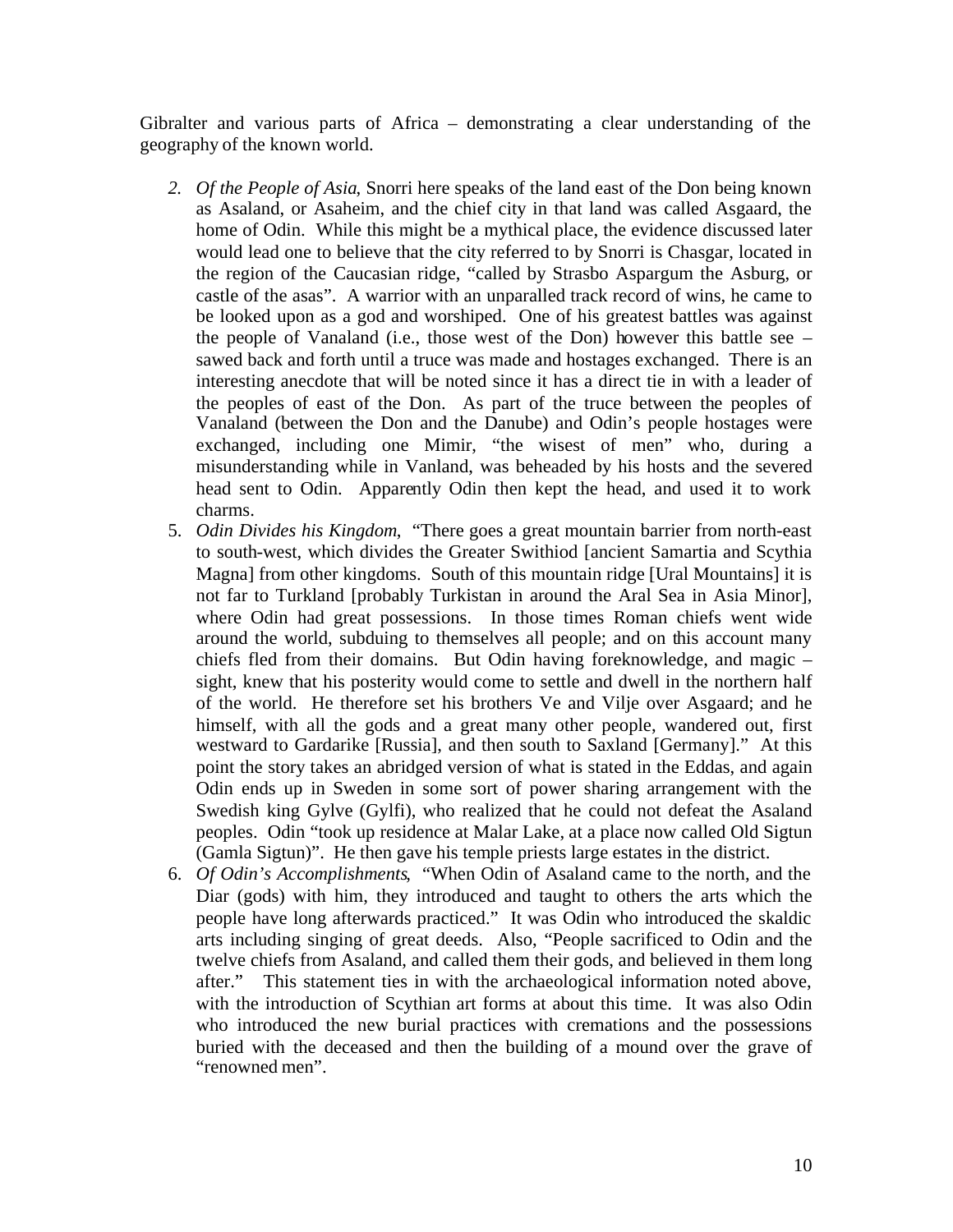Snorri goes on to speak of Odin's death in Sweden, and his cremation, clearly indicating that he was mortal. Then comes a recitation of information about the descendants of Odin whose lineage, via his grandson Frey, came to be known as Ynglinga who were the founders of Uppsala Dynasty of Sweden and the Vestfold Dynasty in Norway. However the first 13 generations given by Snorri likely, via a genealogical record, pertain to another dynastic family since there is a clear indication that the three burial mounds at Gamla Uppsala are from the  $5<sup>th</sup>$  and  $6<sup>th</sup>$  Centuries, and contain the remains of kings Aun, Egil, and Ottar. Again the dating is off since Snorri indicated that Ottar went on Viking raids (which did not begin until the late  $7<sup>th</sup>$  Century), and further the Anglo – Saxon poem tells of Ottar being involved in events at the beginning of the  $6<sup>th</sup>$  Century, was killed in Denmark, and buried there. As will be seen below, Odin likely died in Sweden about 450, so it is here proposed that the three burial mounds above belong to Odin, Aun, and Egil.

### A Summary and Some Conclusions Respecting the Sagas

If, and it is a "big if", these traditions can be taken as a weaving of fact and mythology, then the people who are the ancestors of the Swedish and Norse Dynasties are the Ases, a Turkic Asian people (also known as Asir) from east of the River Don, who resided in that location during Roman Times, and who had as their primary city at that time Asgaard, located somewhere east of the Don and south of the Ural Mountains and possibly at Chasgar in the Caucasus Mountains. When Odin and his people left to move north to Sweden, apparently with the people on the other side of the River Don with whom they had intermarried, he left his two brothers in control of Asgaard. Presumably then the group was divided such that one tribal contingent stayed, and if so, then their descendants may be still in this area to this day. If all the above conditions can be fulfilled through finding a historically documented group that is a close match to that being described by Snorri, then the Norse Sagas will assume a new historical importance – especially if there the genetic evidence is consistent with the information in the *Prose Eddas* and the Ynglinga Sagas of the *Heimskringla*.

#### The Proposed Asir (Ases) of Asia

#### *Archaeology*:

In National Geographic (Edwards, 2003) published an analysis of the ornate artifacts located in a burial mound in the Republic of Tuva in Central Siberia near the Mongolian border. The archaeological attribution of the finds is to the Scythians, "Nomads and fierce warriors, they lived in Central Asia as early as the nineth century B.C., and their culture spread westward to southern Russia and Ukraine, and even into Germany, before gradually disappearing early in the Christian era." (p. 118) Further, they report that, "A Scythian necropolis, the valley that holds this kurgan billows with scores of other burial mounds. Local people call it the Valley of the Tsars, as if the mounds harbored kings, some surely did" (p. 118). The tomb that was excavated dated to the  $7<sup>th</sup>$  Century BC, replete with jewelry in gold shaped to represent stags, fish, and mythological griffins. "One of the major cultural markers is the depiction of animals in art. Fish tattoos have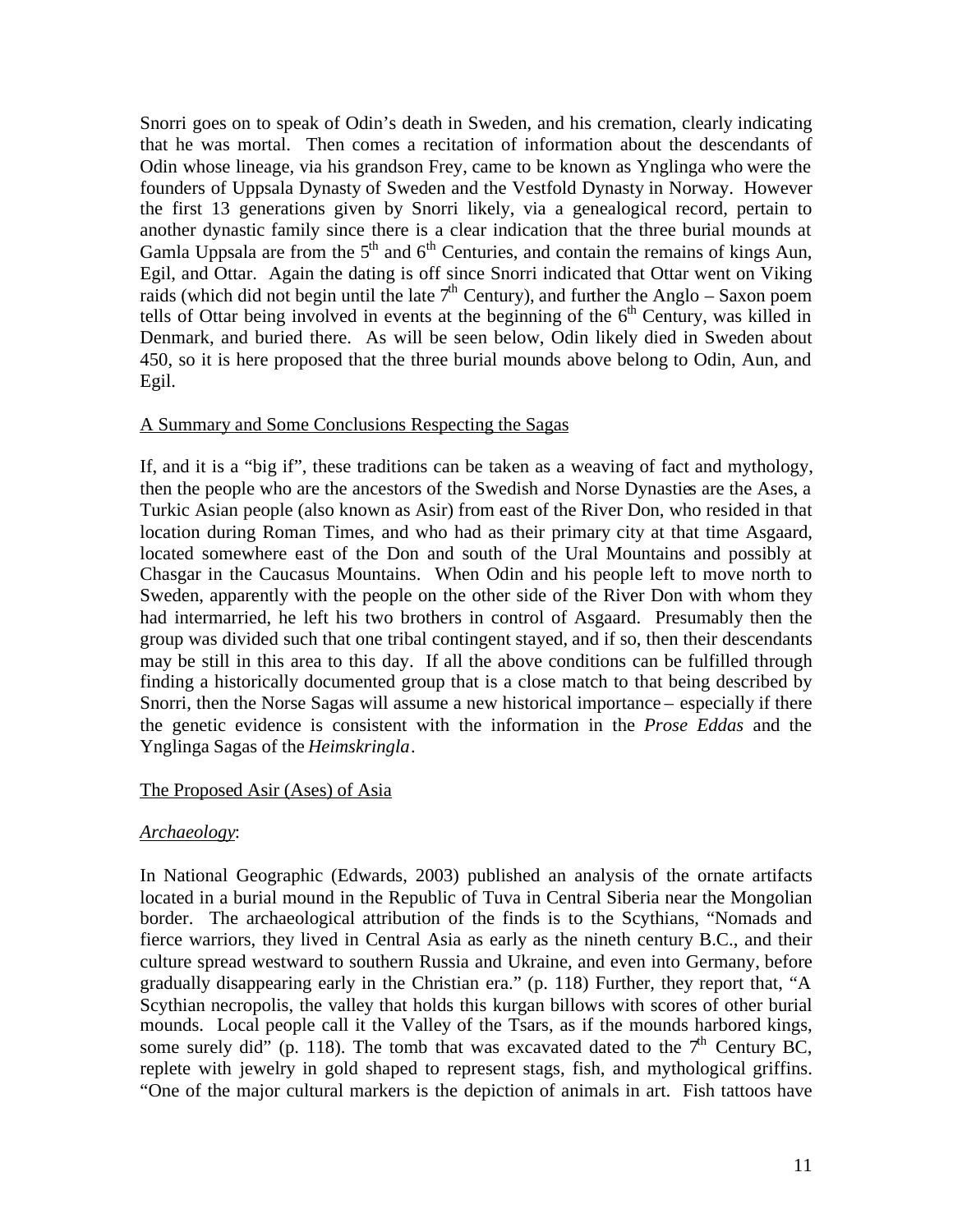been found on the frozen bodies of Scythians in the so – called Pazyryk burials in the Altay Mountains southwest of Tuva" (p. 126). It appears that the Scythians were also early dwellers near the Black Sea where they flourished in the  $4<sup>th</sup>$  Century BC, and left kurgans (tall burial mounds) containing elaborate fish and feline figures and other animal forms in gold. It is here that they apparently met up with the Greek writer Herodotus who described some of their less savory predilections such as using victim's skulls as drinking cups. It is unclear how many tribes made up the Scythians, but their territory was clearly immense. Their language is unknown for certain, however most scholars believe it was in the Turkic – Altaic family which is spoken in the area today, and west to modern Turkey.

#### The Scythian Peoples: A Note about Sources

Unless other wise indicated the material below is from an array of ostensibly well – researched data on the various Scythian peoples found in various sources on the web. These sources are listed in the Reference section under Scythian, then the specific group (e.g., Alans).

*Scythian Chronology* – While it may be a bit simplistic to attempt to "capture the wind", since tribal units were constantly shifting and absorbing others, the following is a chronology offered by one scholar:

- 1) Saka  $8^{th}$  to  $3^{rd}$  Centuries BC.
- 2) Scythian  $7<sup>th</sup>$  to 3<sup>rd</sup> Centuries BC.
- 3) Sauromatrians Late  $7<sup>th</sup>$  / early  $8<sup>th</sup>$  Centuries to  $4<sup>th</sup>$  Century BC.
- 4) Early Sarmatians  $-4<sup>th</sup>$  to  $2<sup>nd</sup>$  Centuries BC.
- 5) Middle Sarmatians  $2<sup>nd</sup>$  Century BC to  $2<sup>nd</sup>$  Century AD.
- 6) Late Sarmatians  $2<sup>nd</sup>$  Century AD t 4<sup>th</sup> Century AD.

A search for more information on the Scythians (since it is proposed that they are the ancestors of an as yet unknown number of Scandinavians) has revealed that literally thousands of archaeological investigations on Scythian sites in a band or swath between the Altai in the east and the Carpathian Mountains in the west. It is beyond the scope of this work to document these in detail. They have been described as a, "vigorous nomad people with their unique animal art and love of the horse – an extraordinary race from whom the civilized world learned to wear trousers and riding horses." They were renown for the sheer quantity of gold that adorned their bodies and weapons. Their nomadic lifestyle involved residing in felt tents that, with all their goods, were frequently moved in ornately decorated wagons. They used gold decorative adornments for the wagons, their horses, and themselves.

### *History*:

*The Scythian People Prior to the Emergence of the Huns* – Various Hunnish peoples of Scythian origin have come thundering across the Russian Steepes and into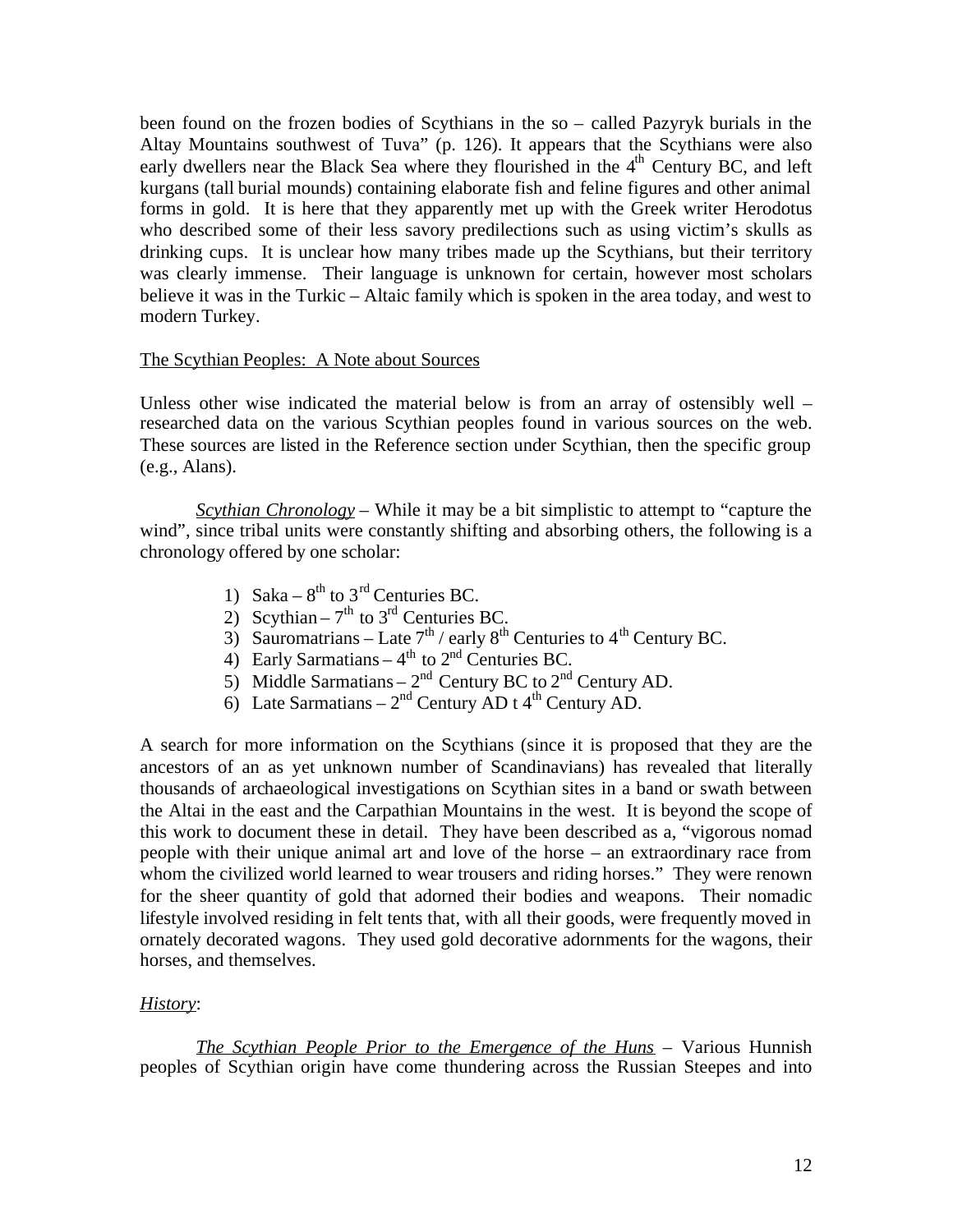Europe in successive waves, following the old "Silk Road" of commerce between west and east.

Historical atlases show the movement of supposed Indo – European speaking peoples from the Ukraine, the purported home of the Kurgan Culture of nomads who revered the horse, into the Russian Steepes beyond the Caspian and Aral Seas probably long before 2750 BC. Then by 1575 BC the "Aryans" moved south into India, and also directly east toward the Altai. Those east of the Caspian Sea were known as Scyths by 1275 BC, and the closely connected Cimmerians resided north of the Black Sea. Between 820 BC and 670 BC the Scyths had replaced the Cimmerians (who moved south of the Black Sea), and also occupied the shores of the Caspian Sea. Little is known at this time about the peoples to the Far East, but based on the archaeological evidence it is safe to assume that the Scythian empire stretched from the Altai to the Black Sea. There is, however, entirely insufficient evidence to warrant asserting that the ancestors of all the Altai peoples were Indo – Europeans from the east. The genetic evidence shows that many of the peoples in that region are indigenous to Central Asia and that there were likely movements of people east to west and west to east such that genetic markers from the Middle East and the Far East also show up in the Altai.

From the viewpoint of physical anthropology, the peoples of Mongolia and China during the time periods under discussion may have born scant resemblance to the peoples living in these regions today. Perhaps the most compelling evidence is the physical appearance of the "Mummies of the Tarim Basin". The native people of this region today are the Kazaks and more particularly the Uygurs, who are a Turkic – speaking group with Europoid and Mongoloid features (see later discussion in section on the Huns for more about the Uugurs). They reside in the Chinese province of Xinjiang. At the time that the Tarim Basin was settled about 2000 BC, the consensus is that they were and Indo – European people who spoke Tocharian, which, according to linguists working with texts dated from the  $6<sup>th</sup>$  to the  $8<sup>th</sup>$  Centuries, was "Proto – Celtic" as were the people who wrote them. Kimball – Davis, a well – know archaeologist of the region speaks also of the grave goods found with the Tarim mummies (circa 2000 to 500 BC) including cloth whose "patterns, colors, and weave mimic those of modern Scottish tartans" (p. 149). Kimball - Davis reports that the physical features of these people who had arrived in the Tarim Basin about 2000 BC are decidedly "European – like" (e.g., p. 144), including their stature, up to 6 foot 6 inches in a male, and 6 feet tall in a woman; and "plaited reddish – brown hair" (p. 151). These well preserved bodies from the Tarim Basin were the subject of a Nova documentary entitled, "Mysterious Mummies of China" (p. 153). Further evidence as to what these people may have looked like in life is found in on the walls of caves in the nearby foothills west of Korla where the art shows men with blue or green eyes with red or blond hair and beards and dressed in a manner similar to the Sassanians of Iran. The inscriptions in the caves are in Tocharian. Descriptions of the people residing in this region are available from Chinese sources as reported by Kimball – Davis and others. The upshot is that the people being described, who were residing on the steppes and known as Alans and Sarmatians (for example), appear to be mixed (with some Mongolian features). However, it would appear that they might have been largely indistinguishable from Scandinavians of today.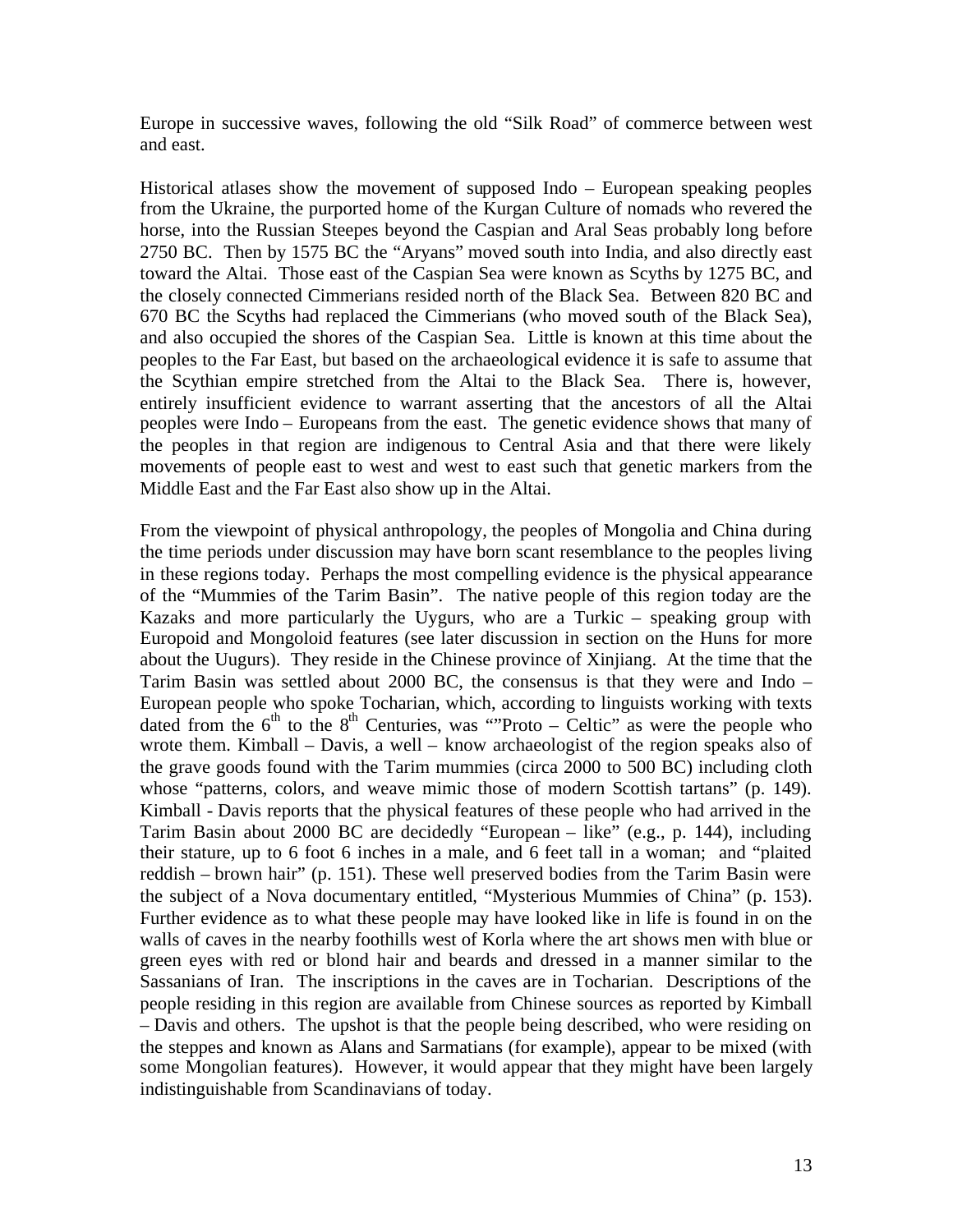By 600 BC the Medes had driven the Scythians back east to the Pontic Steepes south of the Black Sea. A short time later, in 514 BC, the Persian King Darius decided to invade the homeland of the Scythians but failed since the Scythians merely retreated leaving nothing to destroy. Thus there was a movement to the west after this event, and by the  $3<sup>rd</sup>$ Century BC these people were installed between the Don and Danube Rivers. There were distinct groups of Scythians at this time, largely based on how sedentary they were. The Royal families of the Scythians were true nomads, and their homeland was the Steepes of the Azov Sea and both banks of the Dnieper River. Also at this time the nomadic Scythians also occupied the Altai Region of Siberia near the Mongolian border. They were known as the Kindred Scythians or the Eastern Scythians. It is these people who would later move west to displace their cousins in the area of the Black Sea.

It is among the latter groups from the Altai whence came the Sarmatians, a Scythian people who by 415 BC were resident east of the Don River and north of the Caspian Sea. By 192 BC this group had crossed the Don and drove the Scyths to the Danube Delta and the Crimea.

By 145 BC the Sarmatians had divided into the Alans, the Roxolani, and furthest west the Jazyges located between the Dnieper and Don Rivers. When 79 AD dawned, all three groups had pushed west, with the Jazyges finding a home on the Hungarian Steepes. At about the same time the Goths were moving from southern Sweden to begin a relentless drive southward. By the year 230 the Jazyges were surrounded by various Germanic tribes, with their closest neighbors being the Vandals. The Roxalani were installed between the Don and Dneiper Rivers, with the Alans immediately east of the Don River and from the Black Sea to the northern quarter of the Caspian Sea. Also, at this time the Goths had carved out a large territory along both sides of the Danube River and to the north of the Black Sea. By 305 they had completely absorbed the territory of the Roxolani (and likely the people themselves), the middle group of Scythian Sarmatians, and bringing them into contact with the Alans, the upper most group of Sarmatians at the River Don. As early as 268 Byzantine sources recorded that huge fleets of pirates (up to 2000 ships) were manned by Sarmatians and / or Goths and were practicing the "art" of piracy; thus their raiding could be via horse of ship clearly providing them with more options. This habit may have been kept alive until the dawn of the Viking  $-$  Age. However, the age of the Huns, distant cousins to those peoples, was about to arrive.

The above information was presented in some detail since it is likely that the group that made its way to Scandinavia in the  $5<sup>th</sup>$  Century was a mélange, composed of Alans, Huns, and Goths. However, before examining the dramatic incursions that brought the Huns to the doorstep of the Alans, also known as Ases to Turkic peoples and the Wu Sun to the Chinese scribes (see also Bachrach, 1973), it is important to explore how a Scandinavia group with roots in Sweden came to reside as far east as the Don River creating an interface between peoples of very different origins.

#### The Ostrogoths and Huns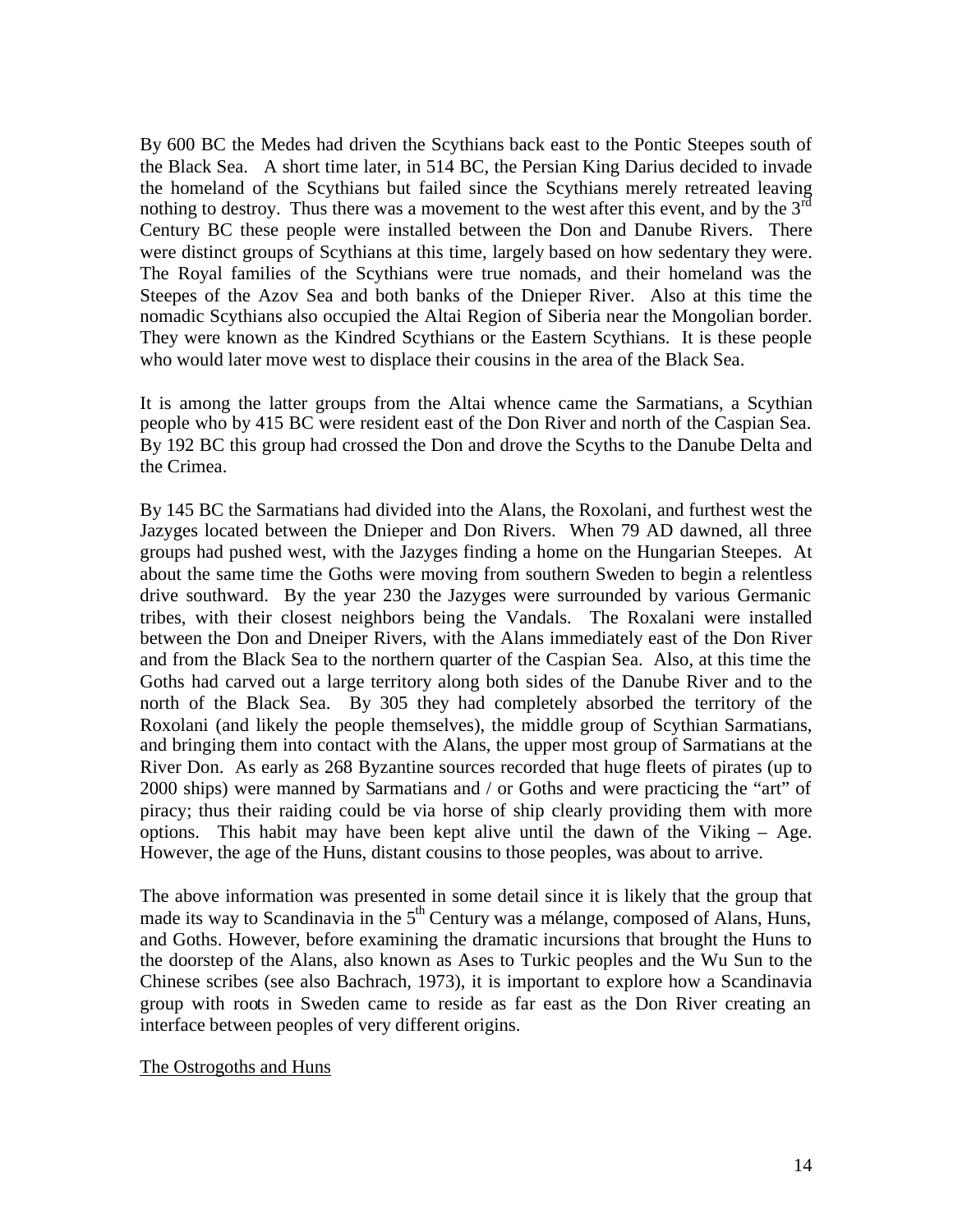*A Note about Sources* - Unless otherwise indicated, the following material is from on-line sources listed in the Reference section under Goths and Scythians respectively. In addition many of the facts about the Goths are from Heather (1998), and those relating to the Huns from Thompson (1948), both sources being part of "The Peoples of Europe" series.

*The Ostrogoths* – Reference to available atlases ("The New Penguin Atlas of Ancient History" (McEvedy, 2002) and "The New Penguin Atlas of Medieval History" (McEvedy, 2002) indicate the movement of Indo – European peoples from the Balkans and the Black Sea into Denmark, Southern Sweden, and Eastern Norway by 5500 BC. By 2750 BC there appears to be an expansion to South Western Norway by a group known as East Indo – Europeans, and by 2250 BC as "Germanics". A virtually identical distribution is seen in the era leading up to 14 AD when there was a southward expansion as the Roman Empire began to engulf adjacent regions, and a group known as the Goths appeared on the shores of the Baltic south of Sweden. Contemporary sources (Jordanes, Cassiodorus and Ablabius) agree that this group originated in Scandinavia and had crossed the sea to what is today Poland.

Archaeological evidence shows that this group used burial practices similar to those in Scandinavia, namely burials within stone circles - as opposed to Scythians who buried their dead under kurgans (mounds). This fact will assume some importance when the  $5<sup>th</sup>$ Century Swedish sites are discussed. Their progress is reflected archaeologically in the Weilbark cultural traditions in the northern reaches of their territory and the Cernjachov culture along the hinterland of the Black Sea. It appears that as the Goths reached the Black Sea, and occupied the area between the Danube and the Don, absorbing the cultural practices of the Scythians (e.g., reliance on the horse).

By 230 AD the Goths had moved far south to the shores of the Black Sea to the lands formerly occupied by the Sythians (who disappear as a distinct entity at this time). To their immediate north, along the Danube are the Vandals (noted in the *Heimskringla*). By 305 the Goths had divided into Ostrogoths in the east, and Visigoths in the west – with the Vandals moving further north and west. It is also at this time that the peoples of Scandinavia are named with the Danes occupying the eastern part of what is today Denmark and also southern Sweden. North of them were the Getes, then the Swedes; and to the west were the Norse.

By 362 the Roman Empire was at its zenith. The "barbarian" hordes that included the Ostrogoths were, however, nipping at the flanks of the Empire. At this time the Ostrogothic Empire stretched from southern Sweden in a corridor south on both sides of the River Wista in Poland to the Crimea on the Black Sea and east to the Don River. These descendants of the Swedish Goths had adopted the horse – centered lifestyle of their neighbors, and thus were culturally indistinguishable from the Asiatics. Meanwhile the Alans occupied a triangle of land wedged between the Black and Caspian Seas south of the Don River to the Caucasus Mountains and the Caspian Sea where Azerbaijan is today, with the Ostrogoths to the north along the west bend of the Don, and immediately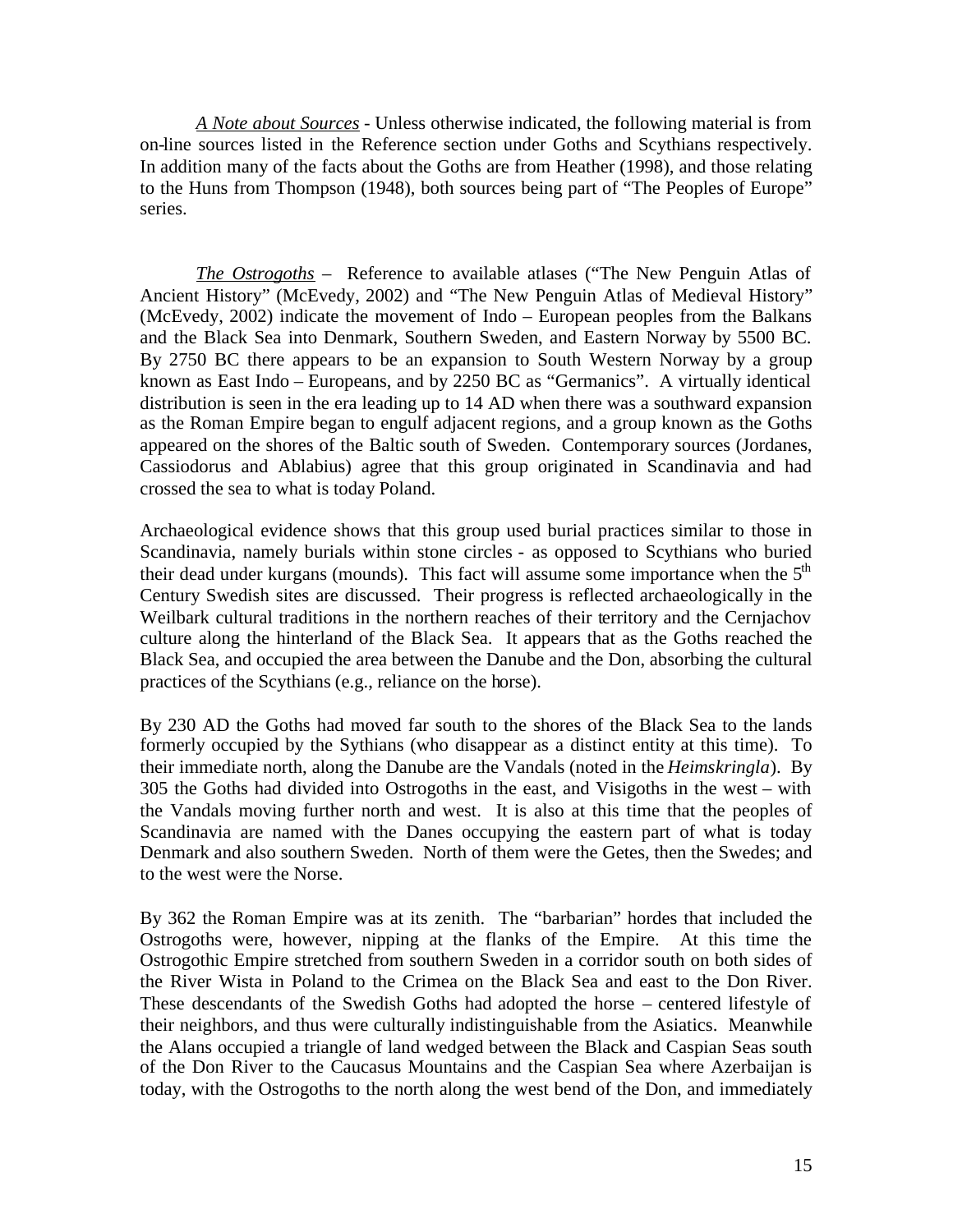across the River to the east were the Huns, who had "materialized" rapidly to press against both peoples. It was a formula ripe for combustion.

One of the difficulties, which may not be resolvable, is the nomenclature issues surrounding the various Germanic tribes in the area. In particular there was a group noted occasionally in the writings of the early scholars and known as the Heruls, Heruli, Eruli and so on. It is entirely unclear as to whether these myseterious people were a tribal unit on their own, or this was merely a term meaning "young warriors" and relating to units of the Ostrogoths. There is a very thorough study of "The Heruls" by Troels Brandt (2004) that is 106 webpages in length [\(www.geocities.com/troels\\_brandt/heruleng.html\)](http://www.geocities.com/troels_brandt/heruleng.html) with copious references to original sources (e.g., Byzantine scholars). To the present author there does not seem to be a clear difference between the Heruls and the Eastern Ostrogoths, particularly since Brandt acknowledges that the first record for the Heruls is in the swampy area along the Sea of Azov where others place the Goths, but this is a matter that could be debated at length. Brandt acknowledges that the Heruls were likely an amalgam including Sarmatian Alans, and Goths.

What is most critical here is to realize that in 553AD, the scholar Procopius, subsequent to interviewing many with knowledge of the matter, wrote his history of the Gothic Wars. Procopius wrote that sometime prior to 494AD a contingent of the Herul – Goths (likely mixed with, or led by Alanic/Hunnish elements) went to Illeria where they suffered defeat and many were killed by the Romans however before this the bulk of the people were led by members of the Royal Family back to Thule (i.e., the Scandinavian Penninsula). Clearly, unless this well - known historian of Classical Times was wrong, then the stories of Snorri (who was unlikely to have access to this source) fit perfectly with this  $5<sup>th</sup>$  Century movement of the mixed peoples of the Black Sea area north to Scandinavia. Even the trip north through the territory of the Slavs (Russians) and the Danes is described as it is by Snorri – particularly the fact that they met with no hostile resistance all the way to Sweden (which, unless the group was composed of an intimidating force of warriors does not seem reasonable).

*The Huns* – A background to the Hunnic peoples of Central and East Asia has been provided above. As to the Huns themselves, the specifics are elusive, and general agreement as to origins is not obtainable. One popular history, "The Huns", part of "The Peoples of Europe" series, omits any discussion of the ancestral roots of the Huns. However, it appears that the most likely background, expressed chronologically, largely via Chinese and Russian writers is as follows:

318 BC. Chinese records note the Xiong Nu, Asiatic Turkish speaking Huns whose empire constantly attacked the Qin Chinese who in turn as a defensive measure built the Great Wall of China. Their raiding also took them into the Altai.

200 BC. Dou Man unites the nomadic tribes and gains control of the "Silk Road", and subjugates the Han Dynasty of China.

121 BC. China defeats the Xiong Nu, who had by then brought numerous Central Asian peoples under their control.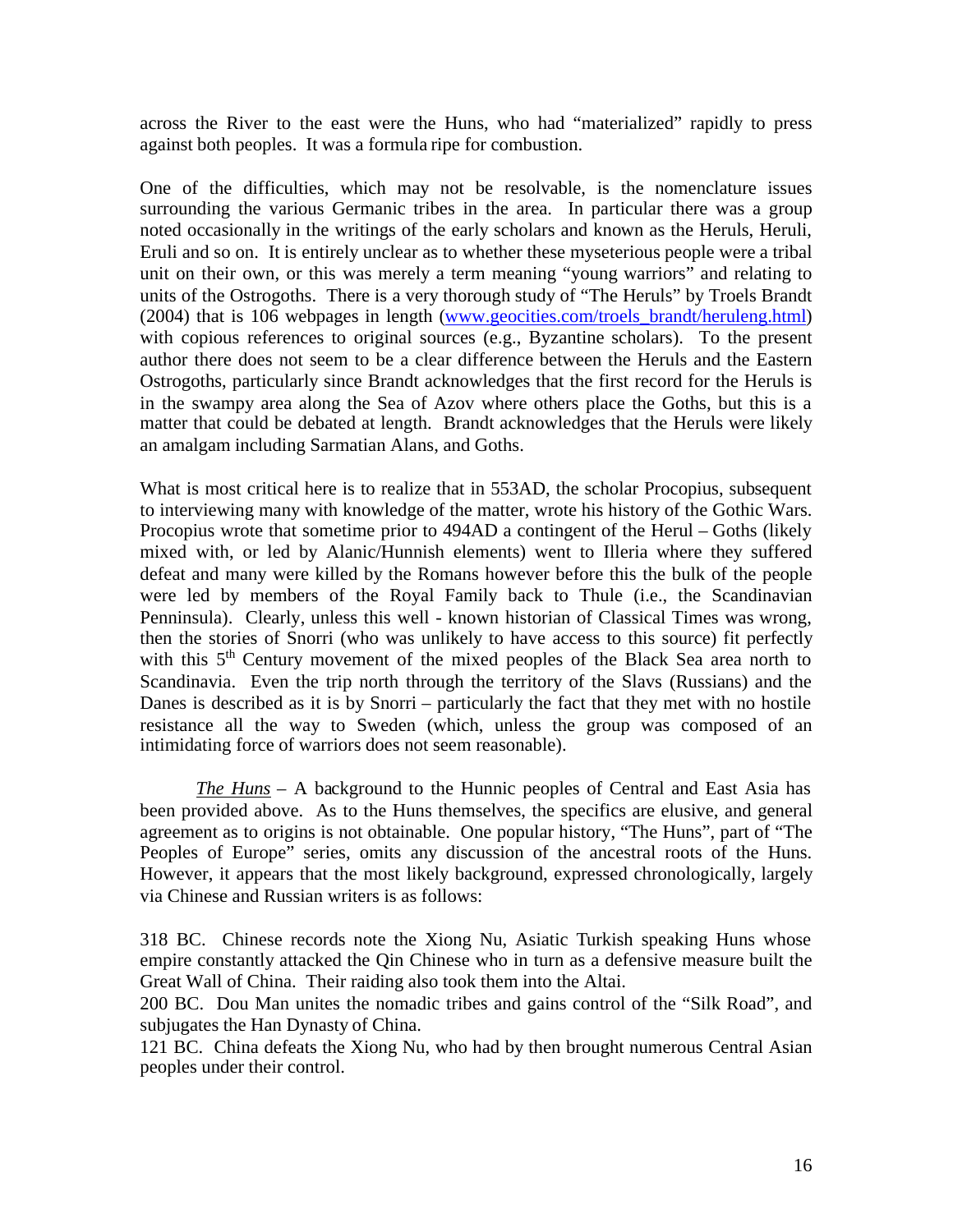55 BC. Factionalism and internal revolts cause a major split into the eastern (southern) horde who is under the control of the Chinese; and the western horde begin a westward migration. At this point the Xiong Nu cease to exist as a recognizable entity.

50 BC. The western faction reached the Volga River and the Aral Sea where they remain for a considerable time and the history of merges and splits in the group is not apparent (likely due to their now considerable distance from China).

350 AD. The remenants of the Xiong Nu, now known as Huns, were are the gates of Europe in the Ukraine, on the east bank of the Don River.

376 AD. The united forces of the Huns crossed the Don, and subjugated the Ostrogoths all the way to the Danube; and in the year 395 the Hun forces also crossed the Caucasus Mountains and laid waste to Armenia, penetrating as far as Edessa in Syria. By 406 the Huns were in control of the former territory of the Alans south to Azerbaijan.

It is unfortunate that of all peoples, especially those who have put their stamp so vigorously on Europe, there is a paucity of historical documentation and even less archaeological material pertaining to the Huns. One of the reasons why the Huns have an air of mystery about them is that they were almost certainly an amalgam of peoples – a confederation rather than a single entity. The "Hun army" would only be composed of an unknown percentage of the Xiong Nu descendants. Work at the University of Sofia has determined that among the confederacy circa 370 AD were the Bulgars, who had moved from the steppes to Armenia in the Caucasus after 45 AD. The leader of these proto – Bulgars was one Vanand, and the whole region took its name from this leader (Dimitrov, 1998). Again this name takes on significance in the sagas told by Snorri who mentions a decisive battle between the Vanaland people and Odin's people. Thus until the dissolution of the Hun Empire circa 453 AD the word Hun may have been somewhat generic. But without a doubt the leadership or aristocracy was true Hun – Atilla and his predecessors. The leaders of the "true Huns" were of the Dulo clan of the Utigurs tribe – to which Atilla belonged. It is also the Uygurs who are considered to be the descendants of the people represented by the Tarim Basin Mummies of Xinjiang Province in China (Thornton & Schurr, 2004). Referring back to an earlier discussion of the Scythian peoples of the steppes, the Uygurs were noted as the probable founders of the Huns, and there is evidence that they (the Huns) still continued to exist and maintain control after the death of Atilla by merging with the Avars and Bulgars, with the leader of the latter being Khan Kubrat (died 651 AD).

*Uldin* – It would be difficult not to notice the similarity between the name of the Hunnic "king", and the name of the Asian leader of the Norse Sagas named Odin. Odin is characterized as a great warrior who won many battles upon crossing the River Don. The historic Uldin was considered by some authors to be the man who united the Huns and led them to their decisive victory over the (Eastern) Ostrogoths who became subjects of the Huns. The link between the Goths and the Huns is reflected in their joint campaign (possibly led by Uldin) against Adrianople where two thirds of the army of 80,000 men and the Emperor Valens were destroyed on 9 August 378. In 400 a German rebel named Gainas incurred the wrath of Uldin who, with some considerable effort, finally managed to beat the forces of his opponent, and Uldin sent the slain man's head to Constantinople on 3 January 401 to be displayed - with the demand that he be paid "gifts", thereby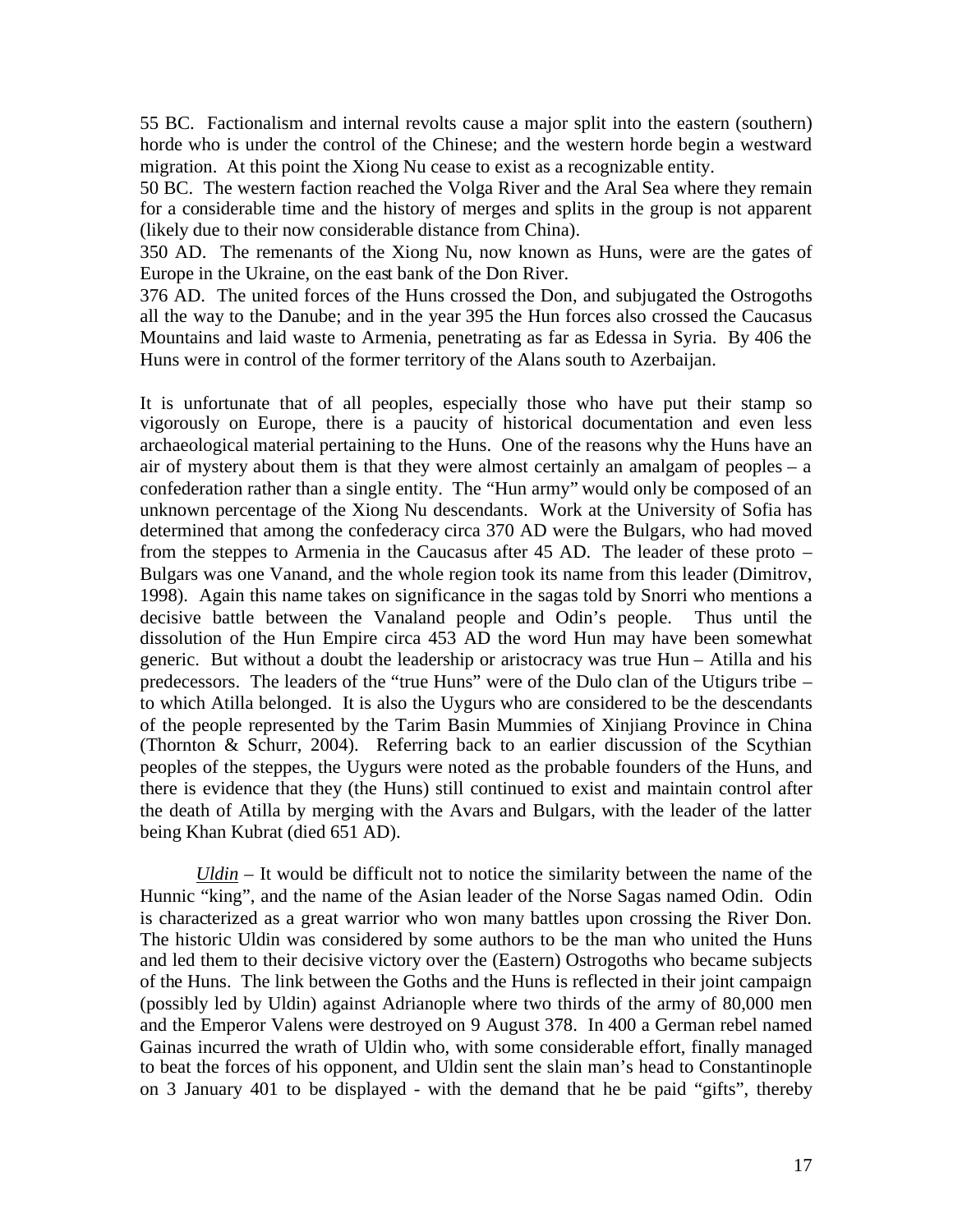sealing a treaty with the Eastern Romans. This historical record bears some similarity to the Odin from the Sagas whose story is tied in with the severed head of a man. It is unclear as to how many men went around holding the severed head of another, but this overlap does help to tie Odin to Uldin. In 405 Uldin was called upon by West Rome to assist in eradicating Radagaisus and a large contingent of Germans, and in the Battle of Faesulae in Italy in 405 Uldin's cavalry made swift work of the Germans. In 406 the Ostrogoths formed a coalition with other Germanic - Scandinavian tribes (e.g., Vandals, Suevi), which also "included a clan of Alans displaced from the Caucasus" (p. 12). In 408 Uldin crossed the Danube and laid waste to Thrace, but through bribes to his followers, the Roman officer was able to get many to desert with the result that Uldin was forced to cross back over the Danube with a much weakened force. The contact between the Huns and the Goths is possibly reflected in the observation that the songs sung by the Huns at the time of Attila were in Goth, and followed Goth conventions. It has also been reported that at this time Goths would take Hun names by which they were known in their community; and other authors state that Huns were in the habit of taking Goth names. Either way it appears that there was a solid link between the two peoples whose lifestyle and culture at the time did not differ in any significant way. This sets the stage for a merging of the two such that both came to revere the horse; and both were masters of occupying their time by acts of piracy using boats to raid along the Black Sea (from the 3<sup>rd</sup> Century AD). This propensity may have set the stage for the similar raiding that would be characteristic of their apparent descendants – only the venue was different – the Atlantic Ocean and Baltic Sea and beyond.

After 408 Uldin, the first Hun to be mentioned by name in the chronicles of the day disappears from the historical record, and we know that his successors in 412 were Donatus and Charato (perhaps the two brothers of Odin mentioned in the Sagas). According to the thesis put forward here, Uldin / Odin appears in Sweden a few years later with his Hun – Alan followers and remenants of the Ostrogoths to negotiate with King Gefir prior to taking up residence at Sigtun on Lake Malar.

It is interesting that Jordanes reported that the Heruls (which might be a generic term for a very mixed group) were acting as pirates along the French and Spanish coasts in 409, 450 and 459. It can only be guessed whether the first raid was a little diversion while enroute to Scandinavia; while the others were conducted after the community had settled in Gamla Uppsala and Southern Norway. It is possible, however that this was an entirely independent group of Heruls.

#### Thor Heyerall: The Hunt for Odin

In the midst of preparing the present study, the Resource Coordinator of the Shetland Islands Y-DNA Surname Project informed the author that, "A few years ago while visiting Fosnavag in Norway, I attended a talk given by the famous adventurer, Thor Heyerdahl. He raised the question, why are northern Europeans called Caucasian? He had read Snorri Sturluson's Edda and decided to investigate for himself. He explored the mountainous region, and in the south of Russia found a legend of a group of people, who in the long distant past, had emigrated to the northern areas of Europe. He found that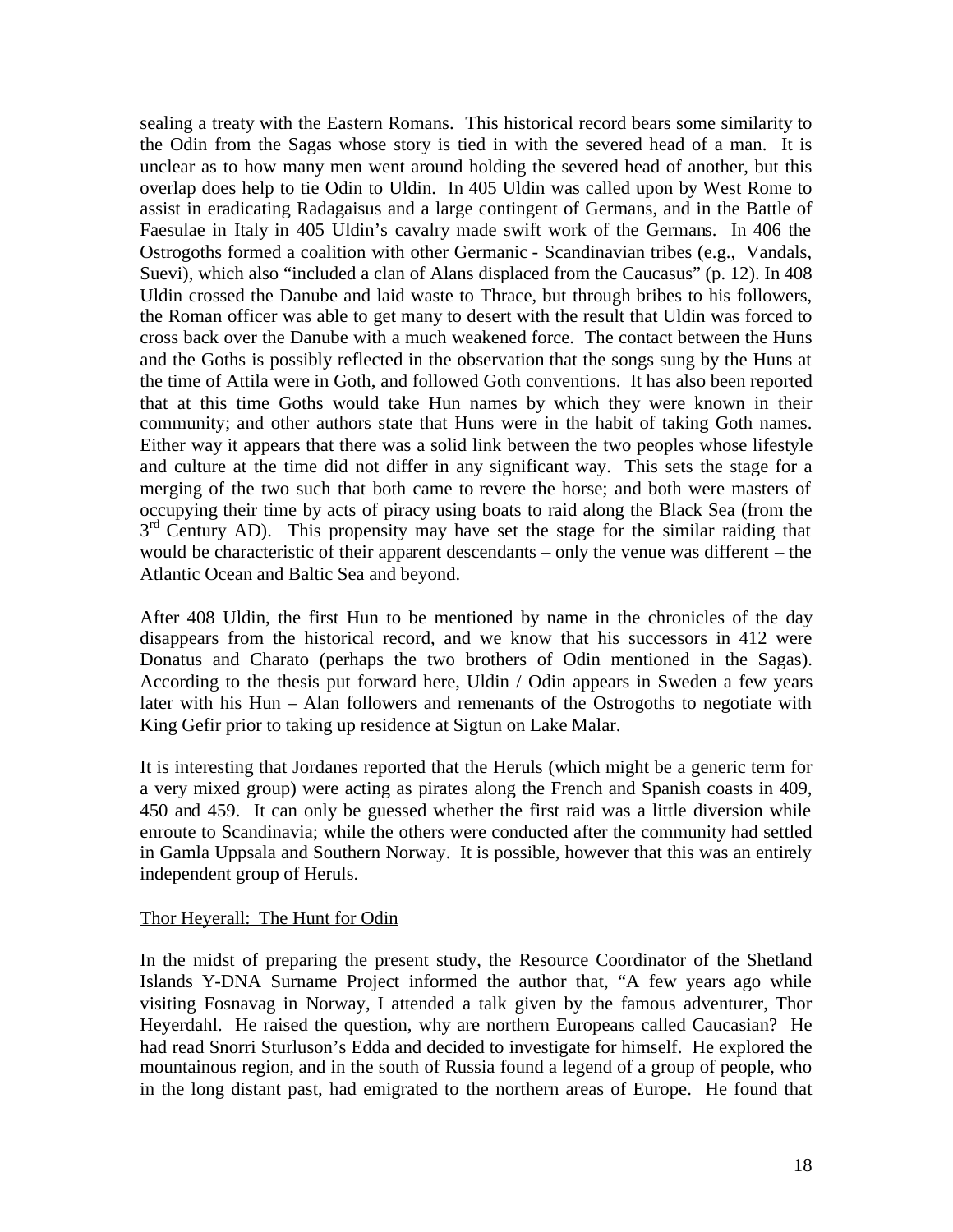their leader was a man called Odin. His visit was, of course, to the Caucasus Mountains. He brought back with him to Norway a group of musicians from that area who performed after his talk" (E. Morewood, personal communication, 2004).

An Internet search confirmed that indeed this project was one of the last undertaken (but not finished) by Dr. Heyerdahl prior to his death in 2002. He wrote a book in Norwegian called "Jakten pa Odin" which was supposed to be translated into English by November 2002, but apparently has not been done so up to the time of this writing. What can be gleaned via the Internet indicates that he concentrated his archaeological explorations in the region where the Don empties into the Sea of Azov. It appears that Dr. Heyerdahl concluded that the Ases emigrated around 63 AD, and he found traces of a comtemporary civilization in the area.

What is very interesting for the purposes of the present study is that Dr. Heyerdahl located a people called "Odin-People" (Ossetians) residing in what is today Azerbaijan, who he said consider themselves descendants of the same people who migrated to Scandinavia long ago.

What compelled Dr. Heyerdahl to investigate the matter was apparently the similarity of the word Azov to the place called by Snorri "Ashov (read as As-hov)" the site of tribal sacrifices. This prompted a joint Norwegian – Swedish and Russian archaeological project that began in 2001. A research center was set up in England, and after the death of Dr. Heyerdahl, has set as its mission to continue the work in Azov and the Caucasus.

While the entire contents of the book may not be available to the present author, a very comprehensive book review translated from Norwegian is. A team of scholars examined the contents of the book and, to say the least, found it woefully lacking in just about every category. They paint Thor Heyerdahl as a sensation seeking pseudo – scientist whose claimed doctorate cannot be verified. Apparently Heyerdahl and Lilliestrom use highly selected evidence and ignore anything that might not fit their preconceived bias. Some very serious examples include the following. The reviewers state that the "Odin – People" identified by Heyerdahl in Azerbaijan have never used that name to refer to themselves, they take extensive liberties with linguistic "evidence", the "Vannic" people did not exist at the time of Snorri, let alone live on the shores of Lake Van in Turkey (which in turn did not become a country until modern times), and the Troy from which Odin allegedly departed, according to Heyerdahl, was not even identified with a specific location until the last century. Then there is the archaeology where the artifacts assembled to support their case show no continuity in the materials in the  $1<sup>st</sup>$  Century Azov and Scandinavia. Furthermore, Heyerdahl and Lilliestrom point to the cremation burials at Uppsala to support their argument – but these sites have been dated to the  $5<sup>th</sup>$ and  $6<sup>th</sup>$  Centuries. As to the similarities of the folk music between the two regions, apparently the expert Scandinavian folk musician cited by the authors wrote a press – release where he refuted the way that his views had been expressed in "The Hunt for Odin". Also, apparently other authors have investigated the subject, such as the Russian author Vladimir Sjerbakov and the Scandinavian Stein Jarving, but neither were given credit by Heyerdahl and Lilliestrom. The reviewers conclude that, "The book is a gold –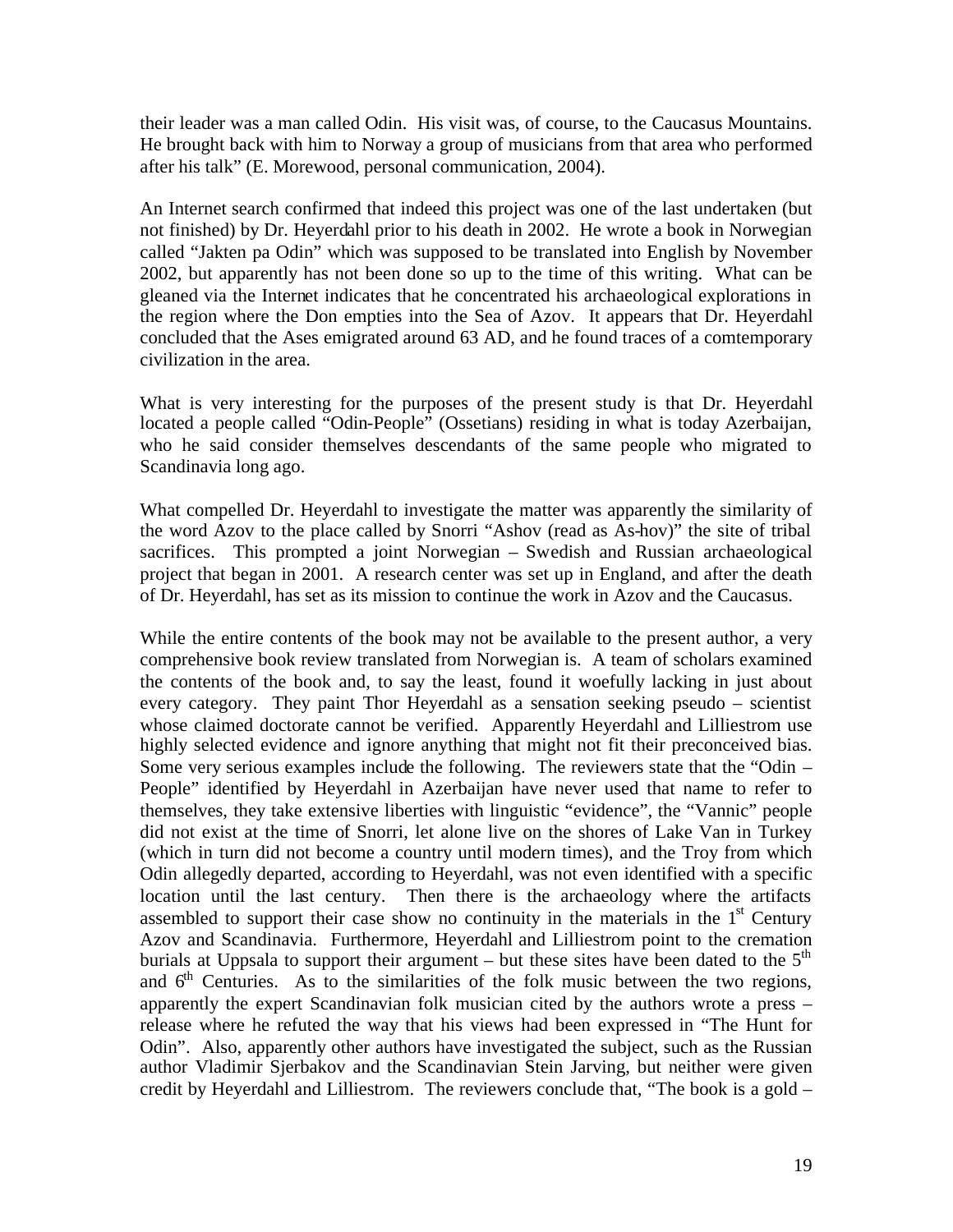mine to those interested in research ethics. To anyone with a love for juicy errors and hilarious anachronyms, H and L provide a good read."

### **Linguistic Evidence**

Linguists are separated into two camps in relation to all Indo – European languages. One group believes that about 6,000 years ago horse mounted invading clans of Kurgan tribes from the Ukraine and spread Indo – European languages to Central Asia, the Indian sub – continent, and eventually to Europe. The other camp is of the opinion that the mega language family emerged in Neolithic Anatolia (Turkey) and spread with agricultural innovations. A recent article in Nature (Gray and Atkinson, 2004) cites new evidence in support of the "plow" theory" over the "sword" theory. Their calculations point to a 9,800 to 7,800 BC expansion. This "glottochronology" evidence supports the "Anatolian farming" rather than the "Kurgan expansion" theory. However, in essence, it is unknown whether the peoples of this region spoke Indo – European or Turkic languages.

It is important, however, to assess the language family derivation of certain words related to the thesis of this study. For example, Russian linguists report that Ases is a Turkic word. A very thorough discussion of the subject with detailed references is found on-line in an article entitled, "Who are the Alans" as part of a more comprehensive exploration of the Tartar Nation. Here it is recorded that Bartold (1963) noted that "the word As with all its phonetical variations in the designation of the Turkic – speaking peoples was applied very widely, and in parallel with a word er (ir-ar). Apparently, in antiquity many Western peoples also quite actively used the ethnonym "As" for Eastern peoples. So, "in Scandinavian mythology Ases was the name for the main group of gods, and at the same time it was stated that the Ases came from Asia, hinting at the identity of the word Ases and Asia." A Turkic people of Central Asia (possible descendants of the Huns) who were noted in the section on genetics have been known, since at least the  $7<sup>th</sup>$  Century, as both Kirghiz and Ases. The Alans were also known by this name.

Among the present day tribal peoples of Central Asia to be "candidates" for the Aseir (although there was doubtless more than one tribal group considering the mélange along the Silk Road in Roman Times), are the Uygur of Xinjiang in China and nearby Siberia – nomads who could be found anywhere along the steppes between Mongolia and the Caspian Sea depending on the timeframe. Greek and Iranian sources noted their presence circa 300 BC. At about the time of Christ the Uygurs held sway over an extensive empire. Although not entirely clear, it appears that the Uygurs were descendants of the Huns. Hun may be but one name for these people. Their original name, as far as the documentary sources can tell us, was the Dingling nomadic tribe. The name is interesting in relation to the ruling dynasty of the Aseir – the Yngling Dynasty of Scandinavia. It could be a coincidence, but the phonetic juxtaposition leads one to the obvious conclusion that there is no need for any force fit to see them as identical – especially considering the changes one would expect due to the evolution of the language and the use of a "foreign" word by non – native speakers (recall how "Route du Roi" became "Rotten Row" when filtered through English ears).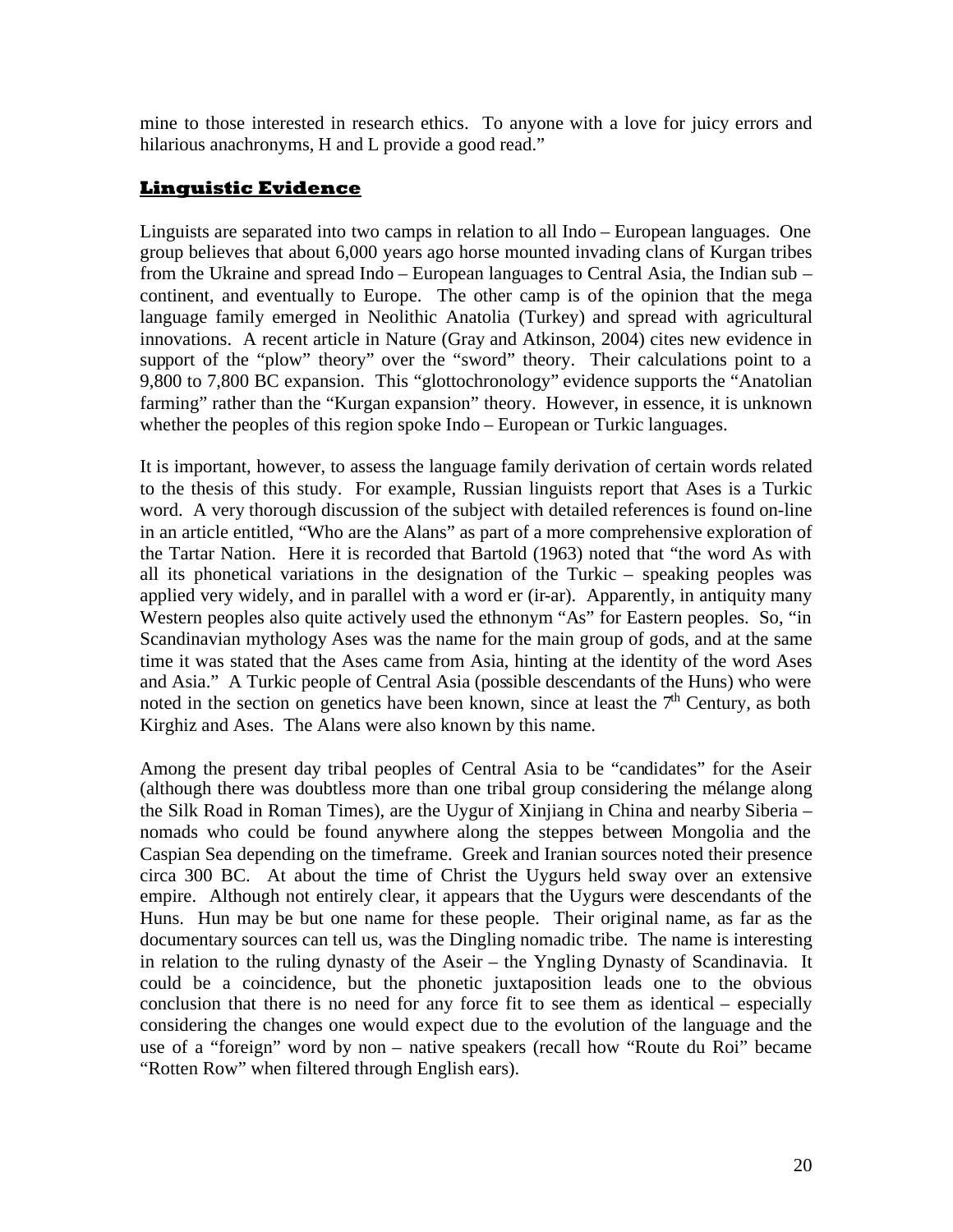The word Azir in Persian means "fire" and in Turkic the meaning is "high". Thus the Azir, known as Azeri from Azerbaijan bear a remarkable phonetic resemblance to the Asir noted by Snorri in the Norse Sagas. This fact takes on a more compelling significance when the genetic findings are recalled. Many of the names of places mentioned in the land of the Ases appear to the untrained ear to be Persian, and others Turkic. It will require an in depth investigation of each word to shed further light on the matter, and then to be able to tie each (if possible) to known cities existing today, or in the past.

Recalling back to the archaeological and historical evidence discussed above, it was noted that the Heruls and their associates (e.g., Huns) were thought to have begun new dynasties in Scandinavia beginning circa 450 AD. Sigurdsson has reported in the Norse – Icelandic Sagas that the men from Asia became the aristocrats of Sweden and Norway. It may be of significance that the linguistic evidence seen in the rune stones ("ErilaRrunes") dated to this time in Scandinavia (the earliest are 4 from Sweden and 5 from Norway, and the earliest of these dated to the  $5<sup>th</sup>$  Century), and thought to be connected with the Wolthan Cult arriving from the south, often contain the word "Eruli", which is another variant of Herul. Rune stones, with essentially the same script, has been found on items such as a silver bowl in a Saka – Sarmatian grave circa 400 BC, indistinguishable, according to Kimball – Davis, from their Germanic counterparts. Artuns (1994) provides evidence that the rune stones of Norway have their origins in the Middle East.

The linguist Ellegaard (1987) has reported that he believes that there is a "very probable" connection between the word Eruli and Eorl/Jarl, in other words the Earls of Scandinavian society. Procopius has described the trip of a Scandinavia Herul Royal Family member, long after the first arrival to Scandinavia (during Justinian times) to Illyria to replace a dead family member from the Danube region. Therefore it is clear that there was a recognized Royal Family in Scandinavia in the  $6<sup>th</sup>$  Century (548 AD) whose roots are among the migrants northward a century previous. Here the linguistic, archaeological and historical evidence all point clearly in the same direction.

### **Genetic Evidence**

### *Ancient DNA Samples:*

The most "ideal" source of evidence would be a large world – wide database of dated archaeological samples where each had been analyzed with the tests commonly used today in population genetics and genealogical studies. Here the ancient Scandinavian DNA samples could be compared to diverse groups to see if, for example, there are clear similarities between some Swedish and Norwegian samples, and those from ancient samples from Central Asia or regions of the "Silk Road" route between east and west.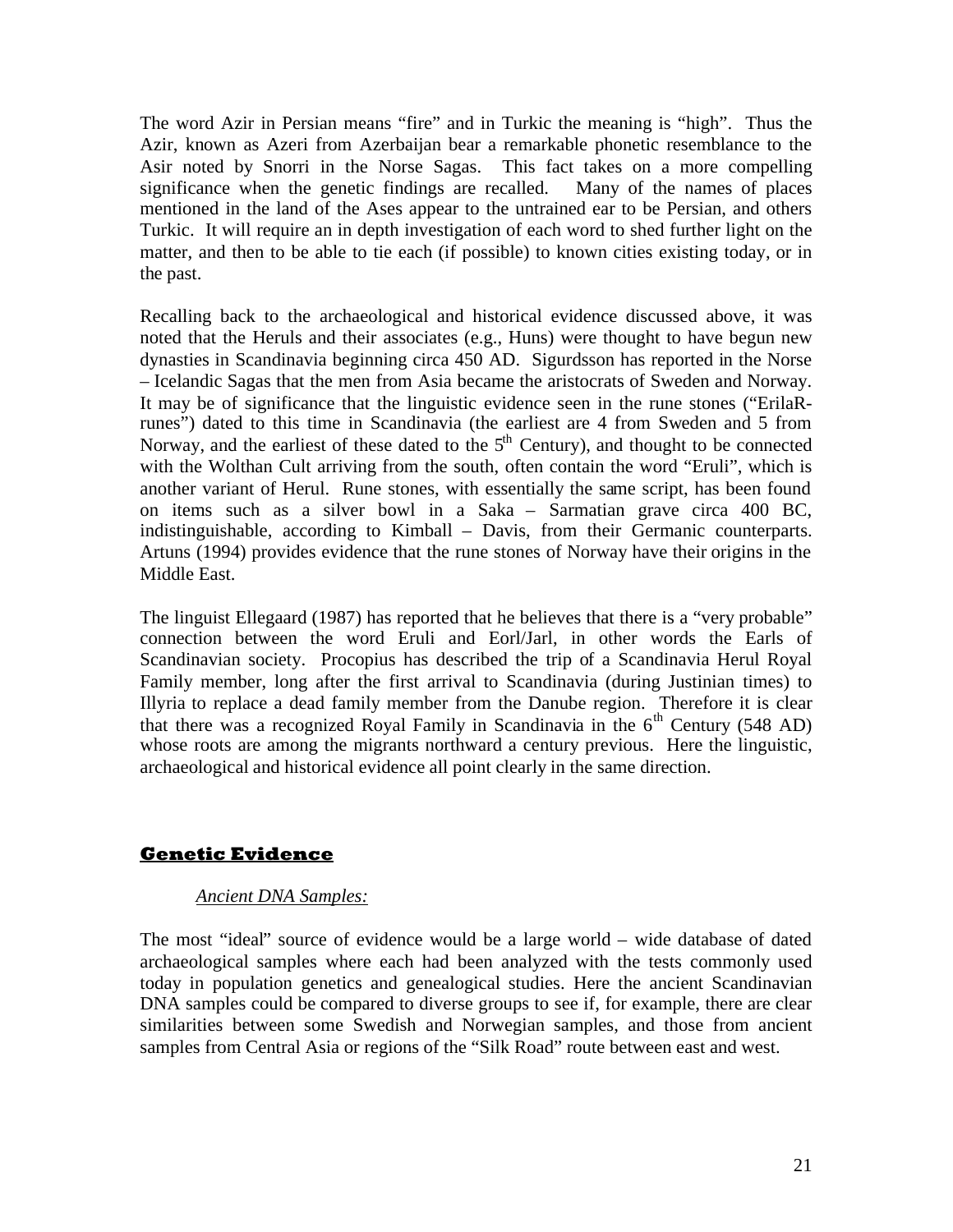It is unfortunate that to date, not a single study has yet reported sequencing Y-DNA from a Viking – Era archaeological site. The situation with respect to Central Asia is only moderately better. A current study by Ricault et al. in Human Biology (2004) reports on the DNA analysis of two skeletons entombed in ice at the Sebystei Site in the Altai Republic site (circa 500 BC) who were of the Scytho – Siberian culture. Autosomal STRs (short tandem repeats) and the mitochondiral DNA of the direct maternal lineage was Asian, with some suggestion of likely Mongolian and East Asian origins. The mitochondrial haplgroups D and F observed in this study are still commonly found in populations of this region. One can only hope that with technological innovations that the Y chromosome will at some point be able to provide the haplogroup (e.g., R1a1, Q) and the haplotype of the male sample (see below for the definitions and a discussion of the terminology here).

Alas, it is very unfortunate that the Y chromosome is relatively unstable and may not be recovered from samples from 20 years ago, let along 2000 year – old specimens. An important step in this direction, and the only know study of its kind, is the work of Keyser – Tracqui et al. (2003). They investigated the mtDNA (female lineage) of 46 skeletons from the 2000 year - old cemetery located in the Egyin Gol Valley of Mongolia; and in addition were able to sequence up to 10 YSTR (male lineage) markers in a sample of 27. The details of this study will be discussed later.

### *Y Chromosome DNA Markers*:

Through an examination of sets of two types of genetic indicators on the Y chromosome of males, it is possible to track population movements, and examine the biological relationship between two or more population groups. The first are SNPs (Single Nucleotide Polymorphism) changes that occur only once in thousands of years and all descendants of the man who first experienced this mutation (e.g., a change in a nucleotide base pair from a Cytosine to a Adenine at a recognized location on the chromosome) will continue to carry this mutation. These are known as binary markers. For example at a locus on the Y - chromosome a change from one base pair to another, at the location where marker M242 is situated, that occurred in a man who was destined to be the ancestor of all haplogroup Q males. The ancestor of R1a1 had a mutation (actually a deletion of one base pair) thousands of years ago (the debate rages as to the exact timing as will be noted later) at a marker site known as M17. His descendants to this day will carry this variation (or polymorphism). This will provide us with what are known as haplogroups, which are relatively few in number (e.g., Jobling et al., 2004). For example most males in County Connaught, Ireland belong to a haplogroup known as R1b1c (M269) – most common among Insular Celtic as well as Basque peoples (e.g., Hill et al., 2000) and decreasing in percentage in a cline from west to east to the point where it becomes rare beyond Poland (e.g., Semino et al., 2000). There are haplogroups that are characteristic of Western Europe (e.g., R1b1c) and East Asia (e.g., C3c) with very little overlap (although more so the former than the latter), plus others that are found throughout Eurasia but may vary according to some of the specifics of their "signature", as noted next.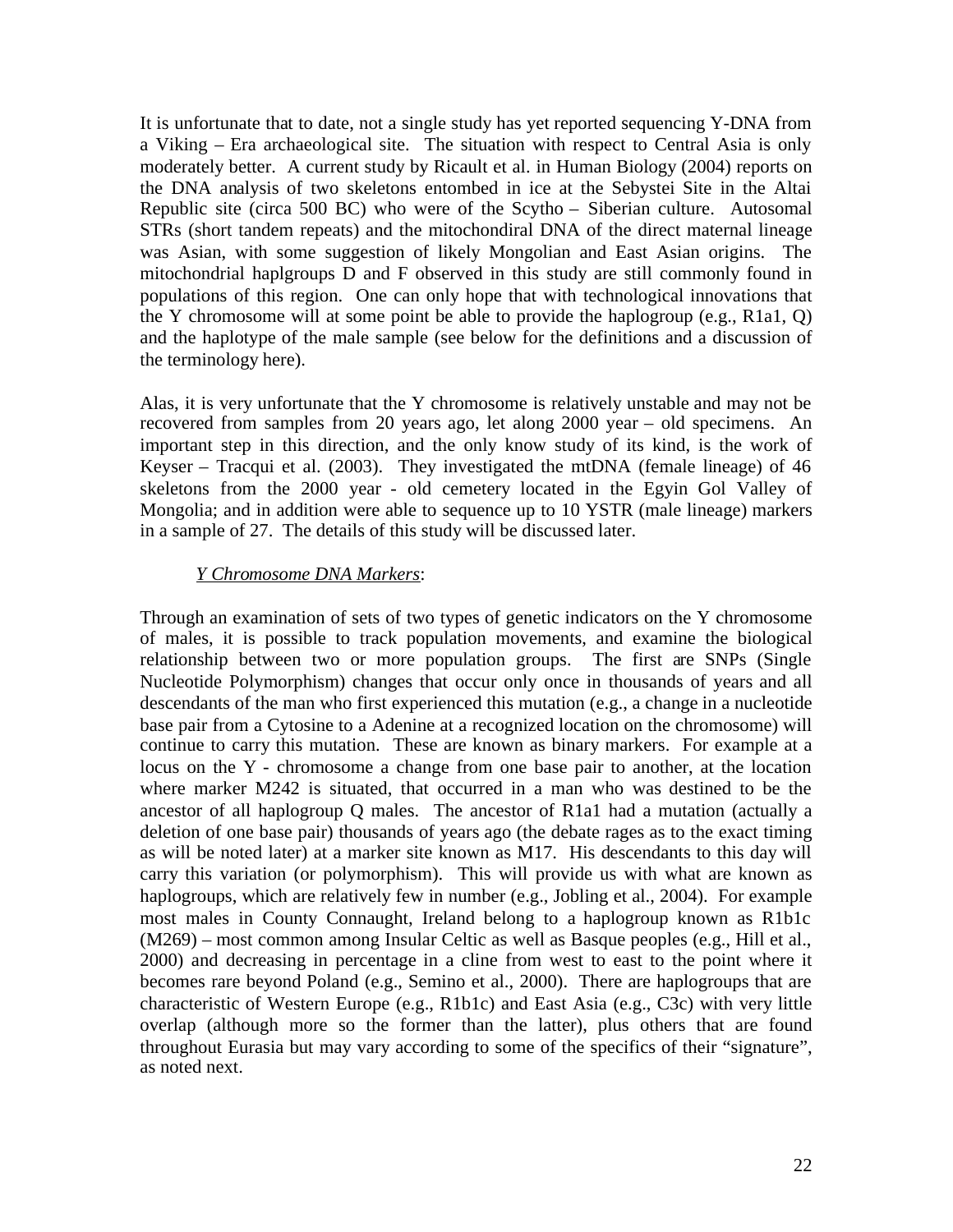A second type of informative marker is the pattern or signature of alleles in the form of repeats in the "junk DNA" part of the Y chromosome, and each is known as a microsatellite. It is typical to use between 2 and 37 loci on the Y chromosome and, using DNA amplification and sequencing techniques, count the number of repeats as shown as the height of a peak on an elecrophoresis printout (a photographic – like paper containing the DNA with a radioactive tag which has been exposed to an electrical field). There will be much more variability here such that, concerning the R1a haplogroup noted above, all males in this grouping will have slightly different haplotypes, meaning allele "scores" at each of the, for example, 37 markers – unless individuals are closely related. The markers are in the form of DYS (DNA Y chromosome Short Tandem Repeat) numbers so that one man may have  $DYSS90 = 23$  and another 25, residing in the same village, and not be related in recent times, only 10,000 or so years ago when they shared a common ancestor at the time of the Last Glacial Maximum. Haplotype patterns of scores, even within the same haplogroup, are correlated with geography such that for example a Central Asian modal R1a haplotype will differ from that seen in Eastern Europe. There may even be differences between two proximal tribal groups suggesting that they do not share a recent ancestral connection (e.g., Rosser et al., 2000).

### *Some Major Relevant European and Asian Haplogroups*:

There are major nomenclature issues in relation to the haplogroups of the world. What follows are the names most commonly used in the most recent literature. The YCC (Y Chromosome Consortium) attempted to standardize the highly variable nomenclature that has appeared in the literature over the years. Since this group appears to be defunct, in 2006 the International Society of Genetic Genealogists (ISOGG) assembled a team of experts and established a Y – chromosome phylogentic chart that is constantly updated as new information is made available. The following descriptions are adapted from the data available at [www.isogg.org.](http://www.isogg.org/)

R1b1c: Haplogroup R1b is the most common haplogroup in Northern European populations. It is defined by the M173 plus P25 / M269 (plus the upstream M45) that originated in Central Asia or enroute to Western Europe about 30,000 years ago. It is believed to have expanded throughout Europe as humans re-colonized after the Last Glacial Maximum (LGM) 10-12 thousand years ago during which time they had been ensconced in the Franco – Cantabrian refugium. It decreases in a cline from west (e.g., Ireland) to east (e.g., Poland). This lineage is also the haplogroup containing the Atlantic modal haplotype. Varieties such as R1b1c6 (M167) originated in Iberia, and R1b1c7 (M222) in Ireland ("Ui Neill"). R1b1c9 (S21) is a North Germanic – Scandinavian marker; while R1b1c10 (S28) is associated with the distribution of La Tene Celtic peoples (with a focus in the Alpine region of Central Europe) with outliers in Jutland and Southeast Norway. Depending on the study, about 25% of males in Norway and Sweden are within the R1b1c category.

I: The I1a (M253) lineage is largely restricted to Northwestern Europe. This is a common lineage among Germanic speakers and would most likely have been common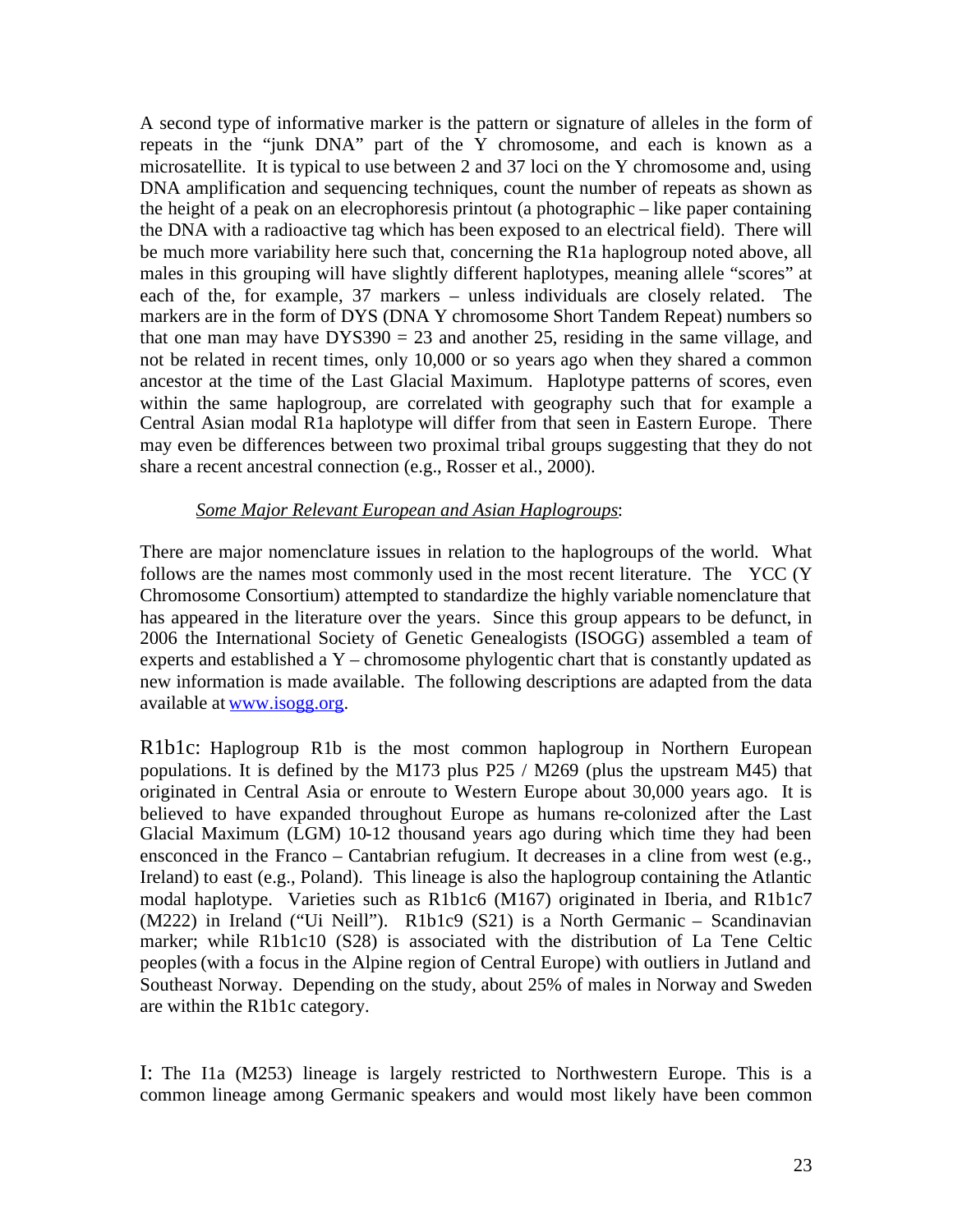within Viking populations. The defining marker is M170. One lineage of this group I1b1 (P37) extends down into central Europe (the Balkans). It is believed that the entire "I" group (including  $11b2 / M223$ ) "over wintered" in the Balkans until the end of the LGM – although there could have been pockets located elsewhere. Seldom are the latter two found in Scandinavia where the I1a haplogroup is seen in about 40% of males.

R1a1: Until recently the assumption was that the R1a lineage originated in the Eurasian Steppes north of the Black and Caspian Seas, among those of the Kurgan culture, and spread, with their culture dependent on the horse and their Indo – European language to the east and south. This lineage (defined by a nucleotide deletion mutation at M17 and a back mutation at SRY1031.2 downstream from the general M173 R division) has a wide variety of estimates as to when it emerged. For example the interval of 3000 – 1000 years BC via the Kurgan Culture to spread from its supposed origin in the Ukraine to Central Asian and India is suggested by for example Passarino et al., 2001 which is wildly divergent from the circa 15,000 years before present asserted by for example Zerjal et al., 1999. This lineage is currently found in Central and Western Asia as far east as Mongolia, south into Sri – Lanka and India, and west as the predominant haplogroup of the Slavic populations of Eastern Europe. It is generally believed that this group found refuge on the Ukranian steepes at the time of the LGM and expanded from there. Another viewpoint is that the haplogroup originated in Northern Pakistan (where the diversity is highest) and this was the location of a glacial refugium for at least some R1a1. The percentage typically found in Norway and Sweden is about 20%, and is the one haplogroup that, if found in Britain, is almost certainly attributable to the presence of the Vikings.

Q: The Q lineage links Asia and the Americas. It is found in North and Central Asian populations. This lineage is believed to have originated in Central Asia and migrated through the Altai / Baikal region of northern Central Asia and descendants with a M3 mutation moved into the Americas. The Asian defining markers are M45 and M242 (also shared with some Native Americans). In Scandinavia north of Denmark haplogroup Q is found in less than 8% of the male population.

C3: The C3 lineage is believed to have originated in Southeast or Central Asia, and has been determined to be the haplogroup of the descendants of Genghis Khan. This lineage then spread into Northern Asia, and then to a limited degree into the Americas. It has very seldom been seen in samples from Europe, other than in 1% of Hungarians; and less than half a dozen who are haplogroup  $C^*$  (marker RPS4Y) or C3c (M217 / M86) seen in Scotland and England but no indication of any association with the Vikings as this haplogroup has not been observed to date in Scandinavia.

K: The K lineage is an old lineage presently found only at low frequencies in Africa, Asia, and in the south Pacific. One descendent line of this lineage is restricted to aboriginal Australians, while another is found at low frequency in Southern Europe, Northern Africa, and the Middle East, but at higher levels in Central Asia and the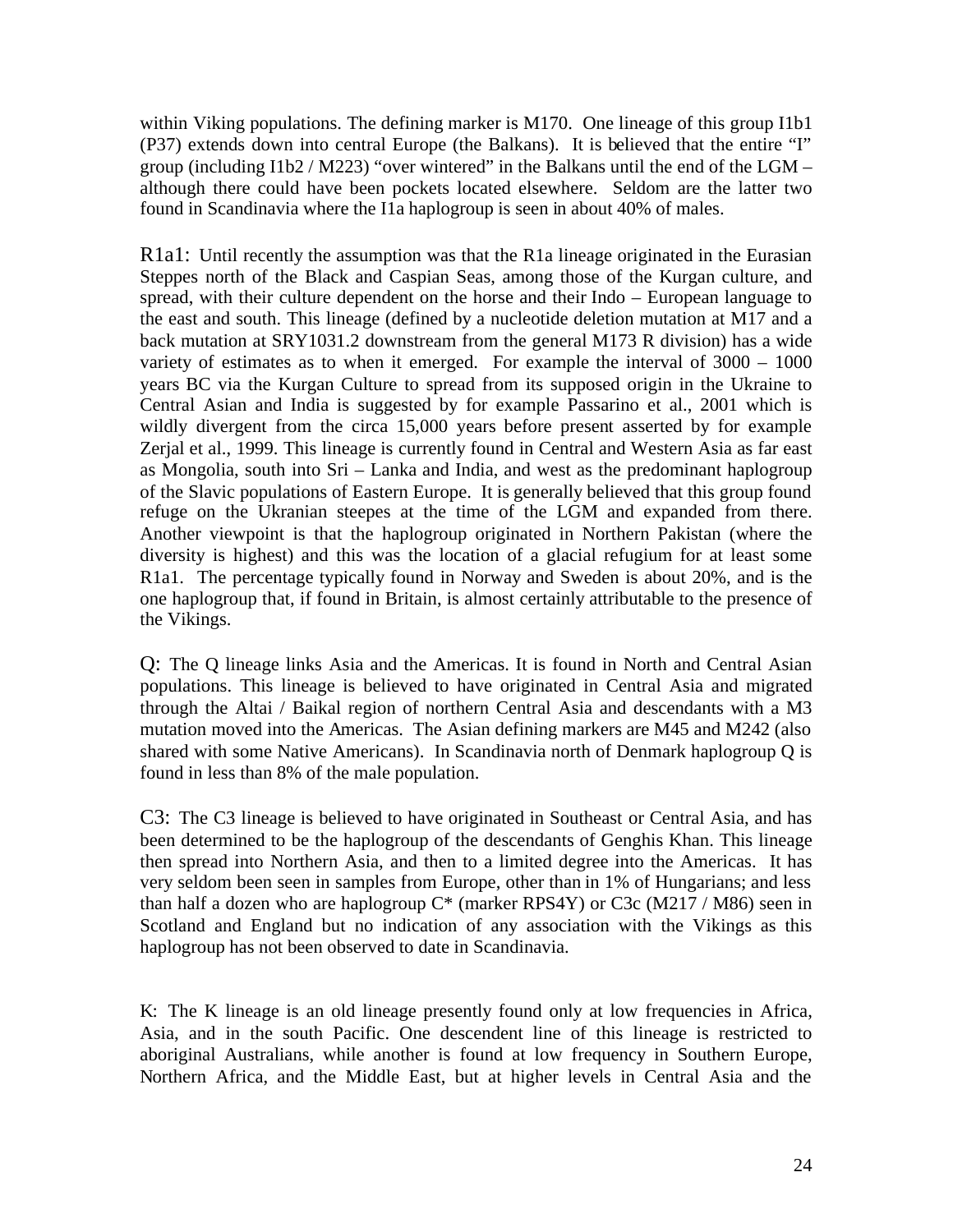Caucasus. Most of the haplogroup K are probably  $K2$  (M70). It is a rare haplogroup anywhere in Northern Europe and is seen only in trace amounts.

N: This haplogroup is distributed throughout Northern Eurasia. It is the most common Y-chromosome type in Uralic speakers (Finns and Hungarians). This lineage most likely originated in northern China or Mongolia and then spread into Siberia where it became a very common line in western Siberia. Most carriers of the haplogroup will be M178 or N3. It is unlikely that N3 was found in Viking communities in Scandinavia since it is rare to absent in any samples from colonies settled by the Vikings.

G: This haplogroup appears to have first emerged about 30,000 years ago in the region of the Middle East, or perhaps further east in the Himalayan foothills of Pakistan or India. The haplogroup has relatively few descendants and is widely dispersed - from Southeast Asia and the Pacific Islands, but with the largest concentration in the Middle East, and also observed scattered around the Mediterranean and into Turkey, the Balkans and the Caucasus Mountains (a "hot spot" at about 30%). In Europe the frequency is generally no more than 3% but found occasionally in most countries in Europe (sometimes at higher levels such as 14% in Sardinia). G is seen more frequently in Central Asia (e.g., Uzbekistan and Mongolia). The G2 lineage is defined by P15. It is seen in scattered contexts in some locations in Sweden.

The above are the haplogroups that potentially might be found in both Central Asians and their proposed kin in Scandinavia. The focus of the present study will be on R1a, Q and K since they have been found in the Shetland Islands Y-DNA Database ([www.davidkfaux.org/shetlandislandsY-DNA.html\)](http://www.davidkfaux.org/shetlandislandsY-DNA.html), are found in sufficient numbers in Central Asia to show up frequently in databases there, and there is in general sufficient data in the literature to be able to make direct comparisons. Unfortunately this is not so with haplogroup C3 where its documented presence in Europe is extremely low. The same situation prevails with haplogroups N3 and G2, found in small Scandinavian "enclaves", but as yet not observed in the Scandinavian colonies – with the exception of one N3 in Helgason's (2000) study noted elsewhere.

What is of interest here are the haplogroups shared between Scandinavia and Central Asia that might reasonably be expected to reflect a biological link between the two peoples.

### Haplogroup Percentages in Selected Eurasian Populations

Below is a listing of the percentages of each of the above haplogroups found in countries from Ireland to Mongolia. These two end point countries are noted here since they are at the extreme end of the European – Asian corridor. What will be readily apparent is that none of the haplogroups of interest occur west of Eastern Germany, thus our search must be to the south and to the east. In the table below, a zero means that the haplogroup was typed in the study but not found in that population. A dash (-) means that there is no evidence that the authors searched for the haplogroup via SNP testing. The bracket around the 7% of Q in the Iceland is explained below. The manner of typing for R1b and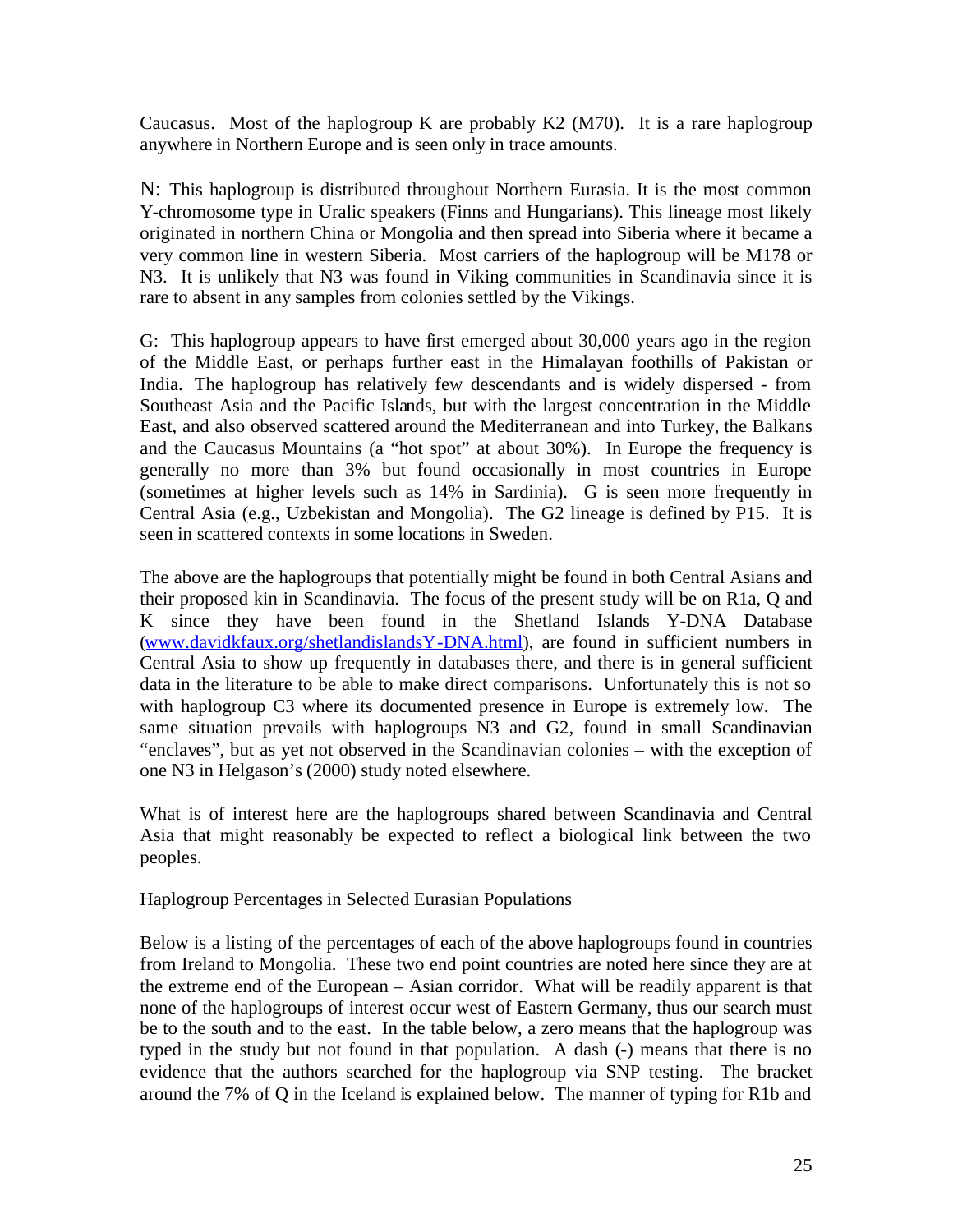Q in many if not most studies of Europe (often using the super class of P which lumps both together) is a chronic problem, and has meant that otherwise interesting studies (e.g., "Y Chromosomes of Eastern Ukrainians" by Kharkov et al., 2004) are or marginal use. In addition they, and other authors, cluster haplogroups I and J together, when typically it is imperative parse them (I is characteristic of Germanic countries and J of the Middle Eastern region).

The data, expressed in percentages, is from published studies and private databases which, being private, may not be individually identified.

|                       | Haplo | R <sub>1</sub> b | $\mathbf I$ | R <sub>1</sub> a | $\mathbf{J}$     | E                        | $\mathbf{O}$         | $\mathsf{C}$             | $\bf K$                  | N <sub>3</sub> |
|-----------------------|-------|------------------|-------------|------------------|------------------|--------------------------|----------------------|--------------------------|--------------------------|----------------|
| Region / Country      |       |                  |             |                  |                  |                          |                      |                          |                          |                |
|                       |       |                  |             |                  |                  |                          |                      |                          |                          |                |
| <b>Europe</b>         |       |                  |             |                  |                  |                          |                      |                          |                          |                |
|                       |       |                  |             |                  |                  |                          |                      |                          |                          |                |
| Ireland $(N=207)$     |       | 81               | 15          | $\mathbf{1}$     | $\mathbf{1}$     | $\overline{2}$           | $\frac{1}{\sqrt{2}}$ | $\overline{\phantom{0}}$ | $\overline{0}$           | $\mathbf{1}$   |
| Faroe Islands (N=89)  |       | 27               | 19          | 52               | $\frac{1}{2}$    | $\overline{\phantom{0}}$ | $\overline{a}$       | $\overline{a}$           | $\overline{2}$           | $\frac{1}{2}$  |
| Iceland $(N=181)$     |       | 34               | 34          | 24               | $\frac{1}{2}$    | $\overline{a}$           | (7)                  |                          | $\overline{a}$           | $\mathbf{1}$   |
| Orkney (a) $(N=26)$   |       | 65               | 08          | 27               | $\theta$         | $\theta$                 | $\theta$             | $\theta$                 | $\overline{0}$           | $\theta$       |
|                       |       |                  |             |                  |                  |                          |                      |                          |                          |                |
| Orkney (b) $(N=121)$  |       | 63               | 15          | 19               | $\overline{0}$   | $\overline{0}$           | $\overline{2}$       | $\overline{a}$           | $\overline{0}$           | $\overline{0}$ |
| Shetland (a) $(N=63)$ |       | 66               | 10          | 23               | $\theta$         | $\theta$                 | $\overline{a}$       | $\overline{a}$           | $\mathbf{1}$             | $\theta$       |
|                       |       |                  |             |                  |                  |                          |                      |                          |                          |                |
| Shetland (b) $(N=38)$ |       | 53               | 11          | 29               | $\overline{0}$   | $\Omega$                 | 8                    | 0                        | $\overline{0}$           | $\overline{0}$ |
|                       |       |                  |             |                  |                  |                          |                      |                          |                          |                |
| Shetland (c) $(N=35)$ |       | 40               | 23          | 29               | $\overline{0}$   | $\Omega$                 | 3                    | $\theta$                 | 3                        | $\overline{0}$ |
|                       |       |                  |             |                  |                  |                          |                      |                          |                          |                |
| (Aboriginal Surnames) |       |                  |             |                  |                  |                          |                      |                          |                          |                |
| Norway (a) $(N=52)$   |       | 29               | 33          | 31               | $\overline{2}$   | $\overline{2}$           | $\overline{a}$       | $\overline{a}$           | $\theta$                 | $\overline{4}$ |
|                       |       |                  |             |                  |                  |                          |                      |                          |                          |                |
| Norway (b) $(N=201)$  |       | 30               | 28          | 34               | $\overline{0}$   | $\Omega$                 | $\overline{4}$       | $\overline{\phantom{0}}$ | $\theta$                 | $\mathbf{1}$   |
|                       |       |                  |             |                  |                  |                          | $\theta$             | $\theta$                 | $\mathbf{1}$             | 7              |
| Norway (c) $(N=72)$   |       | 29               | 40          | 24               | $\overline{a}$   | $\blacksquare$           |                      |                          |                          |                |
| Norway (d) $N=83$ )   |       | 27               | 45          | 22               | $\overline{2}$   | $\mathbf{1}$             | $\frac{1}{2}$        | $\overline{\phantom{0}}$ | $\theta$                 | $\overline{4}$ |
|                       |       |                  |             |                  |                  |                          |                      |                          |                          |                |
|                       |       |                  |             |                  |                  |                          |                      |                          |                          |                |
| Sweden (a) $(N=116)$  |       | 20               | 54          | 17               | $\mathbf{1}$     | $\theta$                 | $\overline{a}$       | $\overline{a}$           | $\mathbf{1}$             | $\overline{7}$ |
|                       |       |                  |             |                  |                  |                          |                      |                          |                          |                |
| Sweden (b) $(N=141)$  |       | 22               | 48          | 18               |                  |                          | $\boldsymbol{0}$     | $\boldsymbol{0}$         | $\overline{\phantom{0}}$ | 3              |
| Saami $(a)$ (N=24)    |       | 8                | 42          | 8                | $\theta$         | $\Omega$                 | $\theta$             | $\overline{0}$           | $\theta$                 | 42             |
|                       |       |                  |             |                  |                  |                          |                      |                          |                          |                |
| Saami (b) $(N=127)$   |       | $\overline{4}$   | 26          | 11               | $\blacksquare$   | $\overline{\phantom{a}}$ | $\theta$             | $\overline{0}$           | $\overline{a}$           | 48             |
|                       |       |                  |             |                  |                  |                          |                      |                          |                          |                |
| Saami (c) (N=48)      |       | 6                | 31          | 21               | $\boldsymbol{0}$ | $\boldsymbol{0}$         | $\overline{a}$       | $\overline{0}$           | $\overline{0}$           | 42             |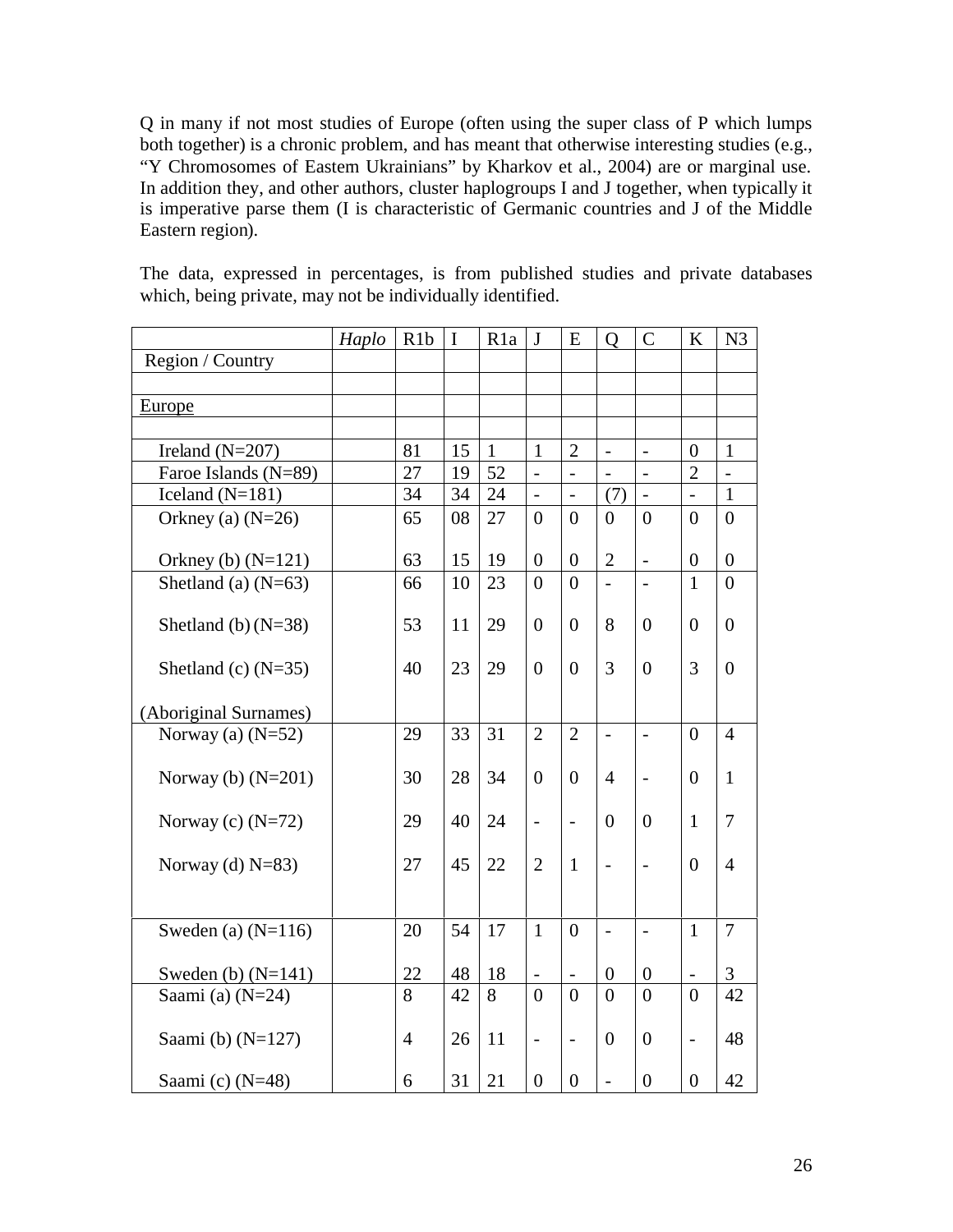| Denmark (a) $(N=194)$ | 36             | 39                       | 17             | $\overline{\phantom{0}}$ |                | 0              | $\Omega$ |                | 1              |
|-----------------------|----------------|--------------------------|----------------|--------------------------|----------------|----------------|----------|----------------|----------------|
| Denmark (b) $(N=190)$ | 39             | 39                       | 12             | 3                        | 3              | 0              |          | 0              | $\overline{2}$ |
| Hungary (a) $(N=45)$  | 13             | 11                       | 60             | $\overline{2}$           | $\mathbf Q$    | $\theta$       | $\Omega$ | $\Omega$       | $\theta$       |
| Hungary (b) $(N=113)$ |                | $\overline{\phantom{0}}$ |                | $\overline{\phantom{0}}$ |                | 3              | 1        |                |                |
| Asia (West to East)   |                |                          |                |                          |                |                |          |                |                |
| Turkey (a) $(N=523)$  | 14             | 5                        | 7              | 33                       | 11             | $\overline{2}$ | 7        | $\overline{2}$ | 1              |
| Turkey (b) $(N=30)$   | 7              | 3                        | $\overline{7}$ | 40                       | 13             | 3              | $\theta$ | 3              | 3              |
| Uzbeks $(N=28)$       | $\overline{0}$ | $\overline{0}$           | 32             | 21                       | $\overline{0}$ | 21             | 18       | $\overline{4}$ | $\overline{0}$ |
| Azeri $(N=19)$        | $\overline{0}$ | $\theta$                 | 5              | 58                       | 5              | 16             | $\Omega$ | 5              | $\theta$       |
| Tajiks $(N=22)$       | $\overline{0}$ | $\overline{0}$           | 64             | 9                        | $\theta$       | 9              | 14       | $\overline{0}$ | $\theta$       |
| Dungans $(N=22)$      | $\theta$       | $\theta$                 | 14             | 18                       | $\theta$       | 27             | 9        | 27             | 5              |
| Kyrgyz $(a)$ (N=52)   | $\overline{2}$ | $\theta$                 | 63             | $\overline{2}$           | $\overline{2}$ | $\overline{2}$ | $8+$     | $\overline{2}$ |                |
| Kyrgyz (b) $(N=41)$   | $\overline{0}$ | $\theta$                 | 63             | 5                        | $\Omega$       | 5              | 22       | $\overline{2}$ | $\overline{2}$ |
| Altains (a) $(N=29)$  |                | $\overline{a}$           | 55             | $\overline{\phantom{0}}$ | 3              | 7              | 24       | 10             | $\theta$       |
| Altains (b) $(N=98)$  | $\overline{0}$ | $\overline{0}$           | 47             | $\overline{\phantom{0}}$ | $\overline{a}$ | 17             | 22       | $\overline{a}$ | 1              |
| Tuvini $(N=42)$       | $\overline{2}$ | $\theta$                 | 14             | $\Omega$                 | $\Omega$       | 17             | $10+$    | 26             | $\theta$       |
| Uygurs $(N=68)$       | 18             | $\theta$                 | 22             | 10                       | $\Omega$       | $\overline{4}$ | 7        | 10             | $\Omega$       |
| Mongolians (N=65)     | $\theta$       | $\theta$                 | 9              | 3                        | $\Omega$       | 5              | 57       | 12             | 8              |
|                       |                |                          |                |                          |                |                |          |                |                |

Some interesting patterns emerge here in relation to the haplogroups of interest to the present study.

Considering Norway, it is clear that the three major haplogroups are R1b, I, and R1a, and that they occur at about 30% each – in other words are found in equal proportions. There are, however, a restricted number of other haplogroups that make a minor appearance. Both J and E1b in Northern Europe are considered to reflect the Neolithic expansion of agrarianism from the Middle East. In other words they have probably been in Norway for thousands of years. N3, while being found at rates up to 7% in Norway and Sweden is problematic to interpret.

Haplogroup N3 (also known as Tat) is found very infrequently in Norse colonies and could have come via East Asia (where it reaches levels of 28% in some tribal groups such as the Buryats; but 0% in their Altai neighbours). It is also found at up to 10% in Eastern Ukraine which has seen successive waves of Central Asians move through the area). The problem is that the immediate neighbors of the Norwegians and the Swedes to the north (Saami) and east (Finns) have about 40% and 60% N3 respectively. Thus N3 could have come from local or East Asian sources and the small numbers play havoc with interpretation. Still, it may be worthwhile to compare haplotypes and get a sense whether the Norse N3 (as seen in Iceland) is more similar to that found in East Asia or among the Saami. Unfortunately, the one major paper to focus on the Saami (Tambets et al., 2004) did not include haplotypes. This is an area for future investigation.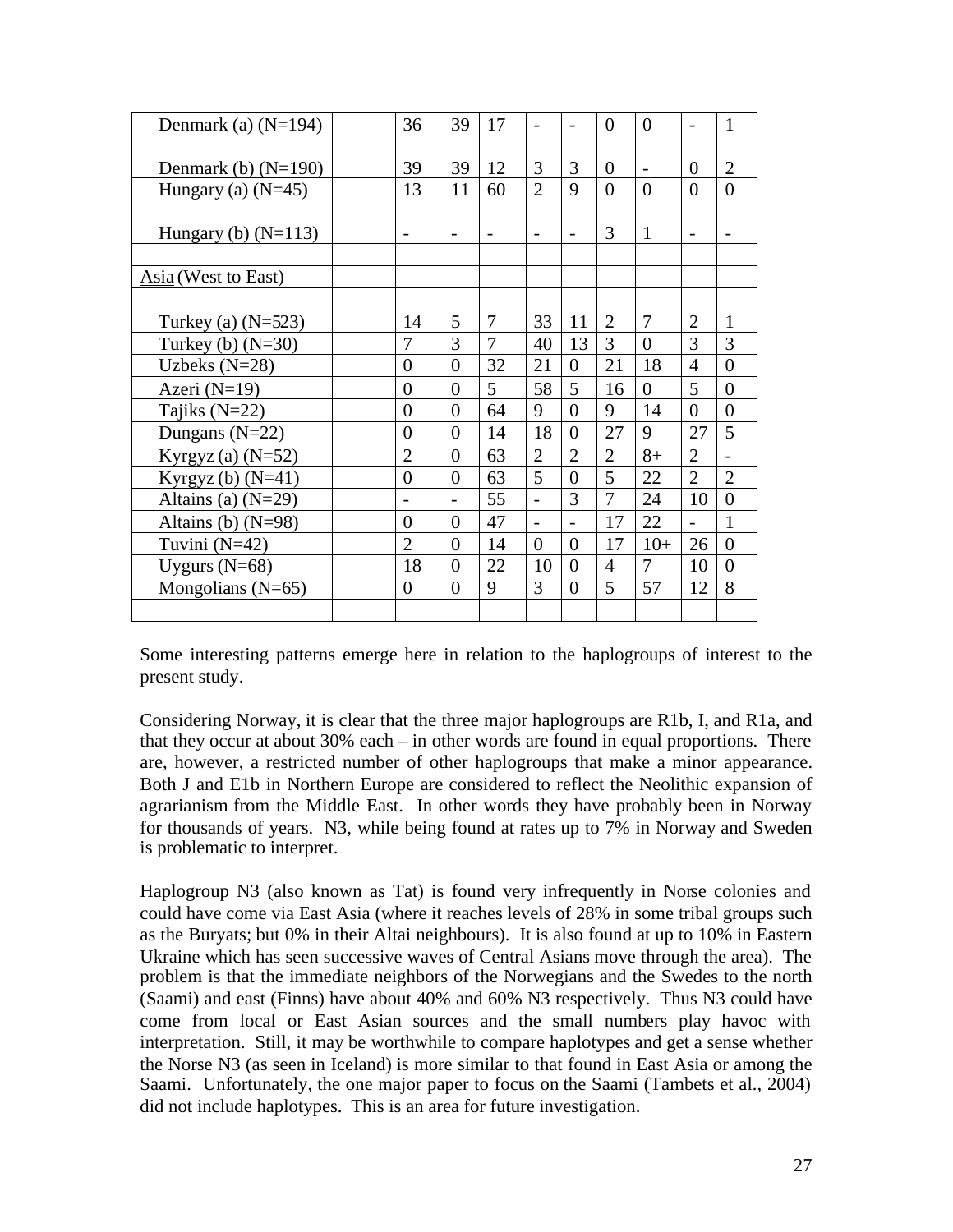Haplogroup Q Y Chromosomes undoubtedly emerged in Central Asia and came to Norway at an as yet undetermined time. If they came overland as the crow flies it would have been a very torturous route, and there are no indications that this group is found in any clinal pattern – it seems to hop from place to place. It is probably no coincidence that it has been observed along the path which the Scythian and Hunnish peoples used in their migration through Eurasia, but still at very low levels. In the only study of European haplogroups where Q could be differentiated from related lineages, Tambets et al. (2004), the only location in a broad cross section of European countries where any Q was detected was Hungary at 2.6% (and also was the only European country to show any haplogroup  $C - .9\%$ ).

A very interesting study is that of Barac (2003) who explored the Y chromosomal heritage of Croatia. His genotyping included  $P^*(xM173)$  which is clearly O. The study also refects the fact that unless a country is sampled widely from all geographical regions, a lot of important information could be hidden. Barac found that the Adriatic island of Hvar was unique in having  $14\%$  P<sup>\*</sup> -  $92R7$  (Q) Y chromosomes – compared to a rate of .02 on the Croatian Mainland. Here is an enclave of the probable descendants of one or more of the Central Asian incursions into the European heartland. However, this island had by far the lowest percentage of R1a haplotypes in all Croatia at .087%. As an aside, in addition to the Q "anomaly", Hvar is the only European location to harbor an unmistakably Central Asian mtDNA (mitochondrial DNA; direct female lineage) haplogroup (for example haplgroups H and K are found in both Europe and Central Asia). Haplogroup F is seen in 8.3% of the population of Hvar according to Tolk et al. (2001). This suggests that the Central Asians who settled here included both male and female founders.

One unfortunate problem, alluded to above, is that with rare exceptions researchers at best simply type to P\*(exceptR1b8,R1a,Q3). What this means is that while the researchers would assume that they had typed R1b Y Chromosomes, there may well have been a number of Q that would simply be misclassified as R1b. The classic example is the excellent study by Helgason et al. who identified a "Branch A" which looked so different from R1b that they speculated that it might represent an as yet unknown haplogroup. Actually when examining the haplotypes (scores on individual markers) for each person in the study (since there is a strong correlation between haplotypes and haplogroups – the latter can often be predicted from a knowledge of the former) - it is very clear that Branch A is actually haplogroup Q. Thus Helgason et al. inadvertently identified 7% Q in their sample. Therefore by virtue of the "founder effect" or "genetic drift", Q may be found at a higher rate in Iceland than anywhere else in the Norse world. However, it may turn out that as the sample size increases for Shetland we will see similar number appear there. As to Norway, a problem in seeing it in small samples is that it is spread non – randomly across the country, with "hot spots" being in the south and north (J.F. Wilson, personal communication, 2004).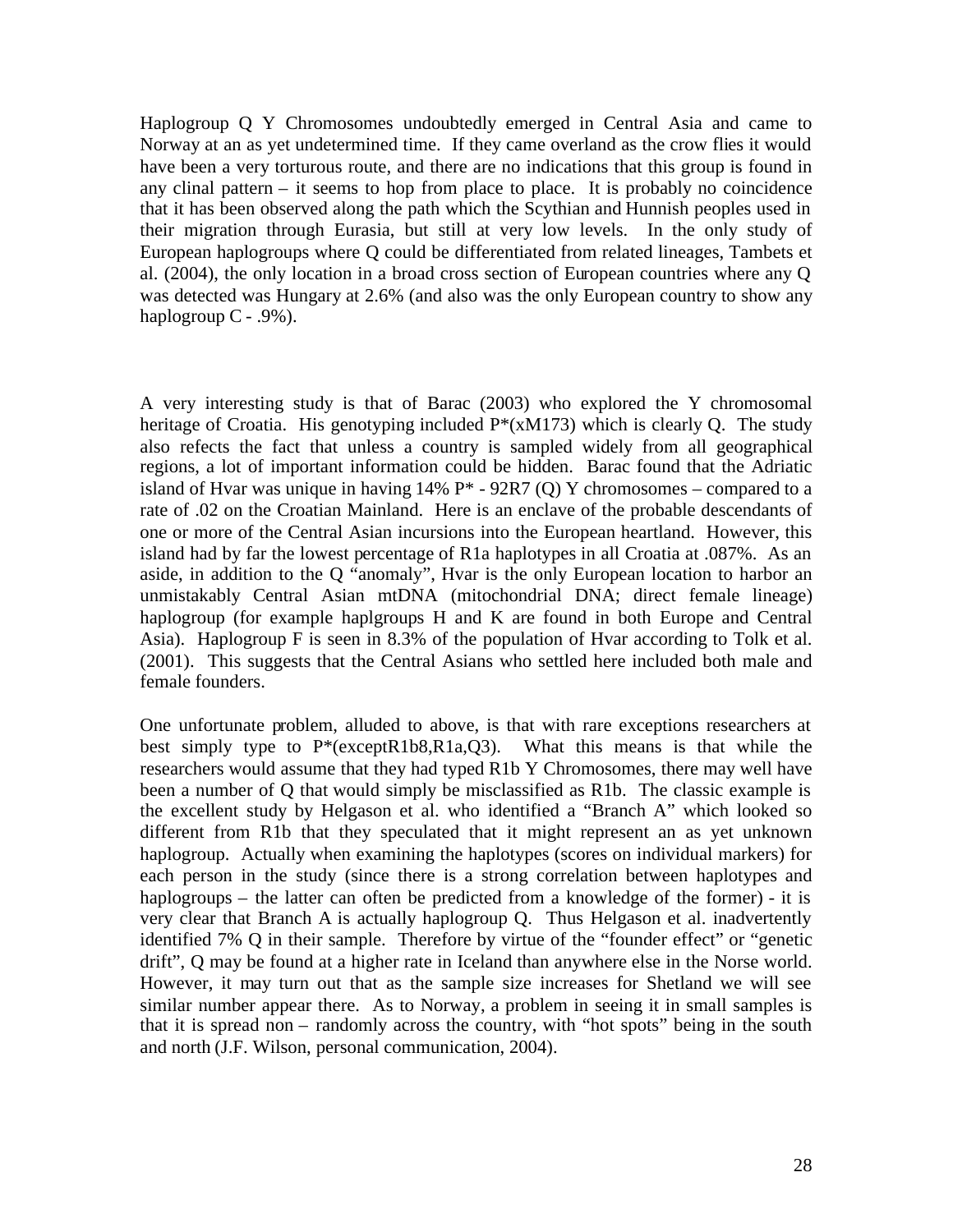Haplogroup K is in much the same situation as Q, however it is found more widespread in the Middle East, Southern Europe, as well as Central Asia where it reaches its maximum numbers. Haplogroup K appears to be dispersed along the "Silk Road" that for centuries has joined east and west. Haplogroup K is even spottier in Scandinavia. At this point it appears that it might be more prevalent in Sweden, and in the Faroe Islands (thought to have been settled by the Norwegians and the Swedes during the  $9<sup>th</sup>$  Century AD).

The evidence that Q and K have been in Scandinavia since before the Viking era circa 800 AD is that they are both found in Norse colonies at even higher levels than in Norway or Sweden.

Haplogroup R1a is the predominant grouping in many Central Asian peoples, out eclipsing what is seen in Scandinavia. It occurs among the tribal peoples of the Altai and adjacent regions often at rates over 50%. An interesting question is whether the haplotypes associated with this haplogroup in Scandinavia more closely match those of Eastern Europe (where R1a also predominates), or those of Central Asia, and whether there are any specific markers which serve to distinguish Y chromosomes from each of these regions. Since the hypothesis being tested in the present study is that there was a significant migration of people from Central Asia prior to the Viking - Era, it is probable that the Swedish and Norwegian people (and the colonies they spawned) would not only have Q and K haplotypes (found at very low levels in Scandinavia), but also the "Asian variety" of R1a.

As an aside, it may be wondered why, if haplogroup C also occurs frequently in the Central Asian populations, it has not yet show up anywhere in the Scandinavian world. It is likely that this haplogroup is a relatively recent arrival to the heartland of Asia. Recent work by Zerjal et al. (2003) has determined that the haplogroup of Genghis Khan was C, and that he and / or his kindred were responsible for "introducing" this form of DNA signature to the world beyond Eastern Asia to the Caspian Sea. Here 8 percent of the population may be direct descendants, plus others who descend from the cohort of Genghis Khan. The Kyrgyz, Uzbeks, Uyghur have rates even above this figure. Since Genghis Khan lived 1000 years ago, his signature and others of haplogroup C would not be expected to show up in a migration that is proposed to have occurred prior to this date.

Since there are relatively few Q and K, Y Chromosomes to study, it makes sense to first turn to the most numerous of the Central Asian haplogroups, R1a, to see whether their descendants can be seen reflected in the DNA signatures of Scandinavia. This will require a close analysis of haplotypes, the pattern of from 3 to 37 short tandem repeat (STR) markers that provide the variability within haplogroups. Thus it should be possible to explore whether there is a subset of R1a chromosomes that more closely match those of Central Asia than those of Eastern Europe, or even those of their own Scandinavian neighbors.

The R1a, Y Chromosomes of Scandinavia and the Norse Colonies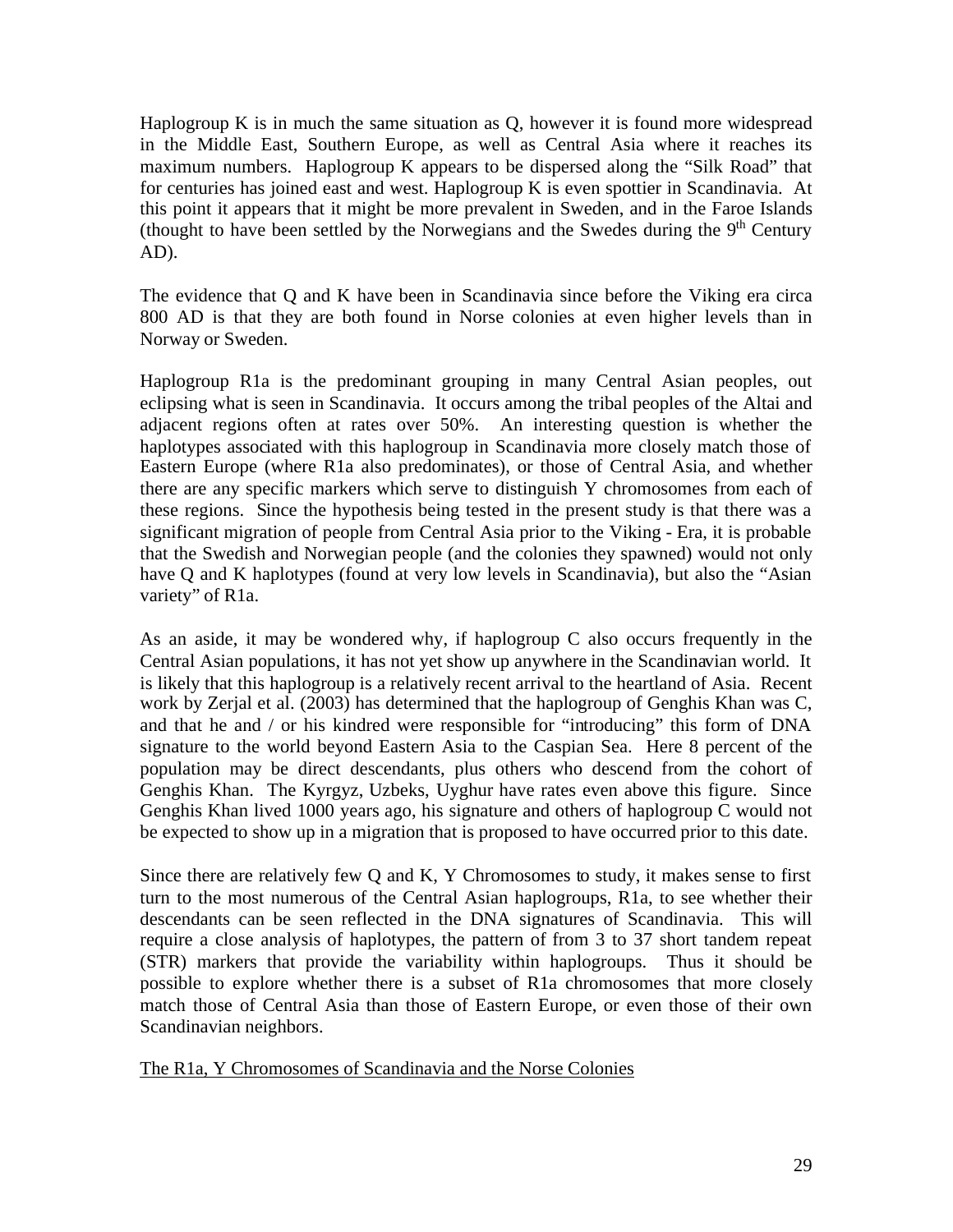There are some clues that suggest that there is something different about a subset of R1a, Y chromosomes from Iceland to Sweden.

First, the process of administering the Shetland Islands Y-DNA Surname Project meant that the author was provided with the series of matches for each R1a individual via the Haplogroup Database of Family Tree DNA. Here a 12 marker haplotype is compared to a world – wide SNP tested database accumulated by Michael Hammer and his team of the University of Arizona. Some individuals have most of their close matches in Poland, India, and a variety of locations between. However there is another set of R1a participants who match more individuals in China, Mongolia, and Central Asia – particularly the Altai. For example the R1a Shetlanders with aboriginal surnames (patronymic usage genealogically proven) have only a scattering of matches anywhere in Europe, but considerably more located well east of Scandinavia. As an example, the two R1a Williamsons have 19 matches at the 10/12 level with the Altai, and another 14 at the 9 of 12 level. Although details of this database for the Altai has not yet been made available to the author, it is possible to "reverse engineer" things to find a modal haplotype. The data are clearly from Karafet and Hammer's work that has 98 Altai in their database, 46.9% of whom are R1a. Thus there are 46 R1a individuals in the database of whom these participants closely matches 33 with 12 markers. The numbers are similar for R1a Jamieson, Blance, and Robertson among others. By looking at a number of profiles of participants it is possible to construct the Altai modal haplotype. The other haplotypes are modal in the denoted groups. The raw data is from private databases as well as published databases including Jorgensen et al., 2004, Helgason et al., 2002, Cinnioglu et al., 2003, Family Tree DNA's Yseach database [\(www.ysearch.org\)](http://www.ysearch.org/), and the Forensic User's Group database [\(www.yhrd.org\)](http://www.yhrd.org/).

| R1a Haplotypes in Asian and European Populations |  |  |
|--------------------------------------------------|--|--|
|                                                  |  |  |

| R1a<br>$\overline{G}$<br>$\mathbf R$<br>$ 0\rangle$<br>$\mathbf U$<br>$\overline{\mathrm{P}}$ | 3<br>9<br> 3 | 3<br>19<br>$\vert 0 \vert$ | $\mathbf{1}$<br>9 | $\vert 3 \vert$<br>9<br>1 | 3<br>8<br>5<br>a | B<br>$\overline{8}$<br>5<br>b | 4<br>$ 2\>$<br>6 | 3 <br>8<br>8 | 4<br>$\overline{3}$<br>9 | 3<br>$\overline{8}$<br>$ 9\rangle$<br>$\mathbf{1}$ | $\beta$<br>19<br>2 | 3<br>8<br>9<br>2 | 4<br>3<br>8 |  |
|-----------------------------------------------------------------------------------------------|--------------|----------------------------|-------------------|---------------------------|------------------|-------------------------------|------------------|--------------|--------------------------|----------------------------------------------------|--------------------|------------------|-------------|--|
| Williamson                                                                                    | 13           | 25                         | 15                | 11                        | 11               | 14                            | $ 12\rangle$     | 12           | 10                       | 14                                                 | 11                 | 33               | 11          |  |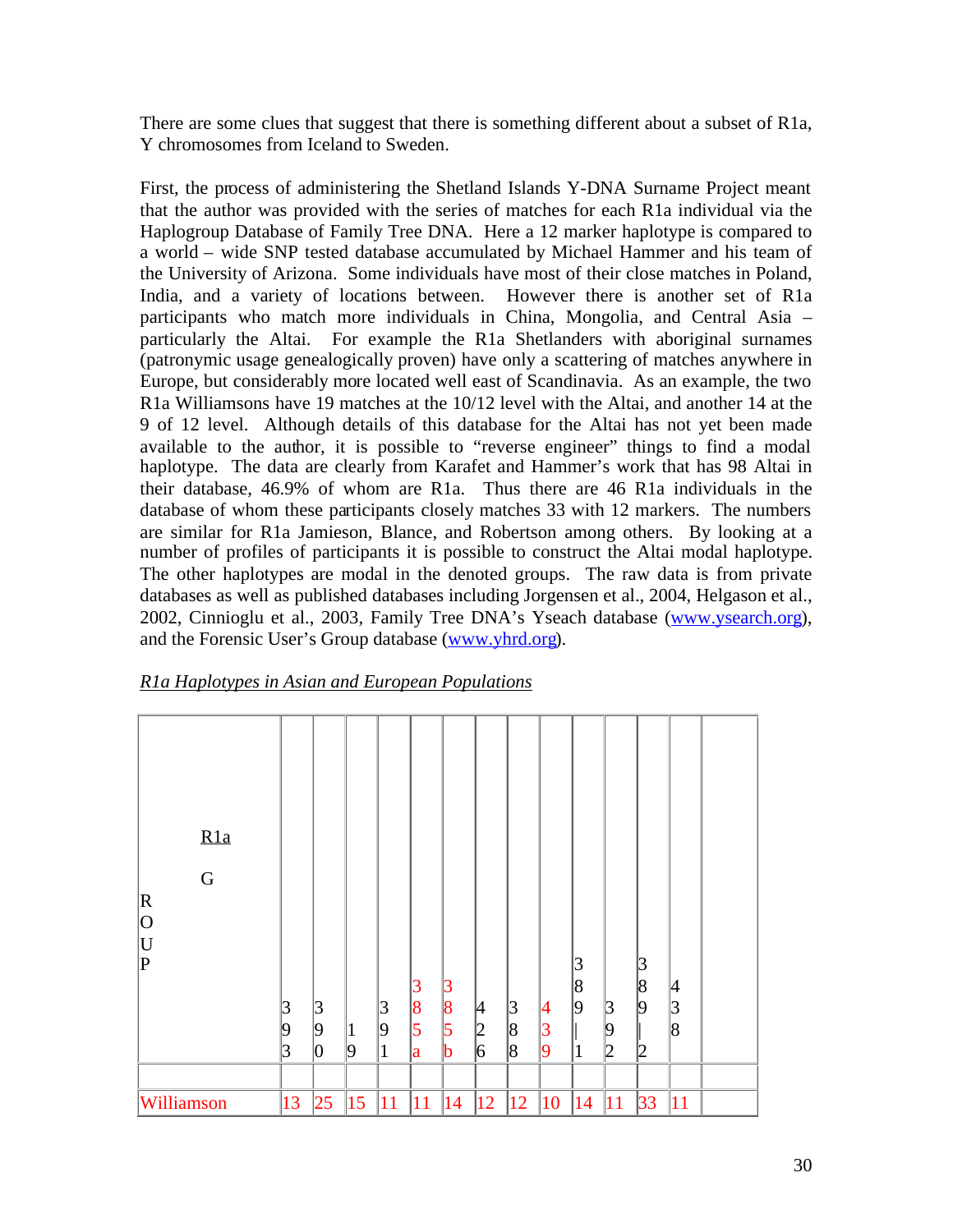| Robertson           | 13 | 25              | 15               | 11 | 11 | 14              | $ 12\rangle$ | $ 12\rangle$ | 10 | 14 | 11              | 31 | 11 |           |
|---------------------|----|-----------------|------------------|----|----|-----------------|--------------|--------------|----|----|-----------------|----|----|-----------|
|                     |    |                 |                  |    |    |                 |              |              |    |    |                 |    |    |           |
| <b>ASIAN</b>        |    |                 |                  |    |    |                 |              |              |    |    |                 |    |    |           |
|                     |    |                 |                  |    |    |                 |              |              |    |    |                 |    |    |           |
| Mongolian           | 13 | 25              | 16               | 11 | 11 | $\overline{14}$ |              |              |    |    | 11              | 31 |    |           |
| Mongolian           | 13 | 25              | 16               | 11 |    |                 | 12           | 12           | 10 | 13 | 11              | 31 | 11 |           |
| Uyghurs             | 13 | 25              | 16               | 11 |    |                 | 12           | 12           | 10 | 13 | 11              | 31 | 11 |           |
| Uyghurs             | 13 | 25              | 16               | 11 |    |                 | 12           | 12           | 10 | 13 | 11              | 29 | 11 |           |
| <b>Altains</b>      | 13 | 25              | 16               | 11 | 11 | 14              | 12           | 12           | 10 | 14 | 11              | 32 | 11 |           |
| Kyrgyz              | 13 | 25              | 16               | 11 |    |                 | 12           | 12           | 10 | 14 | 11              | 32 | 11 |           |
| Tajiks              | 13 | $\overline{24}$ | 16               | 11 |    |                 | 12           | 12           | 10 | 14 | 11              | 32 | 11 |           |
| <b>Uzbeks</b>       | 13 | 24              | 16               | 10 |    |                 | 12           | 12           | 10 | 13 | 11              | 30 | 11 |           |
| Azeri               | 13 | 25              | 16               | 10 |    |                 | 12           | 12           | 10 | 14 | 11              | 32 | 11 |           |
| Pakistan (a)        | 13 | 25              | 16               | 10 |    |                 | 12           | 12           | 10 | 14 | $ 1\,1$         | 31 | 11 |           |
| Pakistan (b)        | 13 | 25              | 16               | 11 |    |                 | 12           | 12           | 10 | 13 | $\overline{11}$ | 31 | 11 | $N = 233$ |
| Turkey              | 13 | 25              | 16               | 11 |    |                 |              | 12           | 10 | 13 | 11              | 30 |    |           |
|                     |    |                 |                  |    |    |                 |              |              |    |    |                 |    |    |           |
| <b>EASTERN</b>      |    |                 |                  |    |    |                 |              |              |    |    |                 |    |    |           |
| <b>EUROPE</b>       |    |                 |                  |    |    |                 |              |              |    |    |                 |    |    |           |
| Combined            | 13 | 25              | 16               | 10 |    |                 | 12           | 12           | 11 | 13 | 11              | 29 | 11 |           |
| Ukraine             | 13 | 25              | 17               | 10 |    |                 |              |              |    | 13 | 11              | 29 |    |           |
| Poland (a)          | 13 | 25              | 16               |    |    |                 |              |              |    | 13 | 11              | 29 |    |           |
| Northern Poland     | 13 | 25              | 17               | 10 | 10 | 14              |              |              |    | 13 | 11              | 30 |    | $N = 508$ |
| Ashkenazi Jew       | 13 | 25              | 16               | 10 |    |                 | 12           | 12           | 10 | 13 | 11              | 30 |    |           |
|                     |    |                 |                  |    |    |                 |              |              |    |    |                 |    |    |           |
| <b>SCANDINAVIA</b>  |    |                 |                  |    |    |                 |              |              |    |    |                 |    |    |           |
|                     |    |                 |                  |    |    |                 |              |              |    |    |                 |    |    |           |
| Iceland (a)         | 13 | 25              | $ 15\rangle$     | 11 |    |                 |              | 12           |    | 14 | 11              | 31 |    |           |
| Iceland (b)         | 13 | 25              | $ 15\rangle$     | 11 |    |                 |              | 12           |    | 13 | 11              | 30 |    |           |
| Faroe Islands       | 13 | 25              | $ 15\rangle$     | 11 |    |                 |              |              |    |    | 11              |    |    |           |
| Shetland (a)        | 13 | 25              | $\vert 15 \vert$ | 11 |    |                 |              | 12           |    | 14 | 11              | 32 |    |           |
| Shetland (b)        | 13 | 25              | $ 15\rangle$     | 11 |    |                 |              | 12           |    | 13 | 11              | 30 |    |           |
| Orkney (a)          | 13 | 25              | $ 15\rangle$     | 11 |    |                 | 12           | 12           |    | 13 | 11              | 30 |    |           |
| Orkney (b)          | 13 | 25              | $ 16\rangle$     | 11 |    |                 | 12           | 12           |    | 13 | 11              | 30 |    |           |
| <b>Norway North</b> | 13 | 24              | $ 15\rangle$     | 11 |    |                 |              |              |    | 14 | 11              | 31 |    |           |
| Norway West (a)     | 13 | 25              | $ 15\rangle$     | 11 |    |                 |              |              |    | 14 | 11              | 30 |    |           |
| Norway West (b)     | 13 | 25              | $ 16\rangle$     | 10 |    |                 |              |              |    | 13 | 11              | 30 |    |           |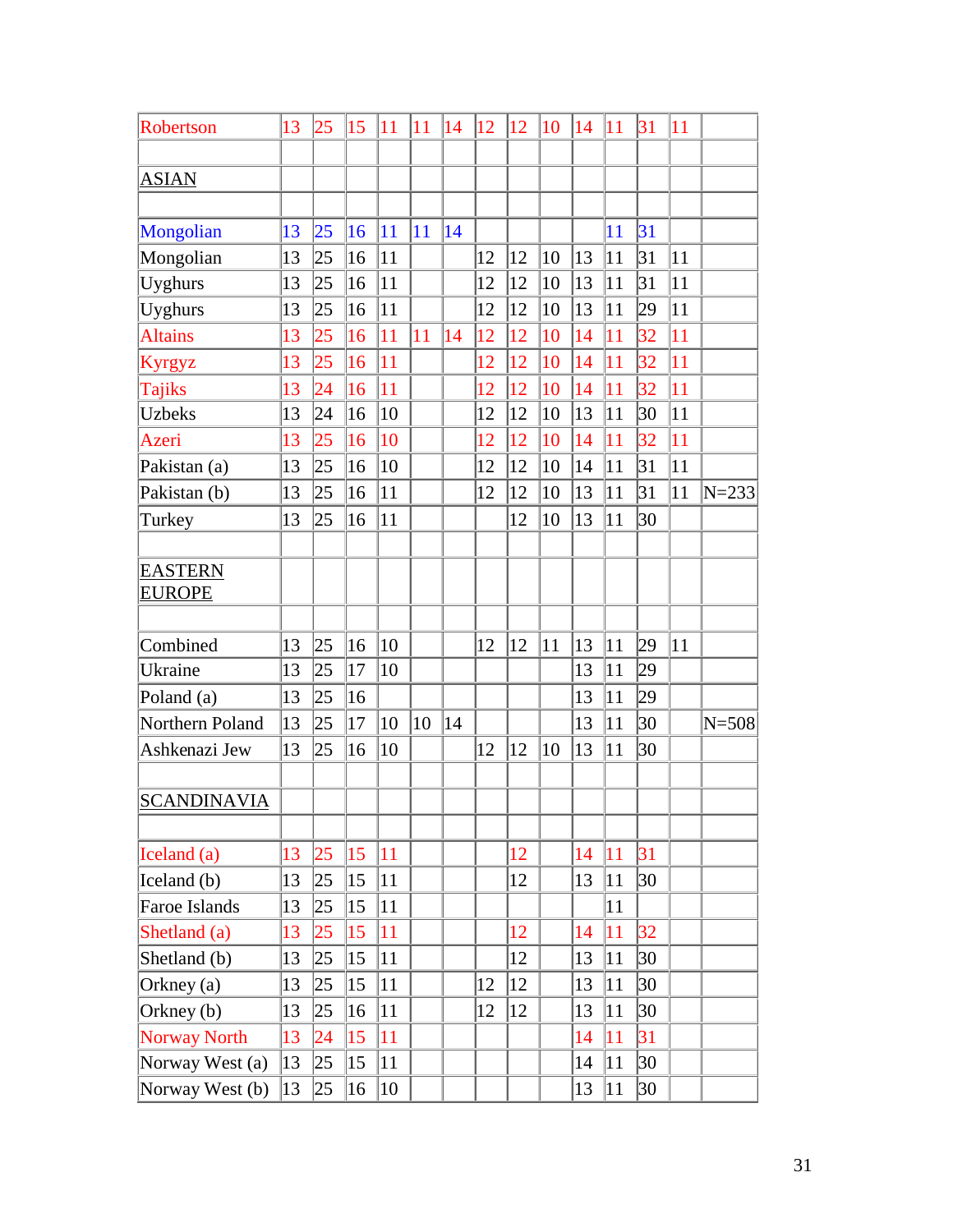| Norway Central  | 13 | 25  | 15 | 11           |  |  | 13 | 11 | 29 |  |
|-----------------|----|-----|----|--------------|--|--|----|----|----|--|
| Norway South    | 13 | 25  | 15 | 11           |  |  | 14 | 11 | 30 |  |
| Norway East     | 13 | 125 | 16 | 11           |  |  | 13 | 11 | 30 |  |
| Sweden Osterg.  | 13 | 25  | 17 | $ 10\rangle$ |  |  | 13 | 11 | 30 |  |
| Sweden Blekinge | 14 | 25  | 15 | 10           |  |  | 13 | 11 | 29 |  |
| Sweden Vasterb. | 13 | 25  | 15 | 11           |  |  | 13 | 11 | 30 |  |
| Sweden Varml.   | 13 | 25  | 16 | 11           |  |  | 14 |    | 31 |  |
| Sweden Uppsala  | 13 | 25  | 15 | 11           |  |  | 13 | 11 | 31 |  |
| Sweden Skrasb.  | 13 | 125 | 16 | 11           |  |  | 13 | 11 | 30 |  |
|                 |    |     |    |              |  |  |    |    |    |  |

It is clear that the Shetland example most closely matches the Central Asian Altai, Kyrghyz, and Tajiks (all from Kazakhstan or other areas along the Chinese border with Siberia), plus the Azeri who reside on the west side of the Caspian Sea. As to Scandinavia, the two areas with the closest matches are Northern Norway, and in Sweden Uppsala and Varmland; as well as the Norse colony of Iceland. The differences seen in relation to Northern Poland are perhaps most striking.

There is one more piece of the genetic puzzle that can add significant information on the origins of the Scandinavian R1a Y Chromosomes, and it relates to one marker which appears to clearly differentiate some Norwegian haplotypes from all those found in Eastern Europe.

### A Unique Genetic R1a Polymorphism Separating Norwegians from Eastern Europeans

One potentially important observation here is that among the groups to most closely match the Shetland participants are the Khirgiz (Kirghizes), who are called Ases (with As being common as a Turkic ethnic or geographical name), the term given by Icelandic Sagas to the ancestors of the Scandinavian Royalty. This observation will be addressed in detail later.

In looking at the haplogroup and the haplotype data presented so far there are fairly sweeping conclusions that can be made. However, these will be strengthened if it can be shown that a subset of Norwegian R1a differ from their Eastern European counterparts (since R1a can reach levels as high as 50% in nearby Poland), and even the Norwegians who share the same haplogroup but who hypothetically do not descend from a Central Asian source but rather the same ancestral group as the Poles and Ukrainians.

Passarino et al. (2002) examined 72 Norwegian Y chromosomes, of which 24% were R1a - M17. He only examined microsatellite markers DYS19 and YCAIIa,b. However he was able to see a clear differentiation within the R1a grouping. 9 of 17 (53%) had  $DYS19 = 15$  or 16 along with the YCAIIa, b scores of 19,23 whereas 7 of 17 (41%) had a 19,21 pattern. This means that the R1a, Y chromosomes of Norway have two very "distinctive microsatellite motifs" (p. 523), which translates to a bimodal distribution.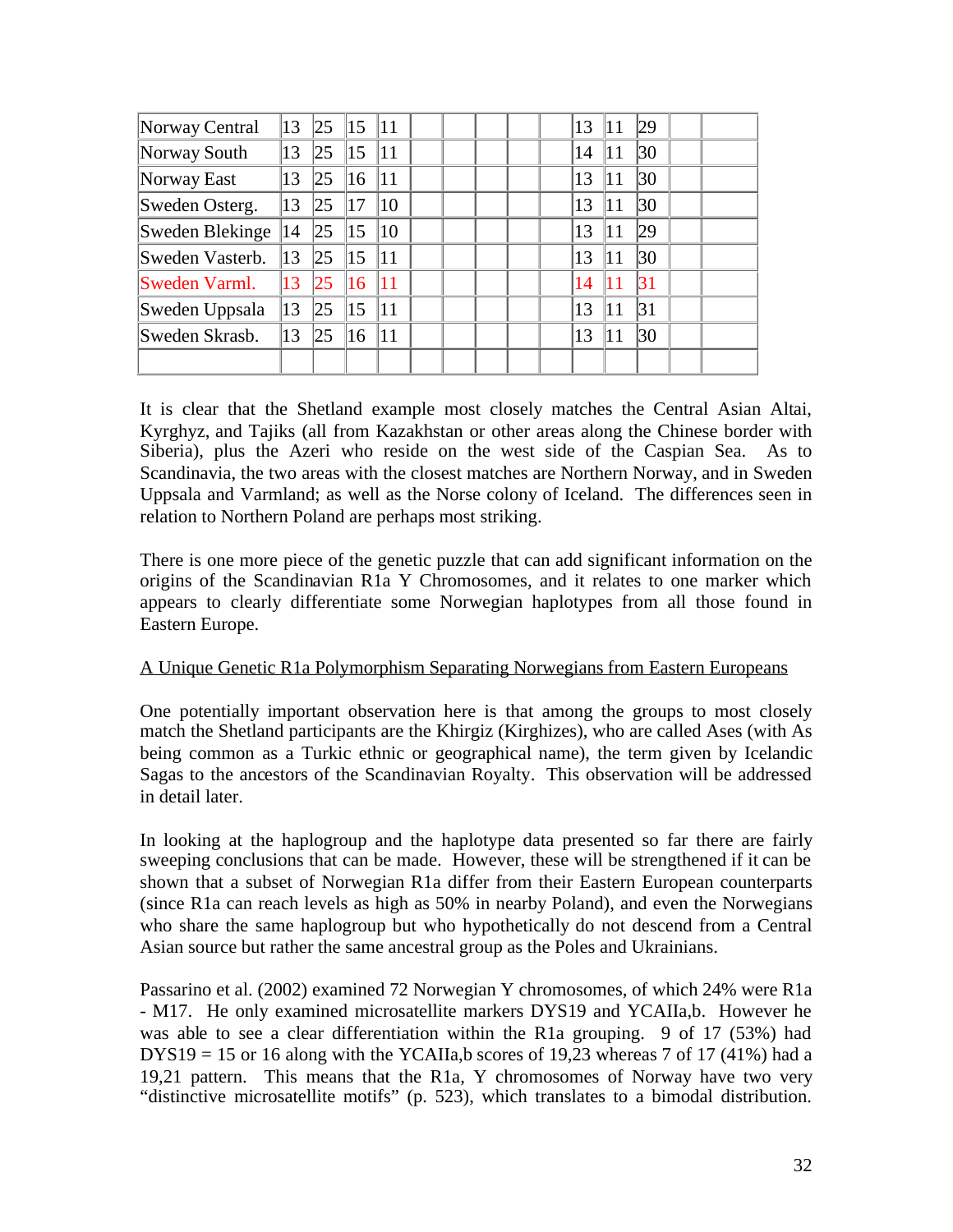What is most interesting is that while the first cluster above is found to be the most widely distributed (Western Europe to India) of any of 53 identified combinations of the a and b components; the second (19,21) is virtually absent from all areas yet tested Passarino et al. (2001a). The only Central Asian group to be tested using this marker is the Yakuts who are overwhelmingly of haplogroup N3 (88%). It is simply not possible to even infer to which haplogroup the 3.3% who have the 19,21 pattern belong. If the thesis of the present work holds up, however, they would be the few R1a Yakuts noted in other publications. Only one paper, again by Passarino et al. (2001b) provides a partial answer. Of 261 individuals who are Eu19 (R1a), the vast majority are 15, 16, or 17 for DYS19 and 19,23 for YCAIIa,b. There very few individuals who have the motif 19,21 and only one is from Western or Eastern Europe but he has a value of DYS19 = 14 which is very seldom seen (one male from India also has this exact motif, but a different 49a,f Taq haplotype). Three are from India ( $N=23$ ); and two from the Middle East ( $N=35$ ) – who have the more typical ht = 11; but one male from India has  $DYS19 = 14$  and is Taq = 51. Since Taq markers are seldom ever measured, this finding remains tantalizing but of marginal use in the present context. The point is, however, that the only location other than Norway where the YCAIIa,b motif of 19,21 is seen is India and the Middle East, not Central Europe

There have, however, been 5 individuals with an R1a haplotype who are participants in the Shetland Project and who have 37 marker haplotypes which include YCAIIa,b. A preliminary observation is that those who have close matches with the Altai on the first 12 markers all have YCAIIa,b of 19,21 or the one step mutation 19,20. Those whose matches are primarily in Eastern Europe have the common 19,23 grouping. Although far from confirming the hypothesis, this observation does offer some small support to the proposal that there are R1a, Y chromosomes from ancestral Eastern European sources in the Norse population, as well as a somewhat smaller percentage whose deep roots lie in Central Asia. The author will hypothesize, from the YCAIIa,b haplotype data, above, as well as the large Icelandic sample of Helgason showing the values of key markers, that the R1a figure may be approximately 60% European and 40% Asian origin. Work is presently progressing to test the Altai samples for the YCAIIa,b marker and the results will be key to the thesis of the present study.

The only published study of a M17 Central Asian to include the YCAIIa,b locus is from ancient samples. Keyser – Tracqui et al. (2003), whose study was noted earlier, examined the remains of a 2000 year old burial ground in the Egyin Gol Valley of Mongolia. Here they sequenced 10 STR markers for their 27 males samples. Although some markers failed to amplify, it is clear that at least three of the samples were R1a1 – M17 based on an analysis of the marker values (see values highlighted in blue in above table). All were modal for the Mongolian samples noted in the chart above, suggesting a long continuity in the area. Only one of the three had values for all markers, and this individual was 19,23 for the YCAIIa,b locus – which is the pattern seen by far most frequently in M17 Y chromosomes. Clearly all M17 Central Asians will not have the motif 19,21 (as is true of India) which is proposed in this study to link Scandinavia to Central Asia. A more definitive statement must await the testing of the Altai samples noted above. It is particularly interesting to note that the above authors identify these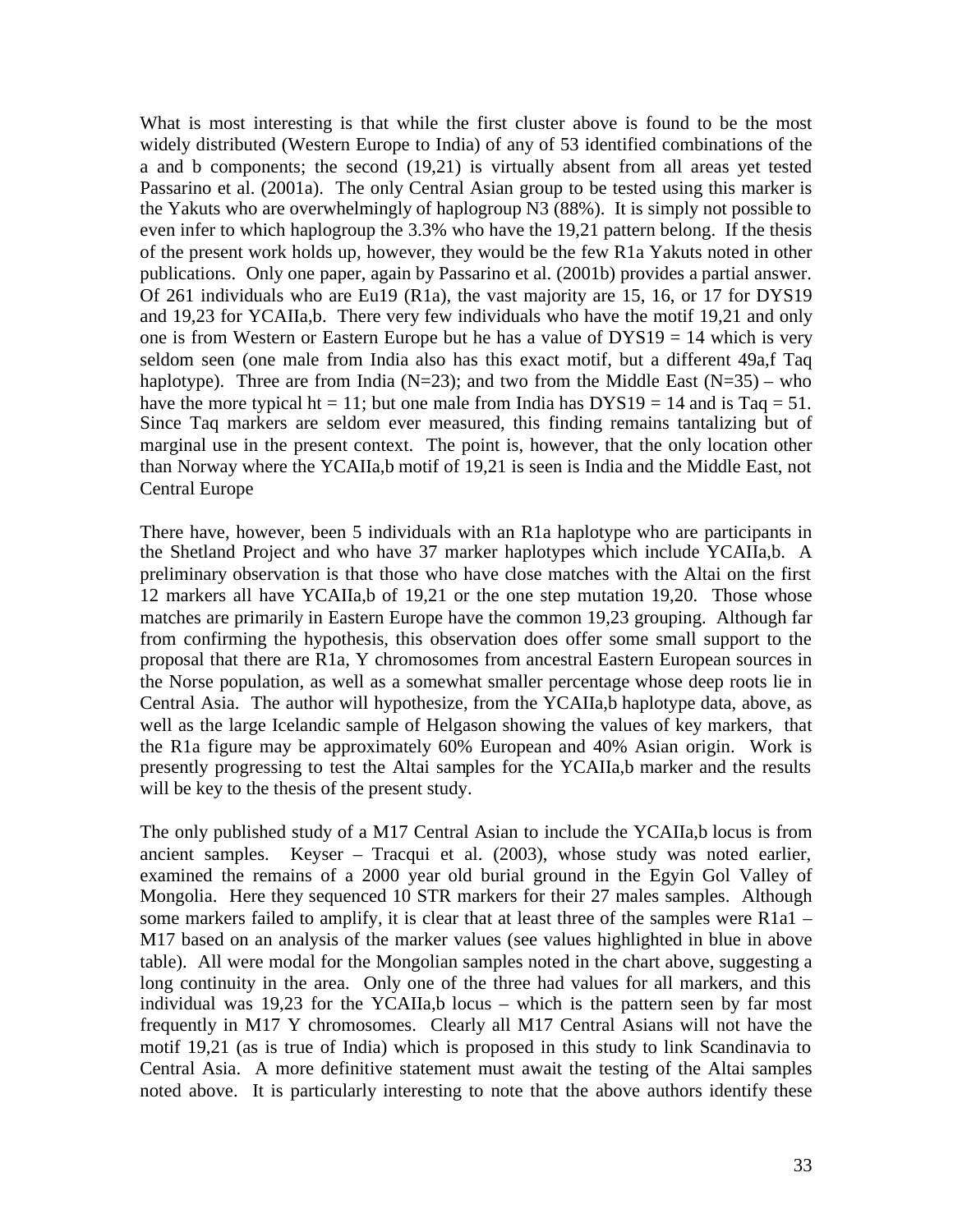people as the Xiongnu, the probable eastern cousins (how closely related genetically can only be speculated) of the Huns who arrived on the doorstep of Europe about 300 years after the burial of these individuals.

It would be ideal for the purposes of the thesis of the present work should there happen to be one or more SNPs beyond (downstream) from M17 (the defining marker of R1a1) that are unique to Central Asia, and some of the R1a individuals in the Scandinavian databases. In a database of 34 Central Asian Y chromosomes Underhill et al. (2000), 30 were M17 alone, one also included M56, and three had the M64/87 combination. Testing of Y chromosomes known or likely to have originated in Scandinavia for these markers will be completed in the near future. One person so tested was negative for all markers except M17 (S. Perkins, 2004, personal communication). Recently a larger set of markers associated with M17 has come to light. Vallone and Butler (2004) have reported M19, M157, and M87 in their sample.

### *Q Haplotypes in Asian and European Populations*

If there is one thing that is crystal clear about populations in Central Asia it is that with haplogroup Q there is extreme diversity. This is to be expected since the group originated in this region. Below are modal (sometimes the mean was used as a measure of central tendency when there was no clear modal value). The Tajiks and Kyrgyz have been combined due to the otherwise small sample size and the fact that they are proximal groups. Q is found but rarely in Europe, but databases were scoured for any that was available – most being found in Yseach at www.ysearch.org.

| ${\mathsf Q}$           |                |                  |                |              |         |                     |               |                     |                     |                  |         |                  |                     |                         |  |
|-------------------------|----------------|------------------|----------------|--------------|---------|---------------------|---------------|---------------------|---------------------|------------------|---------|------------------|---------------------|-------------------------|--|
| $\overline{G}$<br> R    |                |                  |                |              |         |                     |               |                     |                     | 3                |         | $\vert 3 \vert$  |                     |                         |  |
| 0<br> U <br>$ {\rm P} $ | $\overline{3}$ | 3                |                | 3<br>9       | 3<br> 8 | 3<br>8<br>$\vert$ 5 | 4             | 3                   | 4                   | 8<br>$ 9\rangle$ | 3       | 8<br>$ 9\rangle$ | 4                   | <b>YCA</b><br>$\rm{II}$ |  |
|                         | 9<br> 3        | $ 9\rangle$<br>0 | $\vert$ 1<br>9 | $\mathbf{1}$ | 5<br>a  | b                   | $\frac{2}{6}$ | 8<br>$\overline{8}$ | 3<br>$\overline{9}$ | $\overline{1}$   | 9<br> 2 | 2                | 3 <br>$\parallel_8$ | a,b                     |  |
| Hay(son)                | 13             | 23               | 13             | 10           | 13      | 17                  | 12            | $ 12\rangle$        | 13                  | 12               | 12      | $ 29\rangle$     | 11                  | 19,20                   |  |
| <b>ASIAN</b>            |                |                  |                |              |         |                     |               |                     |                     |                  |         |                  |                     |                         |  |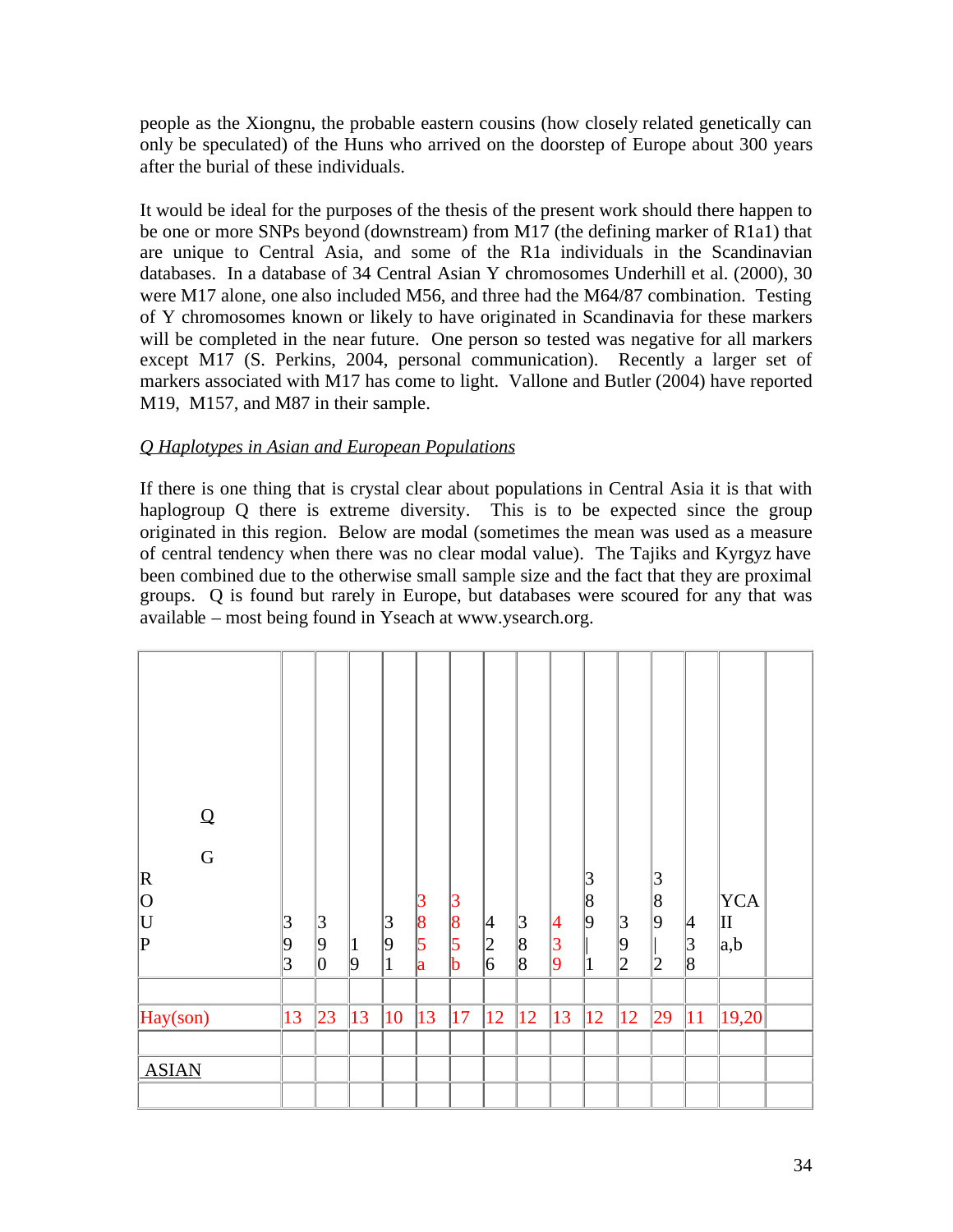| Mongolian                       | 13 | 24 | 13 | 10 | 15 | 17 |    |    |    |    | 15 | 29 |              | 19,20 |        |
|---------------------------------|----|----|----|----|----|----|----|----|----|----|----|----|--------------|-------|--------|
| <b>Uyghurs</b>                  | 13 | 23 | 13 | 10 |    |    | 11 | 12 | 12 | 14 | 14 | 31 | 11           |       |        |
| <b>Kazaks</b>                   | 13 | 23 | 13 | 10 |    |    | 12 | 12 | 12 | 14 | 14 | 31 | 11           |       |        |
| Dungan                          | 13 | 24 | 14 | 10 |    |    | 12 | 12 | 11 | 13 | 13 | 29 | 12           |       |        |
| Kyrgyz-Tajiks                   | 13 | 24 | 14 | 10 |    |    | 12 | 12 | 11 | 14 | 13 | 30 | 11           |       |        |
| <b>Uzbeks</b>                   | 13 | 24 | 14 | 11 |    |    | 12 | 12 | 11 | 13 | 13 | 29 | 11           |       |        |
| <b>Uzbek M-242</b>              | 13 | 23 | 13 | 10 |    |    | 12 | 12 | 12 | 11 | 13 | 28 | 11           |       | $N=19$ |
| Pamiri M-242                    | 13 | 23 | 13 | 10 |    |    | 12 | 12 | 12 | 11 | 13 | 28 | 11           |       | $N=13$ |
| Turkmen                         | 12 | 24 | 14 | 11 |    |    | 12 | 12 | 12 | 13 | 13 | 29 | $ 12\rangle$ |       |        |
| <b>Kurds</b>                    | 12 | 24 | 14 | 10 |    |    | 12 | 12 | 13 | 13 | 13 | 30 | $ 12\rangle$ |       |        |
| Armenians                       | 12 | 23 | 14 | 10 |    |    | 12 | 12 | 12 | 13 | 14 | 28 | $ 12\rangle$ |       |        |
| Turkey                          | 13 | 22 | 13 | 10 |    |    |    | 12 | 12 | 13 | 15 | 29 |              |       |        |
|                                 |    |    |    |    |    |    |    |    |    |    |    |    |              |       |        |
| <b>EASTERN</b><br><b>EUROPE</b> |    |    |    |    |    |    |    |    |    |    |    |    |              |       |        |
|                                 |    |    |    |    |    |    |    |    |    |    |    |    |              |       |        |
| Combined                        | 13 | 22 | 13 | 10 | 14 | 17 | 12 | 12 | 12 | 13 | 15 | 29 |              |       |        |
| Ashkenazi Jew                   | 13 | 22 | 13 | 10 |    |    | 12 | 12 | 12 | 13 | 15 | 29 |              |       |        |
|                                 |    |    |    |    |    |    |    |    |    |    |    |    |              |       |        |
| <b>GT. BRITAIN</b>              |    |    |    |    |    |    |    |    |    |    |    |    |              |       |        |
|                                 |    |    |    |    |    |    |    |    |    |    |    |    |              |       |        |
| Combined                        | 13 | 23 | 13 | 10 | 13 | 17 | 12 | 12 | 12 | 12 | 12 | 29 |              |       |        |
|                                 |    |    |    |    |    |    |    |    |    |    |    |    |              |       |        |
| <b>SCANDINAVIA</b>              |    |    |    |    |    |    |    |    |    |    |    |    |              |       |        |
| <b>Iceland</b>                  | 13 | 23 | 13 | 10 |    |    |    | 12 |    | 12 | 12 | 28 |              |       |        |
|                                 |    |    |    |    |    |    |    |    |    |    |    |    |              |       |        |

The evidence shows that the closest matches of the Shetland Q participant are to Iceland and Great Britain combined. The variability across all other areas suggest that there are a large number of lineages of Q, and that in all probability those that were the progenitors to the peoples of Scandinavia were a subset (and example of the founder effect) of those seen in Kazakhstan (but as yet not appearing in any database). With extreme diversity it is necessary to have sample sizes much larger than those presently available. The above Mongolian sample above, highlighted in blue, is a 2000 year old archaeological sample (see R1a description above), and what is particularly interesting is that the YCAIIa,b values (not measured in the research literature on those living anywhere in Central Asia with a SNP tested sample) matches the Shetland sample – but without SNP testing it is not possible to be absolutely certain that we are in fact seeing a Q sample.

An interesting and noteworthy finding is the data in relation to those samples tested for the M-242 marker (from Seielstad, 2003) that is found on all Y chromosomes also carrying the M3 variation (predominant in the Americas). See also Bartolini et al.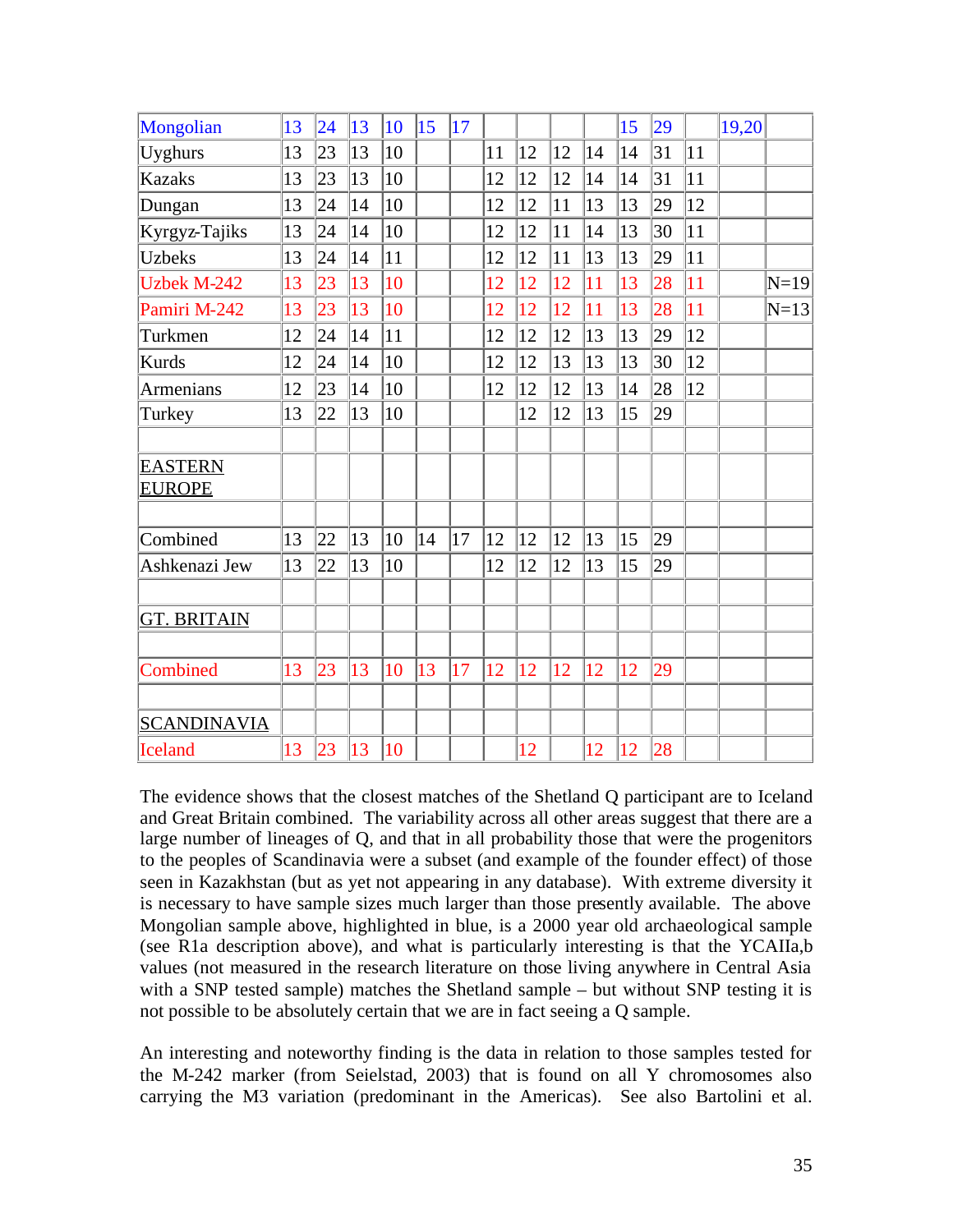(2003). Most of the other samples were P-M45\* or were not tested for the M242 variation. In other words there are two basic Q haplogroup variations in Central Asia, but the haplotype diversity for both is so extreme (e.g., repeat values of 5 to 11 for DYS391) that finding modal values frequently requires the use of the mean as a measure of central tendency. It is unknown at this point whether the Shetland participant is P-M45\* or Q-M242.

### *K Haplogroup in Asian and European Populations*

K is extremely rare in Europe (where it is seen primarily in the southern tier), but common in Central Asia and the Middle East. Thus it is not possible to obtain samples from most of Europe.

| $\underline{K}$<br>G<br>$\mathbf R$<br>$\overline{O}$<br>U<br>$\overline{P}$ | 3<br>9<br>$\overline{3}$ | $\vert 3 \vert$<br>$ 9\rangle$<br>$\overline{0}$ | 1 <br>9 | 3<br>$ 9\rangle$<br>$\mathbf{1}$ | 3<br> 8<br>$\vert$ 5<br> a | 3<br> 8<br>$\overline{\mathbf{5}}$<br>$\mathbf b$ | $\vert 4$<br>$\frac{2}{6}$ | $\frac{3}{8}$<br>$\overline{\text{8}}$ | 4<br> 3<br>9 | 3<br> 8<br>9<br>1 | 3 <br>9<br>$\overline{2}$ | 3<br>$\overline{8}$<br>$\overline{9}$<br>$\overline{2}$ | 4<br> 3<br>$\overline{\text{8}}$ | <b>YCA</b><br>lΠ<br> a,b |  |
|------------------------------------------------------------------------------|--------------------------|--------------------------------------------------|---------|----------------------------------|----------------------------|---------------------------------------------------|----------------------------|----------------------------------------|--------------|-------------------|---------------------------|---------------------------------------------------------|----------------------------------|--------------------------|--|
| <b>Jamieson</b>                                                              | 13                       | 23                                               | 14      | 10                               | 14                         | 15                                                | 11                         | 12                                     | 10           | 14                | 13                        | 32                                                      |                                  |                          |  |
|                                                                              |                          |                                                  |         |                                  |                            |                                                   |                            |                                        |              |                   |                           |                                                         |                                  |                          |  |
| <b>ASIAN</b>                                                                 |                          |                                                  |         |                                  |                            |                                                   |                            |                                        |              |                   |                           |                                                         |                                  |                          |  |
|                                                                              |                          |                                                  |         |                                  |                            |                                                   |                            |                                        |              |                   |                           |                                                         |                                  |                          |  |
| Mongolian                                                                    | 13                       | 23                                               | 14      |                                  |                            |                                                   |                            |                                        |              |                   | 14                        |                                                         |                                  |                          |  |
| Mongolian                                                                    | 12                       | 24                                               | 14      | 10                               |                            |                                                   | 11                         | 12                                     | 12           | 13                | 14                        | 29                                                      | $ 10\rangle$                     |                          |  |
| Uygurs                                                                       | 13                       | 23                                               | 15      | 10                               |                            |                                                   | 11                         | 12                                     | 12           | 12                | 13                        | 29                                                      | $ 10\rangle$                     |                          |  |
| Dungan                                                                       | 12                       | 24                                               | 14      | 10                               |                            |                                                   | 11                         | 11                                     | 11           | 12                | 14                        | 28                                                      | $ 10\rangle$                     |                          |  |
| <b>Kazaks</b>                                                                | 12                       | 23                                               | 15      | 10                               |                            |                                                   | 11                         | 12                                     | 12           | 12                | 13                        | 29                                                      | 10                               |                          |  |
| Turkey                                                                       | 13                       | 23                                               | 14      | 10                               |                            |                                                   |                            | 12                                     | 12           | 14                | 13                        | 30                                                      |                                  |                          |  |
|                                                                              |                          |                                                  |         |                                  |                            |                                                   |                            |                                        |              |                   |                           |                                                         |                                  |                          |  |
| <b>EASTERN</b><br><b>EUROPE</b>                                              |                          |                                                  |         |                                  |                            |                                                   |                            |                                        |              |                   |                           |                                                         |                                  |                          |  |
|                                                                              |                          |                                                  |         |                                  |                            |                                                   |                            |                                        |              |                   |                           |                                                         |                                  |                          |  |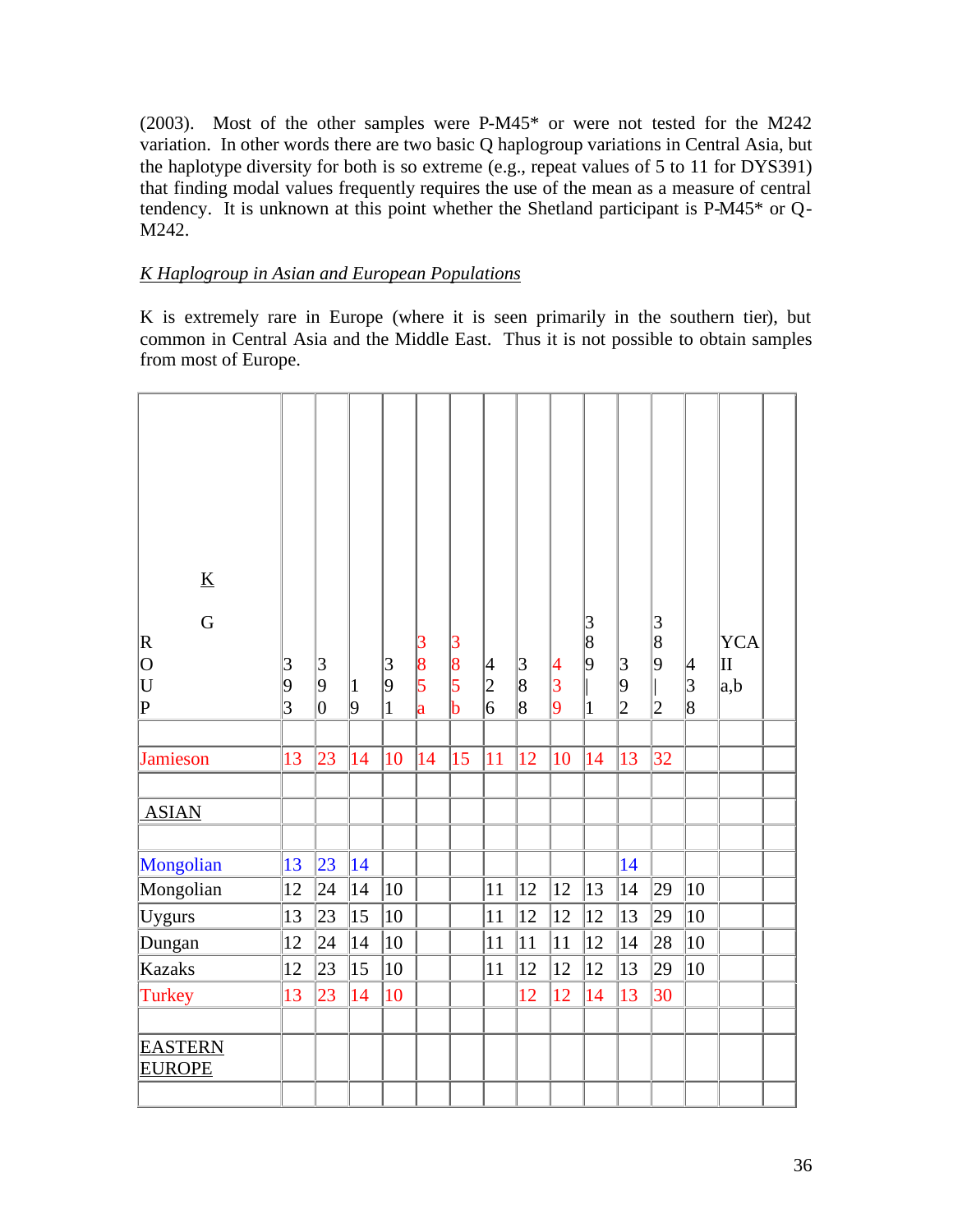| Combined               |    |              |     |              |  |    |    |              |              |    |    |  |  |
|------------------------|----|--------------|-----|--------------|--|----|----|--------------|--------------|----|----|--|--|
| Ashkenazi Jew          | 13 | $ 23\rangle$ | 14  | 10           |  | 11 | 12 | $ 12\rangle$ | $ 12\rangle$ | 13 | 29 |  |  |
|                        |    |              |     |              |  |    |    |              |              |    |    |  |  |
| <b>GT. BRITAIN</b>     |    |              |     |              |  |    |    |              |              |    |    |  |  |
|                        |    |              |     |              |  |    |    |              |              |    |    |  |  |
| Combined               |    |              |     | -            |  |    |    |              |              |    |    |  |  |
|                        |    |              |     |              |  |    |    |              |              |    |    |  |  |
| <b>SCANDINAVIA</b>     |    |              |     |              |  |    |    |              |              |    |    |  |  |
| <b>Faroe Islands 1</b> | 13 | 24           | 14  | $ 10\rangle$ |  |    |    |              |              | 13 |    |  |  |
| Faroe Islands 2        | 13 | 23           | (4) | 10           |  |    |    |              |              | 11 |    |  |  |

There are extreme variations in those who have the K haplogroup (high diversity), and low sample sizes in private databases and published studies mean that it will be relative rare in some populations in Asia and most in Europe. It is more concentrated in Central Asia and the Middle East, and is virtually absent in Northern Europe with the exception of the Scandinavia countries and Norse colonies.

Searching the database of the 2000 year old Mongolian necropolis (see discussion R1a above) there was only one sample that appeared to be Haplogroup K, denoted in blue (although without SNP testing this is only a hypothesis).

### *Shetland Project Participants and the Azeri - Armenia*

While there are obvious similarities between the R1a Shetland participant and certain Asian populations, Q and K show extreme haplotype diversity in all Asian populations. The only consistency was inconsistency, and there were few near matches at all – with one possibly very significant exception – the Azeri people of Azerbaijan and their immediate neighbors in Armenia. Included in the chart below will be the marker values for each participant along with that found within the Azeri and Armenian (R1a, N=1; O,  $N=3$ ; K,  $N=1$ ) samples. This appears to be the only population in Eastern Europe or Asia in which a single group has a cluster of Asian genetic types that most closely match all three participants in the Shetland study.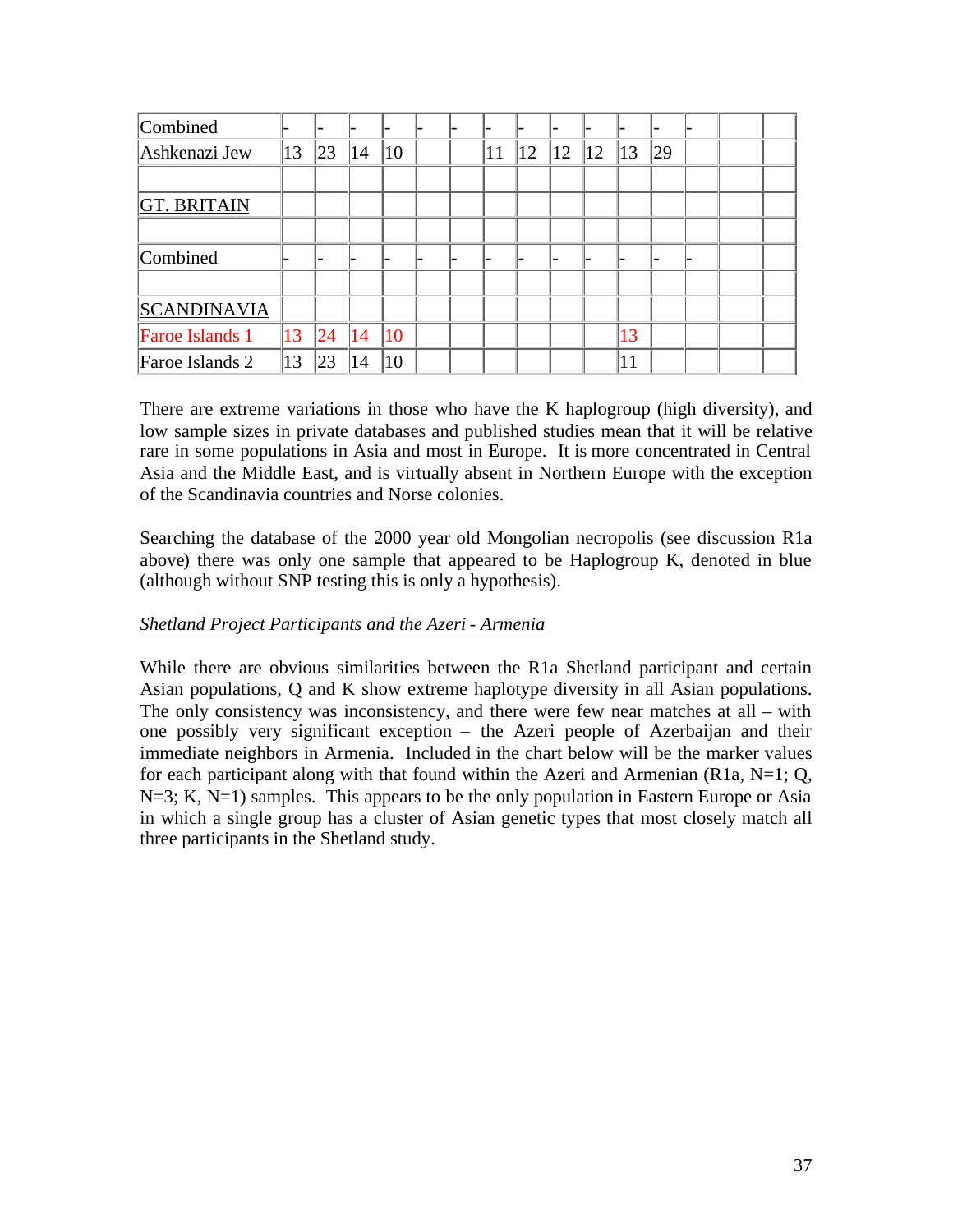| <b>AZERI &amp;</b><br><b>ARMENIA</b><br>$^{+}$<br>Shetland<br><b>Islands</b><br>Particpant | 3<br>9<br>$\overline{3}$ | 3<br>9<br>0 | $\vert$ 1<br>9 | 3<br>9<br>$\mathbf{1}$ | 3<br>8<br>5<br>a | $\overline{3}$<br>8<br>5<br>$\mathbf b$ | 4<br>$\frac{2}{6}$ | $\vert 3 \vert$<br>$\overline{8}$<br>8 | 4<br>$\vert 3$<br>9 | $\overline{3}$<br>$\overline{8}$<br>$ 9\rangle$<br>$\mathbf{1}$ | $\vert 3 \vert$<br>$ 9\rangle$<br>$\overline{2}$ | 3<br>$\overline{8}$<br>9<br>$\vert$ 2 | 4<br> 3<br> 8 | $\mathbf H$<br>A<br>$\operatorname*{P}_{\operatorname*{L}}$<br>$\overline{\text{O}}$<br>$ \mathrm{G} $<br>$\bf{R}$<br>$\overline{\text{O}}$<br>$\overline{\mathsf{U}}$<br>$ {\bf p} $ |
|--------------------------------------------------------------------------------------------|--------------------------|-------------|----------------|------------------------|------------------|-----------------------------------------|--------------------|----------------------------------------|---------------------|-----------------------------------------------------------------|--------------------------------------------------|---------------------------------------|---------------|---------------------------------------------------------------------------------------------------------------------------------------------------------------------------------------|
|                                                                                            |                          |             |                |                        |                  |                                         |                    |                                        |                     |                                                                 |                                                  |                                       |               |                                                                                                                                                                                       |
| Williamson                                                                                 | 13                       | 25          | 15             | 11                     | 11               | 14                                      | 12                 | 12                                     | 10                  | 14                                                              | 11                                               | 33                                    | 11            | R1a                                                                                                                                                                                   |
| <b>AZERI</b>                                                                               | 13                       | 25          | 16             | 10                     | 11               | 14                                      | 12                 | 12                                     | 10                  | 14                                                              | 11                                               | 32                                    | 11            | R1a                                                                                                                                                                                   |
| <b>ARMENIA</b>                                                                             | 13                       | 25          | 15             | 11                     |                  |                                         |                    | 12                                     |                     |                                                                 | 11                                               |                                       |               | R1a                                                                                                                                                                                   |
|                                                                                            |                          |             |                |                        |                  |                                         |                    |                                        |                     |                                                                 |                                                  |                                       |               |                                                                                                                                                                                       |
| <b>Hay</b>                                                                                 | 13                       | 23          | 13             | 10                     |                  |                                         | 12                 | 12                                     | 13                  | 12                                                              | 12                                               | 29                                    |               | Q                                                                                                                                                                                     |
| <b>AZERI</b>                                                                               | 12                       | 24          | 14             | 11                     |                  |                                         | 12                 | 12                                     | 12                  | 12                                                              | 14                                               | 28                                    |               | Q                                                                                                                                                                                     |
|                                                                                            | 12                       | 23          | 14             | 11                     |                  |                                         | 12                 | 12                                     | 12                  | 13                                                              | 13                                               | 29                                    |               | Q                                                                                                                                                                                     |
|                                                                                            |                          |             |                |                        |                  |                                         |                    |                                        |                     |                                                                 |                                                  |                                       |               |                                                                                                                                                                                       |
| <b>Jamieson</b>                                                                            | 13                       | 23          | 14             | 10                     |                  |                                         | 11                 | 12                                     | 10                  | 14                                                              | 13                                               | 32                                    |               | $\overline{\mathrm{K}}$                                                                                                                                                               |
| <b>AZERI</b>                                                                               | 13                       | 23          | 14             | 10                     |                  |                                         | 11                 | 12                                     | 11                  | 14                                                              | 13                                               | 32                                    |               | $\overline{\mathrm{K}}$                                                                                                                                                               |
| <b>ARMENIA</b>                                                                             | 13                       | 23          | 14             | 10                     |                  |                                         |                    | 12                                     |                     |                                                                 | 13                                               |                                       |               | K <sub>2</sub>                                                                                                                                                                        |
|                                                                                            |                          |             |                |                        |                  |                                         |                    |                                        |                     |                                                                 |                                                  |                                       |               |                                                                                                                                                                                       |

While the values above for the Azeri are based on very small sample sized  $(N = 1 \text{ or } 2)$  in a private database, those for the Armenian sample include 37 R1a and 36 K2 (Weale et al., 2001). The marker numbers above represent the most frequently occurring haplotype motif in the entire sample – and each is an exact match to the Shetland participants. It is noteworthy that the  $DYS19 = 15$  value is modal in the Armenian sample as well as typical of Shetland; whereas 16 is more commonly occurring across the region from Mongolia to the Ukraine. Unfortunately Q was not typed (and may be embedded among the R category in this study). It appears that in addition to Central Asia, this area of the Caucasus has haplotypes similar or identical to those from Shetland.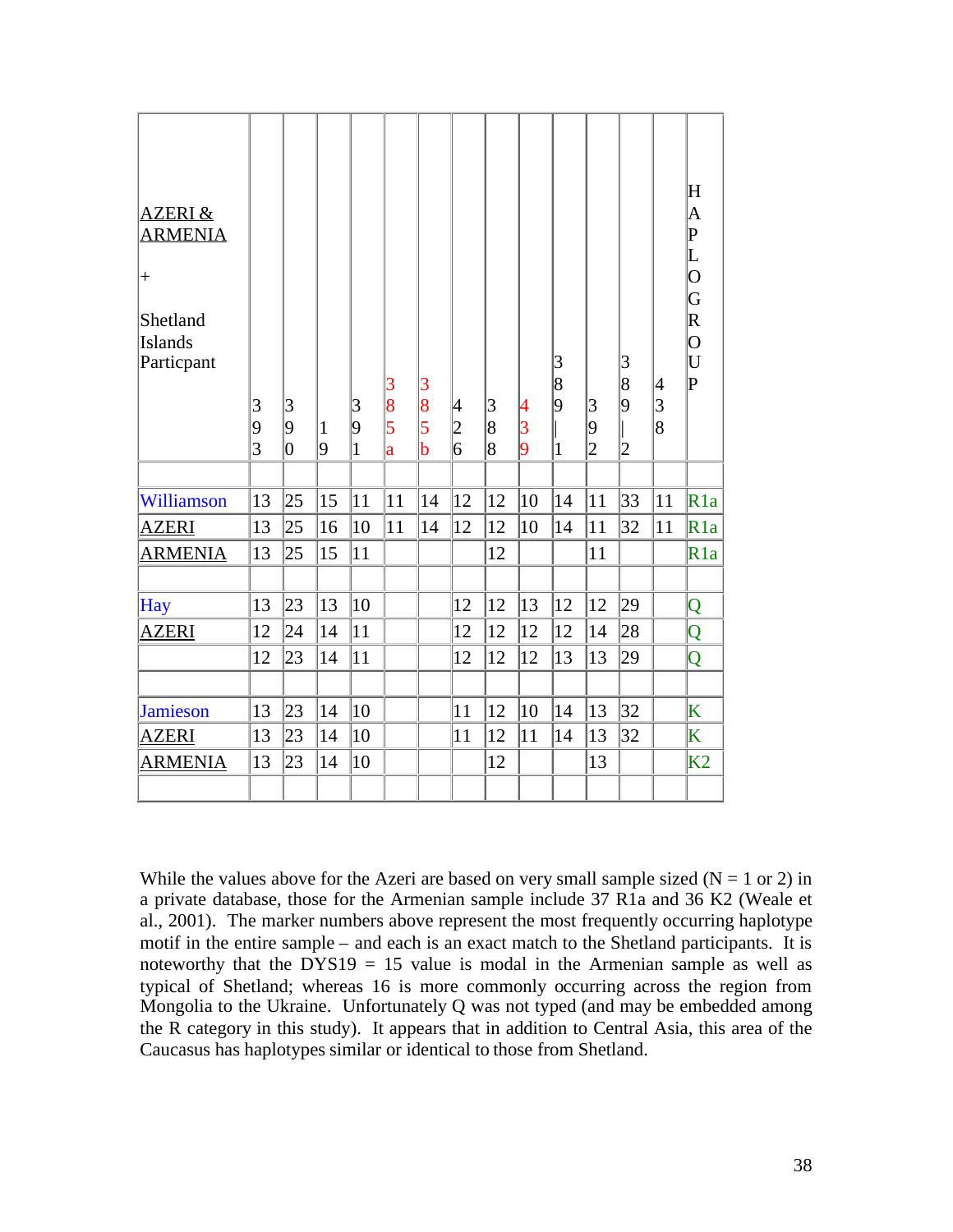### Equine Genetic Support

Bjornstad et al. (2003) set out to test the theory that the native Norwegian Nordland/Lyngen and Fjord horse breeds would show a genetic similarity to the native Mongolian horse due to the accompaniment of horses in a proposed migration of humans from Central Asia to Norway. They used 26 STR microsatellites in collected blood and hair samples, and showed the close genetic relationship between the breeds as predicted and not between these horses and, for example, Standardbred trotters. In addition, "The presence of primitive phenotypes in the Fjord horse, such as a dark eel stripe along the back and occasionally transverse stripes on the legs, suggests that the breed is old and could be traced directly back to the Asiatic wild horse". (p. 56) They estimated that there is the about the same distance between the Fjord horse and its descendant the Icelandic horse as there is between the Fjord horse and the Mongolian horse – therefore about 875 years. Assuming that this estimate is roughly accurate then the people who brought the horse left Mongolia about 150 BC - which is in agreement with the historical evidence to be presented in the present study.

### Conclusions in Relation to the Historical, Archaeological, Linguistic and Genetic Findings

Based on the data above, the following interpretation is set forth, and related in story fashion going back to the dawn of mankind in Central Asia.

The evidence provided by a series of genetic studies (e.g., Wells, 2002) points convincingly toward a movement of humans about 45,000 years ago, out of Africa (with Y chromosome marker M89 derived from M168) and into the Levant area of the Middle East. However a man born about 40,000 years ago in the area of modern Iran had a new mutation on the Y chromosome (M9) and he became the ancestor to the majority of Eurasians. His descendants first headed east across the steepes and over the mountain ranges of the south central Asian highlands – all of which merge at Pamir Knot in Tajikistan. Here, about 35,000 years ago M45 came into existence, while M9 descendants also continued to flourish. The harsh climatic conditions of the Ice Age forced upon the people a lifestyle that would put their survival skills to the test. From their mountain retreats they would roam the steepes in search of large herbivores (e.g., reindeer and mammoths). Some people, who had a M175 mutation on M9 headed through the passes used by Genghis Khan much later and so into East Asia. Meanwhile back in the central Asian heartland another change occurred on the M45 lineage with a new marker M242, which is the prototypic Siberian marker (haplogroup Q) originating west of Lake Baikal , and finally splitting off into a subset via another marker M3 (haplogroup Q3) which, became the ancestral lineage of the majority of those who migrated to North America about 15,000 years ago. At about the same time that M242 emerged, another M45 mutation occurred in Central Asia, M173 which was to become ancestral to most western Europeans via the R1b. It appears that along the path to western Europe, about 10 to 15,000 years ago, a further mutation occurred – M17. One school of thought proposes that it arose in the area of the steepes of the Ukraine among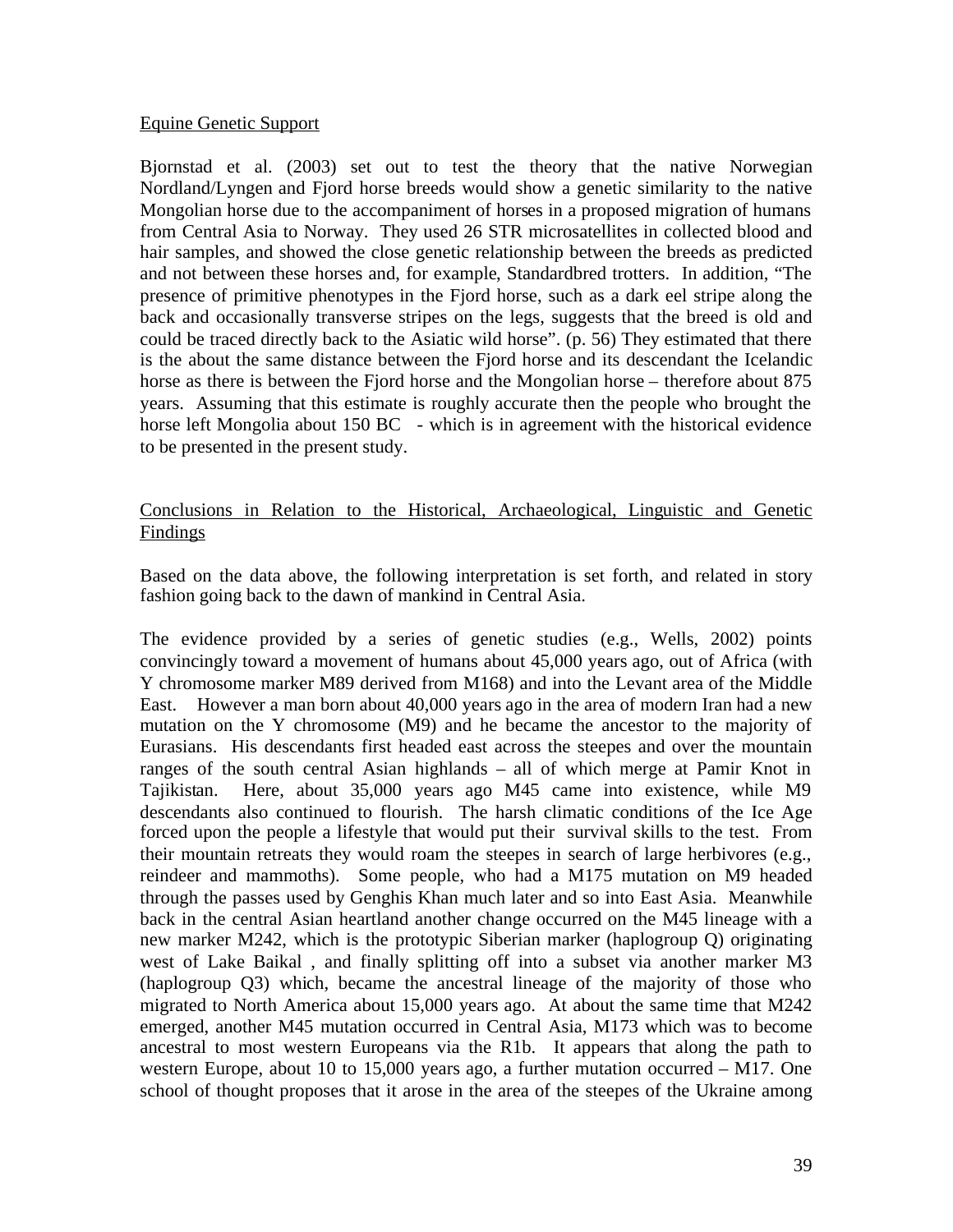those of the Kurgan culture whose lifestyle depended on the horse. These people apparently spoke an Indo – European language and ultimately spread south to India, and some, perhaps accompanied by peoples who originated in the Middle East (e.g., haplogroup K) followed a migratory path from the Middle East to Central Asia and the Altai Mountains where their numbers rivaled that of their distant Q cousins. Another viewpoint is that R1a originated in Northern Pakistan where haplotype diversity appears to be highest (pointing to the source of the mutation being in this region). Whichever hypothesis is accepted, the R1a people likely brought the horse and the associated nomadic culture to the Altai and Central Asian steepes. Here the Scythian culture emerged as reflected in the elaborate burials noted earlier.

For thousands of years the peoples of the Altai who were largely of haplotype R1a lineage with smaller numbers of Q and K, and continued to live the nomadic lifestyle of their ancestors. In the years preceding the birth of Christ there appear to have been pressures exerted by the Chinese peoples who lived nearby, and perhaps also due to an explosion in population, some of these Scythian peoples began to move in successive waves to the west toward the Caspian Sea. Based on the haplotype examination above, and recognizing that population structure may have changed over time, the tribal groups and geographic regions that appear to have made the most significant contribution to this migration include the Altai of the Altai Mountains of Siberia near the Mongolian border, and the people who today are known as the Khirgyz and Tajiks from Khirgystan and Tajikistan. They followed the old "Silk Road" to beyond the Aral Sea and the Caspian Sea to the Don River and the Azov Sea. Here they came directly into contact with the descendants of a Swedish people known as the Ostrogoths (there still being a city of this name in Sweden today). These latter people had begun their long march south (as reflected in the series of dated archaeological sites), and by the  $4<sup>th</sup>$  Century AD had absorbed the local Scythian peoples, the Alans or Ases people across the top of the Black Sea west to the Danube River. Into this mélange in the year 376 came the Scythian Huns who in turn drove off the western branches of the Ostrogoths and other Germanic peoples, and subjugated the proximal Ostrogoths. Here they co-existed and according to some sources the Scythian peoples came to use German as the lingua franca of the day. Here a leader known as Uldin (Odin in Norse) emerges and makes a name for himself in the Roman world before disappearing from the world's stage (i.e., from the awareness of the classical writers) in 408. The Icelandic Sagas report that the Asir people resided across the River Don, with their principal settlement being a city wedged along the Caucasus Mountains, and it is here that Odin's two brothers stayed with some of their people as Odin began his northward migration. Thus we should expect to find some group of people in the area who conform to the descriptions of Snorri. The Azeri people (Azer being as close to Aesir as one can imagine) are today a group residing in the mountains of Azerbaijan. Clearly they have intermixed with the local Middle Eastern population as reflected in the predominance of the haplogroup J signature in the Azeris. However there is a contingent still present in this population, dissimilar to their neighbors, who in fact carry the three Asian signatures seen in Shetland (a Norse colony), and the signatures are more similar between these two northern and southern regions than any other group between Turkey and Mongolia. It is likely that the R1a, K and the Q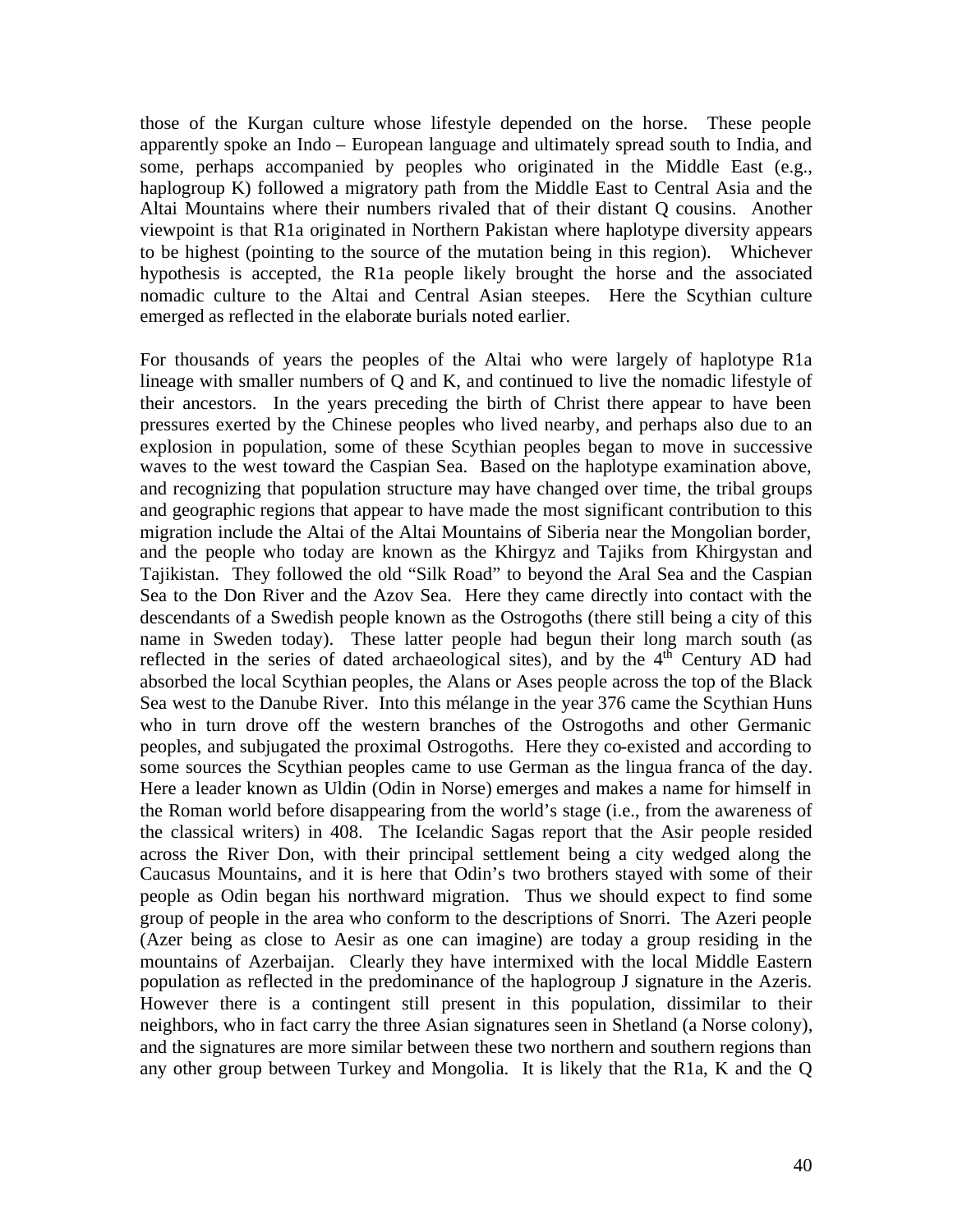identified in this study are from Central Asia – the home of the Aseri R1a signature, which is modal to those detected in Central Asian Altai populations.

In the epoch known as the "Migration Period", there were waves of documented and undocumented mass movements of people across vast expanses of Europe such that Germanic peoples were found in Italy, Spain and North Africa by the middle of the 5<sup>th</sup> Century. It is proposed that, as is reported in the Norse Sagas written down by Snorri Sturluson, Uldin and the composite Sarmatian / Hunnish – Germanic people that accompanied him moved north to the homeland of the Ostrogoths, negotiated with Gilfyr the then king of the Sveres (probably making him an offer of power sharing that Gilfyr could not refuse – considering the Hun reputation for the use of extreme violence to get their way) for lands around Lake Malar at Gamla Uppsala to settle the majority of his people. He did, however, send his sons to occupy other lands, including Oslofjord in Norway.

This perspective on history is supported by the archaeological record where at Gamla Uppsala there are three burial mounds attributed to the kings of Sweden in the  $5<sup>th</sup>$ Century, and the burial practices are consistent with those of the Scythian peoples (cremation burials with a wealth of grave goods with a twenty foot mound over top). Similar burials are seen all the way back to before the birth of Christ in the Altai.

Furthermore, in looking at the R1a genetic signatures of 4 locations in Norway and 5 in Sweden, it is clear that the people who most resemble the Y chromosome DNA signatures in the Altai are found at Gamla Uppsala and Vasterbotten in Sweden, and also in Northern Norway. Furthermore in the Norse colonies of Shetland and Iceland the R1a signatures of about 30% of those with this haplogroup are similar to those of Northern Norway as well as in Southern Norway which historically are the areas considered to have been the source population for those who emigrated to Shetland and Iceland during Viking times. This subset of Norse signatures seen in parts of Sweden and Norway as well as the latter's colonies do not resemble those of Eastern Europe, whereas the larger component of R1a in Scandinavia is indistinguishable from Eastern Europe where presumably their ancestors originated. It is likely that the latter were already present in all of Scandinavia before the Asian peoples made their arrival in the early  $5<sup>th</sup>$  Century – or that the Ostrogoth returnees had Eastern European R1a signatures inherited from their ancestors from 400 years previous.

While the emphasis here has been on the R<sub>1</sub>a, Y chromosomes, it is the Q that is (other than a sprinkling along migration paths) seldom found west of Central Asia. It is this signature that speaks loudest as to the immigration of Asians to Scandinavia. It is not found anywhere between Russia and Spain at even 1%, although is found at low levels further south in Turkey and Hungary – both areas which in historical times have been "exposed" to Hunnish peoples. Q is found in Norway and her colonies (including Britain – but at very low levels). A reasonable estimate of Q in Norway would be 4% - but very scattered and would only manifest itself in large samples or in regions where through the founder effect or genetic drift more Q is concentrated. This figure also applies to Iceland and Shetland. The K from the Asia turns up very occasionally in Swedish and